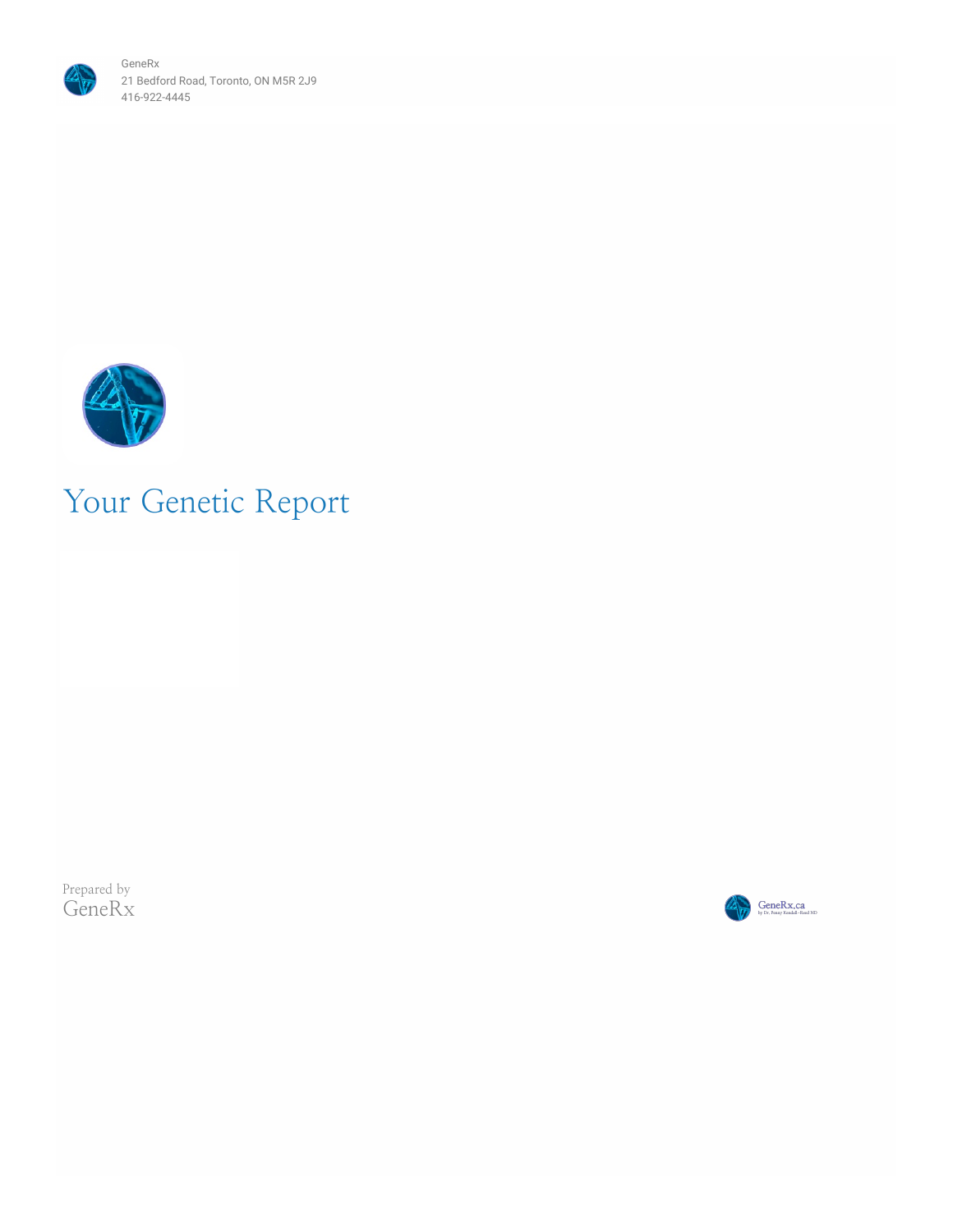# Recommendation Summary

# Recommendation for Metabolic

You have lower levels of adiponectin and altered leptin sensitivity, slowing your metabolic rate and encouraging adipogenesis, the formation of fat from food. You also have increased ghrelin stimulating hunger and food seeking behaviour. You have a slightly slower thermogenic rate (burning of fat for fuel) with a significant increased risk of weight gain, particularly when consuming saturated fats and refined carbohydrates.

Intermittent Fasting would be ideal for you, as a small daily fasting period will help boost adiponectin levels and increase fatty acid oxidation. In addition, you require less caloric intake than other genetic codings, making this an ideal way to eat. The easiest way to implement intermittent fasting is to withhold food for 16 hours a day and then having 2 meals within an 8 hours. The second meal must be completed before the start of the 16-hour fast.

The timing of meals during the 8-hour feeding period is up to you. You may choose breakfast and a late lunch, or an early lunch and dinner. If you need a small snack in between the two meals within the 8-hour feeding window, you may. But do not consume excess calories just because it is a feeding window.

You would greatly benefit from this for an 8-week period, at which point you could switch back to 3 meals a day, no snacking, leaving 5 to 6 hours of fasting in between the meals. Alternatively you can easily maintain Intermittent Fasting.

During fasting periods or between meals, you may have water, coffee and tea (caffeinated or caffeine free) with a small amount of milk or milk substitute but nothing over 25 to 30 calories. You also need to keep saturated fats and simple refined sugars very low in the diet. (this exact number is calculated by carb and fat genes)

TMC (Tri Metabolic Control) by Douglas Labs – 2 caps twice a day 30 mins or more before meals for 8 weeks to significantly reduce ghrelin, increase adiponectin and regulate leptin, boosting the metabolism as well as significantly reducing hunger and food cravings, allowing you to stick to your genetic diet with ease. Then rotate this in 1 week out of every 4 to 6 weeks.

# Recommendation for Carbohydrates

You are sensitive to carbohydrates. You make more insulin and inflammatory substrates to carbohydrates, destabilizing blood sugars with greater ease, increasing inflammation particularly in the bowel and stomach, and significantly increasing weight gain upon carbohydrate consumption.

Keep grains, starches, fruits or alcohol (see list of these carbohydrates to moderate below) to a maximum of 2 meals per day, where the physical size of the carbohydrate is half the physical size of the protein for 8 weeks. After the 8-week period, then it can increase to 3 meals per day. Do not use sweets as your carbohydrate on a regular basis, save that as a treat.

Keep healthy vegetables such as broccoli, zucchini, peppers and cauliflower, as your main carbohydrate source. You can consume unlimited quantities of these vegetables and salads, avoiding the starchy ones below.

#### Carbohydrates to moderate:

Grains: breads, pastas, rice, corn, popcorn, quinoa, legumes, muffins, crackers etc Starches: potato, sweet potato, yam, squash, carrot, beets, turnip etc Fruits: all fruits except the tomato, berries are the best choice Alcohol: wine, spirits, beer etc Sweets: cakes, pastries, cookies, candy, soda pop, hot chocolate etc

Metabolic Xtra By Pure Encapsulations or Berb-Evail by Designs for Health– 1 capsule 30 minutes before meals for 8 weeks if blood sugars are unstable.

L-Glutamine by Pure Encapsulations– 1 scoop in food or water per day for one bottle to help repair any GI inflammation.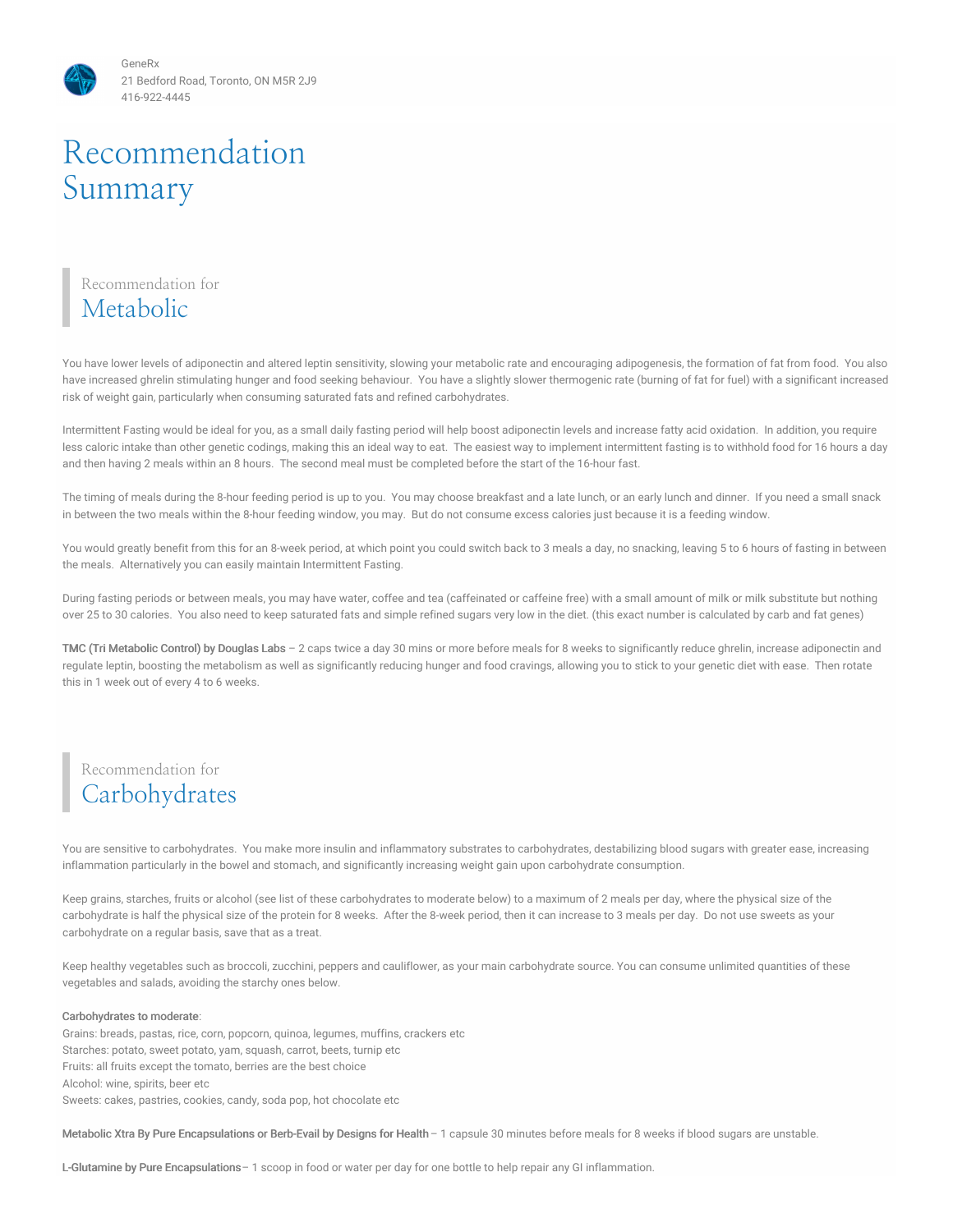

Recommendation for

# Protein

You need the highest amount of protein out of all codings. You require 1 to 1.2 grams of protein per kilogram of body weight divided by 3. This will give you the amount of protein you need per meal. Eg. A 165 lb individual is 75 kg. That would be equal to approximately 27.5 grams of protein per meal.

You are the ideal candidate for Intermittent Fasting, as fasting will help boost adiponectin levels and you require less caloric intake than other genetic codings. Fasting for 16 hours a day and feeding for 8 hours a day is ideal. You may have water, coffee and tea (caffeinated or caffeine free) with a small amount of milk or milk substitute but nothing over 25 to 30 calories. You also need to keep saturated fats and simple refined sugars very low in the diet. (this exact number is calculated by carb and fat genes)

#### Ideal protein sources include:

Pure Paleo Protein Powder by Designs for Health Dream Protein by Promedics Fish Poultry Egg whites Greek Yogurt - lower fat - check your dairy genes Cottage Cheese - lower fat - check your dairy genes Non GMO tofu products

Recommendation for Fats

Upon the consumption of saturated fats, you release slightly more ghrelin, the hunger hormone, which can increase food seeking behaviour and food cravings, especially for energy dense foods such as sweets and fats. You also have an alteration in the production of adiponectin and leptin, your 2 main metabolic hormones that play a key role in the rate of your metabolism, but also in the regulation of blood sugar and insulin levels, the desire to snack, especially after 6 pm, your ability to break down stored fat, and inflammatory responses in the body. In addition, your body readily increases the size and number of fat cells, a process known as adipogenesis. These metabolic effects are greatly stimulated and enhanced only when consuming more than 28 grams of saturated fat per day.

Treatment is to reduce dietary intake of saturated fats to less than 28 grams per day. Some simple changes that can be made to lower saturated fat intake and maintain poly and mono unsaturated fats include consuming almonds and walnuts over most other nuts, using fat free dairy products such as yogurt and cottage cheese, using almond or avocado oil and eliminating coconut oil, and consuming more poultry and fish versus red meat. Below is a chart comparing saturated fat levels in several common foods.

#### Food Source | Saturated Fat

 tbsp MCT oil | 14 grams oz or 28 grams raw almonds | 1 gram oz walnuts | 1.7 gram oz cashews | 2.5 grams oz macadamia nuts | 3.5 grams oz grilled salmon | 2.1 grams oz chicken skinless breast | 2.2 grams oz beef | 3.5 grams 1/2 cup of 2% cottage cheese | 2 grams 1/2 cup of 0% cottage cheese | 0 grams 3/4 cup 0% greek yogurt plain | 0 grams 3/4 cup 2% greek yogurt | 3.5 grams oz cheddar cheese | 9.4grams oz brie | 8 grams large egg | 2 grams oz milk chocolate | 5 grams oz dark chocolate | 9 grams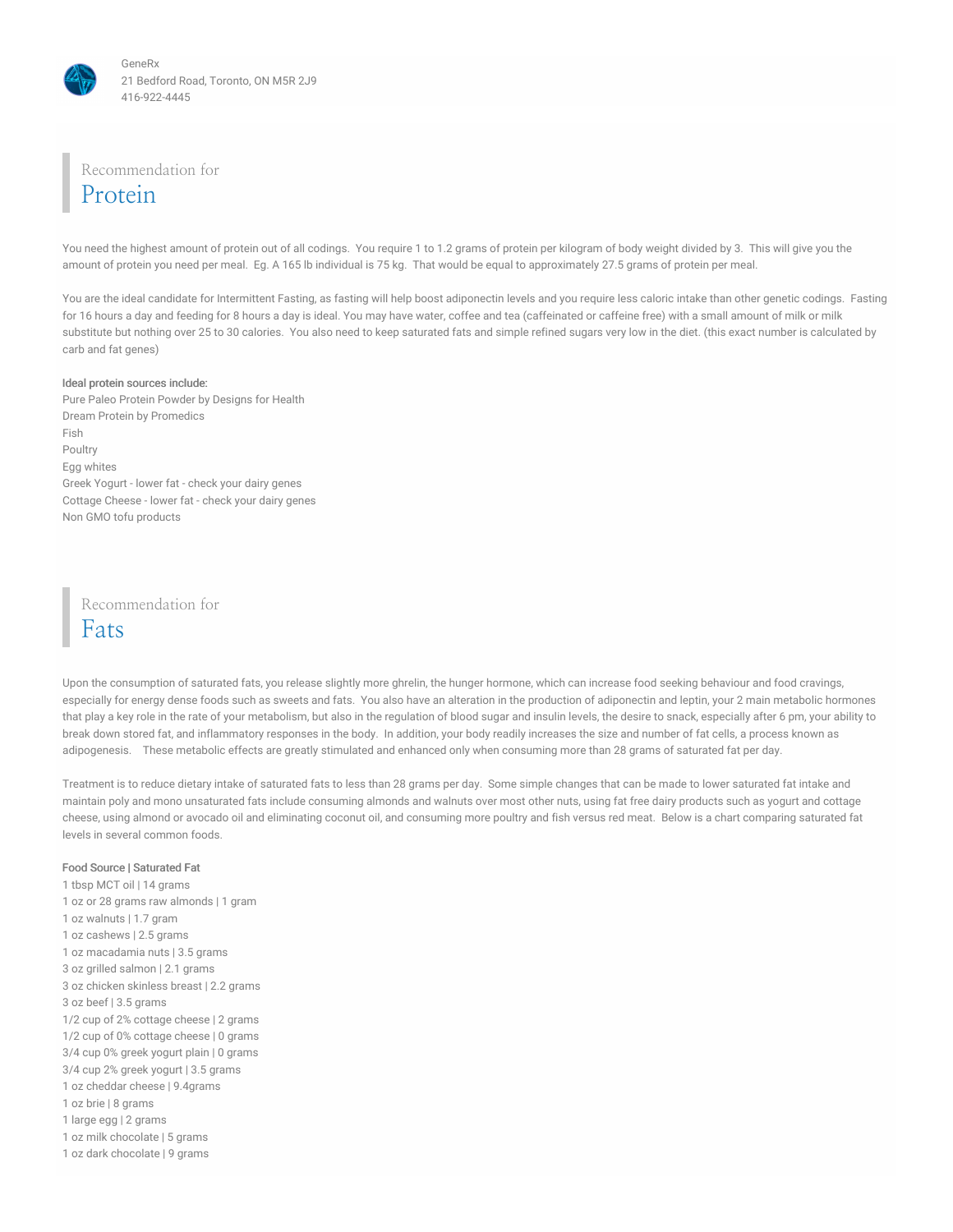

1 tbsp of olive oil | 1.9 grams 1 tbsp of canola oil | 7 grams 1 tbsp of coconut oil | 13 grams

TMC (Tri Metabolic Control) by Douglas Labs– 2 caps twice a day 30 mins or more before meals for 8 weeks and then cycle this in 1 week out of 4 to 6 weeks to significantly reduce ghrelin, increase adiponectin and regulate leptin, boosting the metabolism as well as significantly reducing hunger and food cravings, allowing you to stick to your genetic diet with ease.

Pure Lean Fiber by Pure Encapsulations - 1 scoop per day in water at a meal with higher saturated fat to bind the fat to the fiber for excretion and prevent absorption of the fat.

Recommendation for Dairy

You have normal lactase persistence. Your small intestinal cells have retained the ability to continue to produce lactase, the enzyme to break down lactose in dairy products.

You do not need to stay away from dairy products.

### Recommendation for Dopamine

You make significantly less dopamine and produce far fewer dopamine receptors to bind this lower concentration of dopamine. You also clear dopamine out quickly, decreasing the length of time dopamine has to stay bound into a receptor and have an effect.

This greatly increases the risk for addictive type behaviours such as gambling, over training in sports, eating, and shopping. You may also have a greater desire for fattier foods such as chips, cheese, nuts and alcohol.

This combination of genes is associated with seeking out more pleasure or reward, whether from food, sex or extreme sports. It requires "greater highs" to "satisfy" the brain.

You also may find holding focus and concentration for prolonged periods of time difficult.

FocusPlus by Pure Encapsulations– 1-2 capsules twice a day with food.

When craving a food or behaviour minute of jumping jacks or similar exercise will boost dopamine and help cut through the craving.

Regular exercise, according to your genetics is key to maintain balanced dopamine levels. Moderate stress through deep breathing, meditation, diet and your stress hormone genes.

Recommendation for Serotonin

You make less serotonin in both the brain and the intestines and your transportation of serotonin out of the bowel to its target tissues is also greatly compromised. However, you metabolize or breakdown serotonin slowly increasing the length of time it can remain bound into a receptor exerting its effect. Yet with this slow clearance of serotonin, comes a slower clearance of the stress hormones, which can further impair the production of serotonin.

This genotype combination can lead to low serotonin production and activity, increasing the risk of depression, low moods, waking at 5 am or early morning waking, gastro-intestinal bloating, irregular bowel movements, muscle pain and swelling, and food cravings, particularly for chocolate or sweets.

Treatment is SeroPlus by Pure Encapsulations- 1 capsule twice a day with food.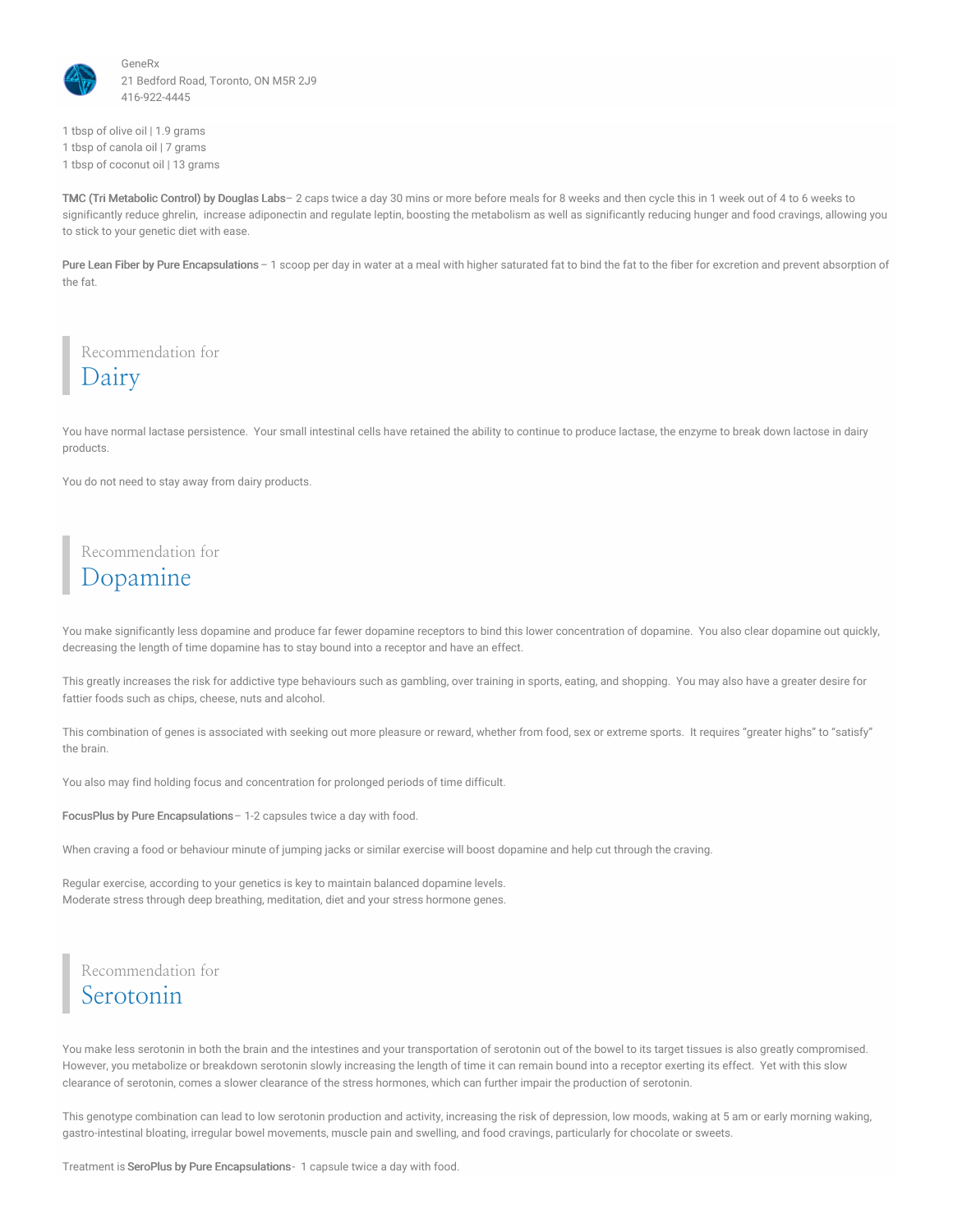

Sereniten Plus by Douglas Labs – 1 capsule twice a day empty stomach if needed for stress. (check stress genes as well)

Regular exercise, according to your genetics is key to maintain balanced serotonin levels. Moderate stress through deep breathing, meditation, diet and your stress hormone genes.

### Recommendation for Short Term Stress Response

You produce the normal amount of ACTH from the pituitary and cortisol from the adrenal glands for each stressor. You also have the normal number of hypothalamic receptors for mineralocorticoids to help shut off the HPA axis and return the nervous system to the quiet parasympathetic side.

In addition, your clearance of stress hormones through your COMT gene is fast, helping to decrease the length of time these stress hormones can bind and impact the nervous system.

However, you produce a higher level of FKBP5, the binding protein that regulates glucocorticoid binding and sensitivity, impairing the negative feedback regulation of the HPA axis.

All of this slightly increases the risk of anxiety depression, PTSD, hyperactivity, panic attacks and exaggerated emotional responses.

Treatment is Sereniten Plus by Douglas Labs 1 capsules twice a day empty stomach (30 minutes or more before food, or 2 hours or more after) for 4-6 weeks and then reduce to 1 capsule a day empty stomach (30 minutes or more before food, or 2 hours or more after) increasing as needed for periodic stressors that occur.

Deep breathing and meditation.

Exercise according to your exercise genes.

### Recommendation for Long Term Stress Response

You produce the normal amount of corticotropin releasing hormone (CRH) from your hypothalamus for each stressful event you encounter. This helps return your central nervous system back to the parasympathetic side, the quiet side, with greater ease following a stressful event. You also have the normal amount of CRH receptors with which to maintain parasympathetic stimulation.

In addition, your clearance of stress hormones through your COMT gene is fast, helping to decrease the length of time these stress hormones can impact the nervous system.

However, you produce a high level of FKBP5, the binding protein that regulates glucocorticoid binding and sensitivity, impairing the negative feedback regulation of the HPA axis and keeping your nervous system stuck for longer periods of time in the sympathetic stress side.

All of this allows the central nervous to get "stuck" in the sympathetic side with slightly greater ease, increasing risk of anxiety depression, PTSD, hyperactivity, panic attacks and exaggerated emotional responses.

Treatment is Sereniten Plus by Douglas Labs 1 capsules twice a day empty stomach (30 minutes or more before food, or 2 hours or more after) for 4 weeks after completing treatment for your short term stress response and then reduce to 1 capsule a day empty stomach (30 minutes or more before food, or 2 hours or more after), increasing as needed for periodic stressors that occur.

Deep breathing and meditation.

Exercise according to your exercise genes.

### Recommendation for Cardiovascular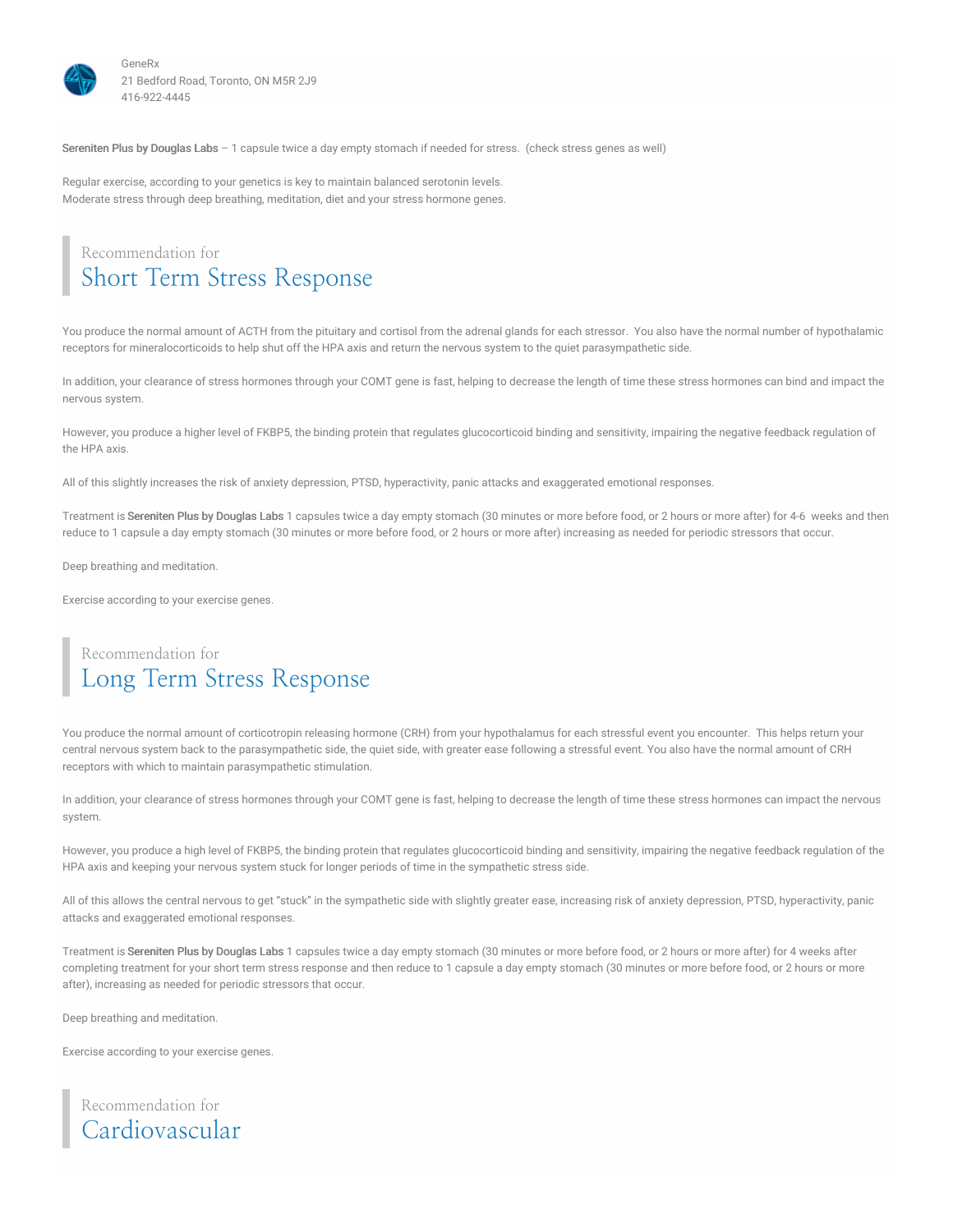

You have very few fast twitch fibers in your muscles for sprinting. You have an abundance of slow twitch fibers capable of production more ATP over a prolonged period of time. You also produce less toxic by-products (carbon dioxide and water) when you exercise. These less toxic products allow you to exercise at a slower pace but for a much longer period of time. If you do try to sprint or perform HIIT (high intensity interval training) exercise you will increase the production of creatine kinase, a marker of muscle breakdown and inflammation and cortisol, a stress hormone at much high rates than others, increasing risk of injury and decreasing recovery from your workouts.

You have less blood profusion in short bursts to the muscle for sprints or HIIT (High Intensity Interval Training) style exercise. Rather you have a more even and consistent blood flow, again indicating you are better with longer slower endurance exercise.

You also have less beta-2 adrenergic activity with less vasoconstriction and bronchodilation with short intense exercise. You have better peak oxygen consumption and VO2Max, making your muscle and lung health better with longer slower endurance. Your intracellular sodium-potassium control is not ideal imparting the ability of the muscles to recover from sprints.

You are designed for endurance style exercise. Longer slower cardiovascular work is ideal. A minimum of 45 to 90 minutes or cardiovascular work at about 65% capacity. However you are the "true" marathon runner and can easily increase the length of the this workout. You may still perform intervals, but they need to be longer and slower. 2-3 minute sprints or intervals at about 65%-75% capacity with 1 to 1.5 minute recovery intervals at about 50% capacity.

You would also benefit from taking 100 mg of potassium (Genestra-Seroyal) per day with food, especially on days where you exercise. You can also increase foods rich in potassium yet still low in glucose such as broccoli, spinach, cucumber, avocado and in lower quantity edamame, black beans and sweet potato.

### Recommendation for Resistance Training

You are designed for heavier weight, fewer repetition resistance training. Your genetic coding is not associated with increased subcutaneous weight gain when performing exercises with heavier weights. It is associated with an increase in intramuscular volume on training, a benefit to those looking to increase muscle size.

However, you produce less angiotensin converting enzyme or ACE, and thus have a decreased flush of blood volume over the muscle body during exercise, with less control of your sodium-potassium pumps. This decreases your ability to perform high weight, more powerful muscle contractions, but allows you to perform lighter weight multiple repetition and multiple muscle group resistance exercises.

Combing these together you need to moderate your weight training slightly.

Treatment. Rather than the traditional 6-8 repetitions with very heavy weights, you would be better increasing the repetitions to 8-10 repetition's and reducing the weight slightly. You should add a small 30-45 second break in between exercises. If you do not want to bulk the muscle size, then reduce the weights and increase the repetitions further. Aim for sets of each exercise 2 to 3 times a week.

You would also benefit from taking 100 mg of potassium (Genestra-Seroyal) per day with food, especially on days where you exercise. You can also increase foods rich in potassium yet still low in glucose such as broccoli, spinach, cucumber, avocado and in lower quantity edamame, black beans and sweet potato.

# Recommendation for Injury Susceptibility and Prevention

You have a slight increased risk of injury when exercising, especially when performing high intensity interval training, stop-start sports or lifting heavy weights. You produce an increased amount of metalloproteases, the enzymes that are involved in the breakdown and remodelling of collagen (especially collagen type 1, 11, 1V, 1X and X) as well as increasing the breakdown of the main components of connective tissue, the proteoglycans, fibronectin, laminin and elastin, greatly compromising not just the strength but also the elasticity and resistance of tendons under stress or during exercise.

However, you produce the normal amount of IL6 or interleukin 6, a potent inflammatory substrate to exercise, greatly increasing inflammation in the tendons and joints as well as increasing weight gain. IL6 is also produced in the adipose tissue and increases adipogenesis, the formation of fat.

You also produce more collagen type 1 protein directly, helping to increase the strength and integrity of your collagen type 1, the main collagen type in most tendons and ligaments.

Treatment: Warming up with a walk before exercise is key to increase the blood flow and oxygen into muscles so that they are more flexible and can stretch with greater ease when you do exercise, decreasing the pressure and stress on the attached tendons. Avoid plyometrics and stop-start sports such as soccer as much as possible. Use K-tape around the Achilles tendon or any weaker joint to support the muscles and increase proprioception and nerve firing to the muscle. This once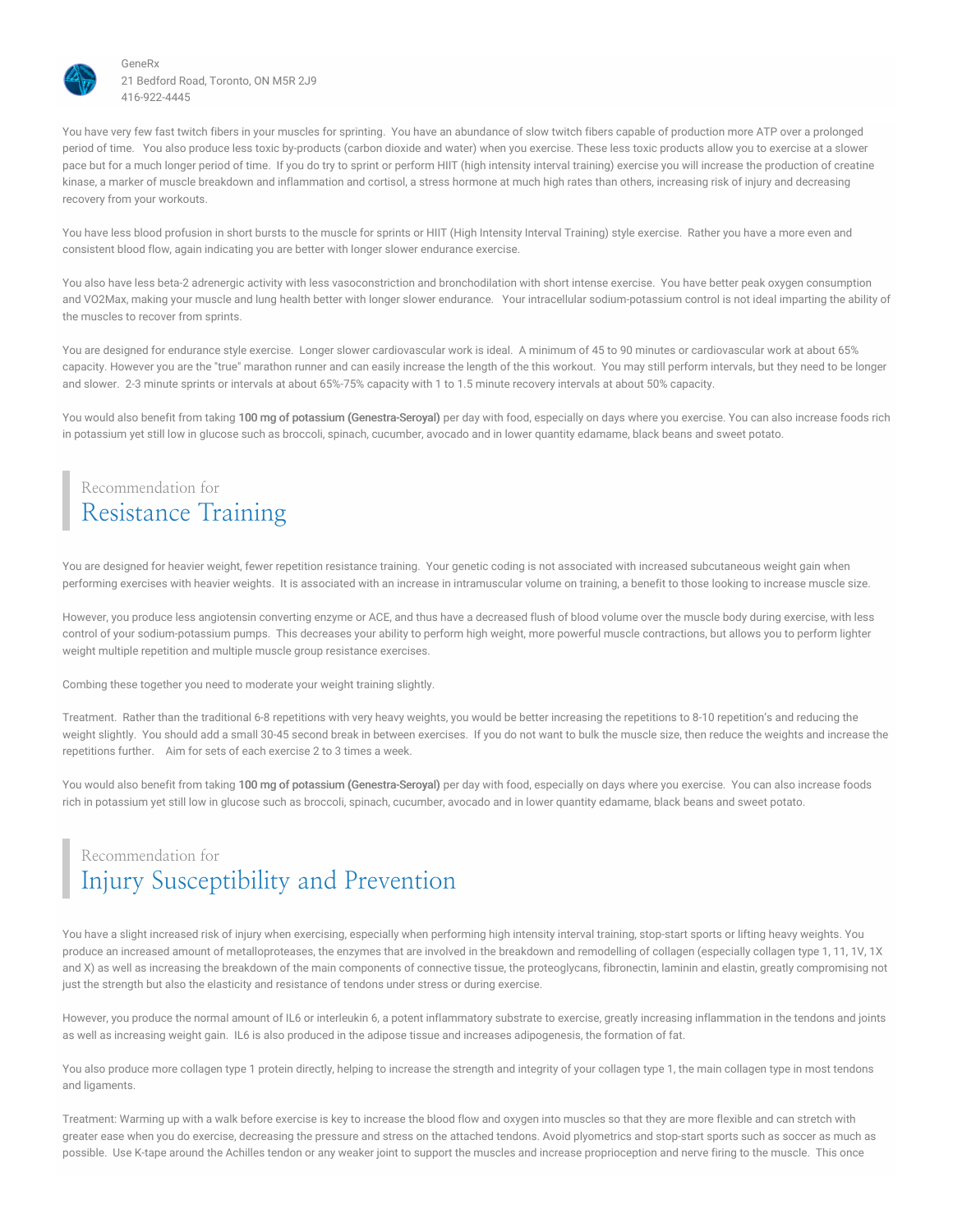

again will allow the muscle to function with greater response, decreasing the stress placed on the tendons. Always ice after exercise.

Resveratrol Extra by Pure Encapsulations - 1 capsule twice a day empty stomach (30 minutes or more before food or 2 hours or more after) to reduce the excess production of MMPs and IL6. After 6 weeks this can reduce to 1 per day.

Recommendations for General

You have the normal production of human leukocyte antigen, part of the histocompatibility complex family, capable of triggering allergenic, asthmatic and immune responses. When a foreign body, such as a virus, bacteria or allergen enters the body, it is able to decipher self versus non-self and does not mount an immune reaction against your own body tissues through the T-cells, decreasing inflammation and tissue damage.

Treatment: No treatment is needed.

You produce slightly more than the normal amount of interferon through this gene. This can increase the general inflammatory response throughout the body, but more importantly can augment the production of interleukins, inflammatory cytokines and the synthesis auto-antibodies, throwing the immune response into "overdrive".

This coding is associated with a slight increased risk of inflammatory bowel disease, ulcerative colitis, and several autoimmune disorders such as rheumatoid arthritis, lupus, scleroderma, and multiple sclerosis.

Treatment: If you do not have any of the above disease, nor experience frequent inflammatory flares in the bowel or skin, then you do not necessarily need to treat these gene, for you most likely are not expressing this gene. If you are presently experiencing these one or more of these conditions or have more frequent inflammatory reactions in the bowel or skin then treatment is Moducare (by Moducare) 20 mg or 1 capsule a day empty stomach (30 minutes or more before food or 2 hours or more after).

### Recommendation for Inflammation

You produce the normal amount of both inflammatory cytokines TNFa and IL6. This helps to moderate the cyclic production of both cytokines and the proinflammatory response in the body. This also helps to regulate healing from any injury or infectious conditions, as well as as obesity, diabetes, osteoporosis, arthritis, and mood disturbances.

No treatment is needed.

Recommendation for Phase 1

You produce significantly less of the phase 1 detoxification enzyme cytochrome P450 3A4. You have a normal production of your CYP1A2 enzymes helping to slightly balance your phase 1 detoxification pathways. These enzymes are crucial for the metabolism of xenobiotics in the body. They modify both exogenous and endogenous compounds from the environment and in the body in order to prepare them for phase 11 detoxification (clearance of the toxin out of the body).

Your normal CYP1A2 enzyme production actually means faster gene activity. This does balance your CYP3A4 gene slightly, but it also increases inflammation through the conversion of many benign substances into inflammatory phase one substrates. Slowing this gene activity down is key.

CYP1A2's activity is slowed by caffeine and turmeric or curcumin. You are better consuming 2-3 cups of coffee or caffeinated beverages per day versus none. This actually will significantly decrease your risk of having a myocardial infarction. Conversely, it is sped up by peppermint, echinacea and raw cruciferous vegetables. Consuming cruciferous vegetables is still very important but you must cook them first. Juicing with these raw vegetables is inflammatory for you. Avoiding peppermint and echinachea is also key to helping to regulate this gene.

CYP3A4 activity is inhibited by many antibiotics such as erythromycin, as well verapamil, prednisone, goldenseal and grapefruit.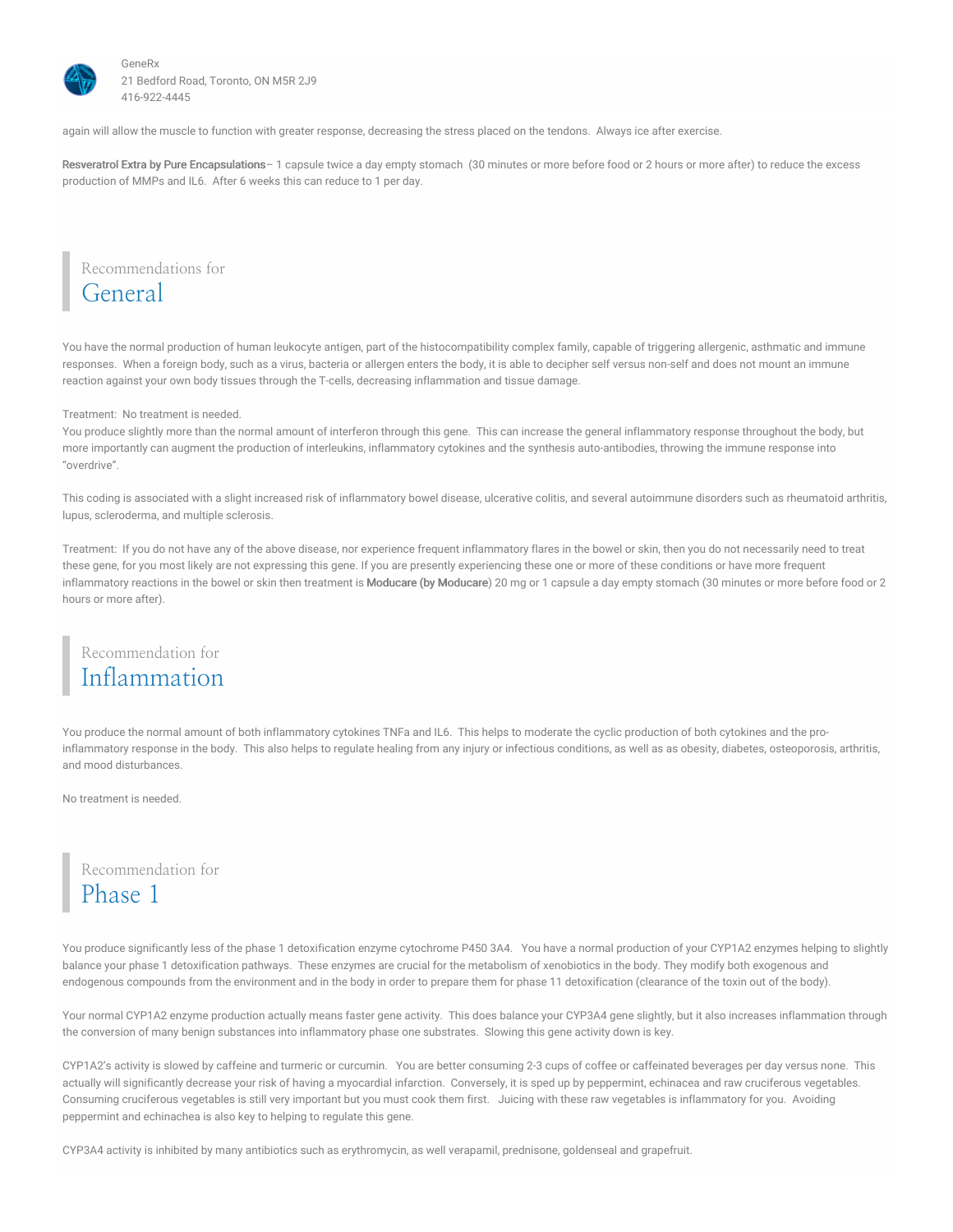

Treatment is Curcum-Evail by Designs for Health - 2 capsules a day for 8 weeks empty stomach (30 minutes or more before food or 2 hours or more afterwards) and then reduce to 1 per day thereafter.

Increase to 2-3 cups of caffeinated beverages per day. If you are not consuming any now, then slowly work up to this.

Consume and abundance of cruciferous vegetables, just make sure that you cook them first (steam, bake, broil).

Recommendation for Phase 2

You have very slow phase 11 detoxification pathways. Phase 11 enzymes are responsible for catalyzing the conjugation of many toxic compounds, carcinogens and medications. Slower activity with less enzyme production through these genes increases inflammation, cellular damage and can allow toxic substrates to act as precarcinogens.

Reduced activity in the GSTP1 gene can easily lead to increased cell damage from oxidative inflammation and an accumulation of toxic pre-carcinogens in the body tissues. Slower SOD2 or Mitochondrial Superoxide Dismutase decreases the natural protection of the mitochondria and DNA from oxidative damage. And reduced NQO1 enzymes slows the removal of partially oxidized quinone molecules as well as of exogenous toxins such as benzene, a carcinogen found in laundry detergents, pesticides, smoke, and household and industrial cleaners increasing the risk of inflammation, tissue damage and cancers.

Treatment is Liposomal Glutathione (Pure Encapsulations) -1 capsule twice a day empty stomach (30 minutes or more before food or 2 hours or more afterwards) for 10 weeks and then reduce to 1 per day. Increase back up to 2 per day if exposed to heavy toxins.

NAC - (Pure Encapsulations) - 1 capsule twice a day empty stomach (30 minutes or more before food or 2 hours or more afterwards) for 10 weeks and then reduce to 1 per day. Increase back up to 2 per day if exposed to heavy toxins.

Consume an abundance of cruciferous vegetables. Check your phase 1 detoxification genes to see if you require them cooked or raw.

Avoid charred BBQ's foods as much as possible.

Keep well hydrated.

# Recommendations for Vitamins, Minerals and Methylation

You have the normal clearance rate of Vitamin B6 in the body as you produce normal levels of the hormone NBPF3 – neuroblastoma breakpoint member 3. This decreases the risk of anxiety, depression, muscle cramps or spasms, skin conditions, and the metabolism of carbohydrates and lipids in the body.

Treatment is to maintain foods rich in vitamin B6 such as fish, poultry, pork, brown rice, eggs, dark green vegetables.

You produce less of the enzyme methylenetetrahydrofolate reductase that is key for metabolizing inactive dietary folate or folic acid into its active form methyl-folate. This can potentially reduce your methylation rates by up to 50 to 70%, greatly increasing the risk of cardiac disease by preventing the metabolism of homocysteine. It also can reduce the production of key mood modulating hormones such as dopamine and serotonin, as well altering the body's ability to recycle many vitamins. Lower methylation rates through these genes can impair detoxification and alter the biosynthesis of DNA.

Treatment: 1 capsule of Methyl Folate (Pure Encapsulations) per day with food or 1 capsule of Pure Genomics Multivitamin (Pure Encapsulations) per day with food.

You have a slightly lower transportation of zinc inside and outside of the cells. Low levels of zinc are associated with many chronic conditions such as cardiovascular disease, allergies, chronic infections and cancers. Zinc plays an important role in the processing, storage and secretion of insulin greatly increasing the risk of obesity and type 2 diabetes.

Treatment is 25mg of Zinc Sap (NFH) every other day with food or 1 capsule of Pure Genomics Multivitamin (Pure Encapsulations) every other day with food. During times of infection or if exposed to a virus or bacteria, increase to 50 mg per day. Increasing foods high in zinc such as legumes, nuts, seeds and diary (if genetically you can handle dairy).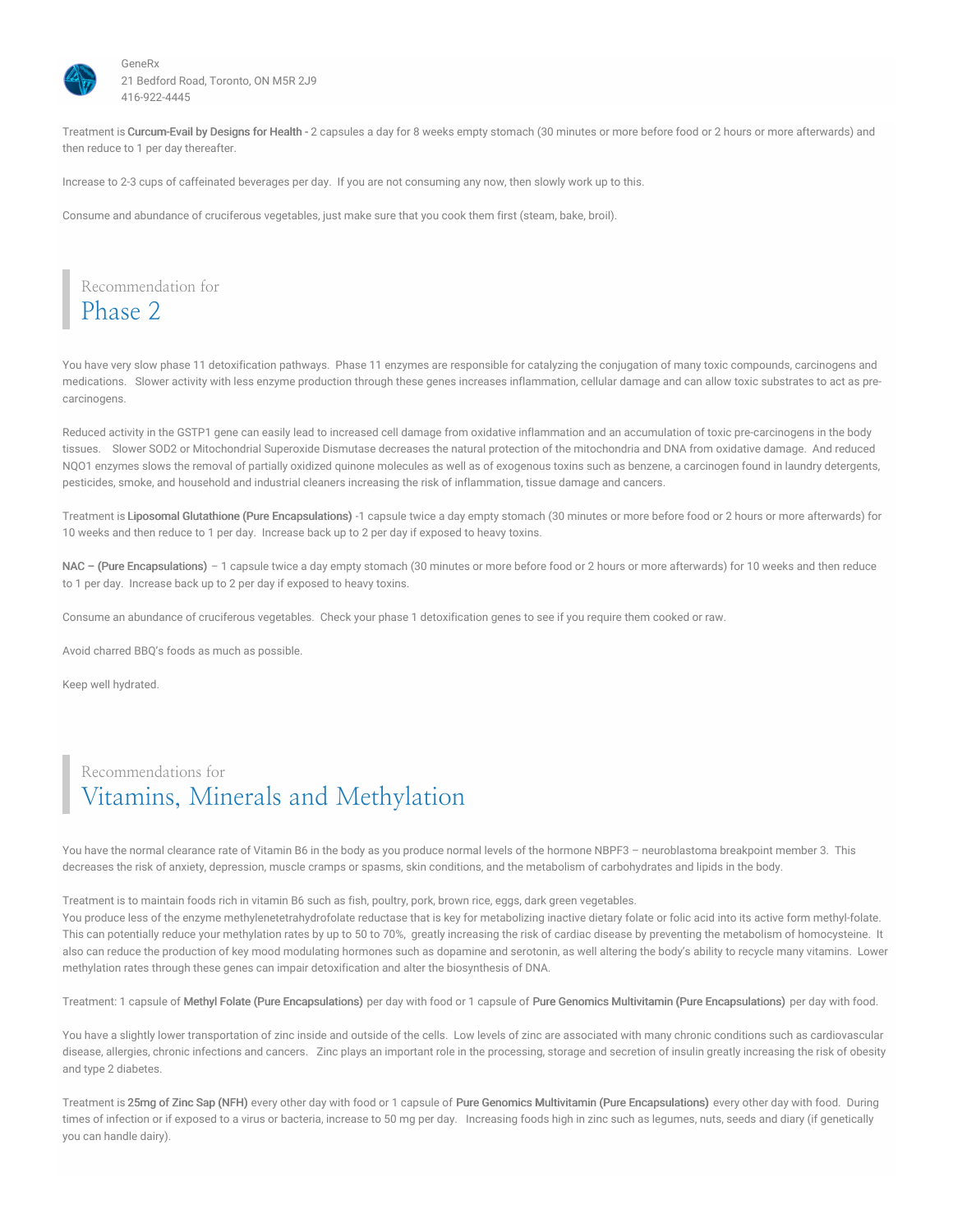

Your production of the enzyme fucosyltransferase 2 which is involved in the absorption of vitamin B12 through the gut is low. You also produce less methionine synthase reductase altering the degradation of B12 but you produce a normal amount of methyl-tetrahydrofolate-homocystein S-methyltransferase or methionine synthase maintaining normal recycling of B12. All of this leads to slightly lower B12 levels in the body with an increased risk for higher homocysteine levels, increased migraines, and potential for several neurological diseases.

You have average growth of Bifidobacterium in the gut, helping to regulate the commensal flora.

Treatment is Adenosyl/Hydroxy B12 (Pure Encapsulations) 1 capsule per day with food or 1 capsule of Pure Genomics Multivitamin (Pure Encapsulations) per day with food.

#### HMF Intensive Probiotic (Genestra/Seroyal) - 1 per day with food.

You have very low conversion of beta carotene into its active vitamin A carotenoid form. The conversion rate my be lowered by as much as 60%. Vitamin A is needed for a strong immune response, particularly with T-cell and lymphocyte regulation. It is also a key vitamin involved in pregnancy, the prevention of visual deterioration and aging of the eyes. Vitamin A is required for red blood cell formation, the transportation of hemoglobin and subsequently oxygen around the body. Finally Vitamin A is also a key component in the normal growth of skin, hair and nails.

Boosting levels is important to help support all of the above body functions.

Treatment – Vitamin A (Pure Encapsulations) 10 000 IU = 3000mcg – 1 capsule per day with food or 1 capsule of Pure Genomics Multivitamin (Pure Encapsulations) per day with food. Increasing foods rich in Vitamin A is also useful. Those foods include spinach, broccoli, sweet potato, beef, red peppers and cod.

Recommendation for Estrogen

You have a significantly higher production of cytochrome 17A1 enzyme with a faster conversion of pregnenolone into DHEA, ultimately increasing your production of estrogen. You also have a poor conversion of this estrogen into the 2-OH protective form, the form that is protective against receptor stimulation, cellular proliferation and cancer. In addition, you convert a great deal of estrogen to the 4-OH form, the most carcinogenic form of estrogen.

This combination can greatly increase your risk of fibroids, cysts, breast, prostate and colon cancer. These are very important genes to consider if you are on or thinking about hormone replacement therapy, whether that be natural, bio-identical or pharmaceutical.

Treatment is DIM & Detox by Pure Encapsulations – 2 capsules twice a day empty stomach (30 minutes or more before food or 2 hours or more after) for 8 weeks, then reduce to 2 capsules per day empty stomach (30 minutes or more before food or 2 hours or more after) or Broccoli Protect by Designs by Health 1 capsule twice a day empty stomach (30 minutes or more before food or 2 hours or more after) for 8 weeks and then reduce to 1 capsule every other day.

Increase cruciferous vegetables such as broccoli, brussel sprouts and kale, all of which contain DIM, diindolymethane to reduce 4-OH estrogen. Check your CYP1A2 gene to see if you can consume them raw or cooked.

Avoid charred barbequed foods which increase the activity through these genes.

Maintain a normal body weight as these genes are stimulated by obesity. Check your metabolic and dietary genes for guidance.

Recommendation for **Testosterone** 

You produce the normal amount of the enzyme 5 alpha-reductase leading to a more balanced conversion rate of the less active form of testosterone into the more potent form dihydrotestosterone. However, you have decreased glucuronidation and thus a slower excretion of dihydrotestosterone.

This can slightly increase the risk of prostatic hypertrophy and cancer in men and PCOS, hirsutism and menstrual irregularities in women. This combination would be more important with age, when most phase 2 pathways slow down.

Treatment is to test dihydrotestosterone levels first, and most importantly, match the above symptoms with family and personal health history before starting supplemental treatment. These are two genes that may not have been turned on yet in the body and unlike reducing 4-OH estrogen, lowering testosterone when it is not needed can result in fatigue, decreased libido and other such symptoms.

If supplemental treatment is needed Prostate Supreme by Designs for Health -1 capsule a day empty stomach (30 minutes or more before food or 2 hours or more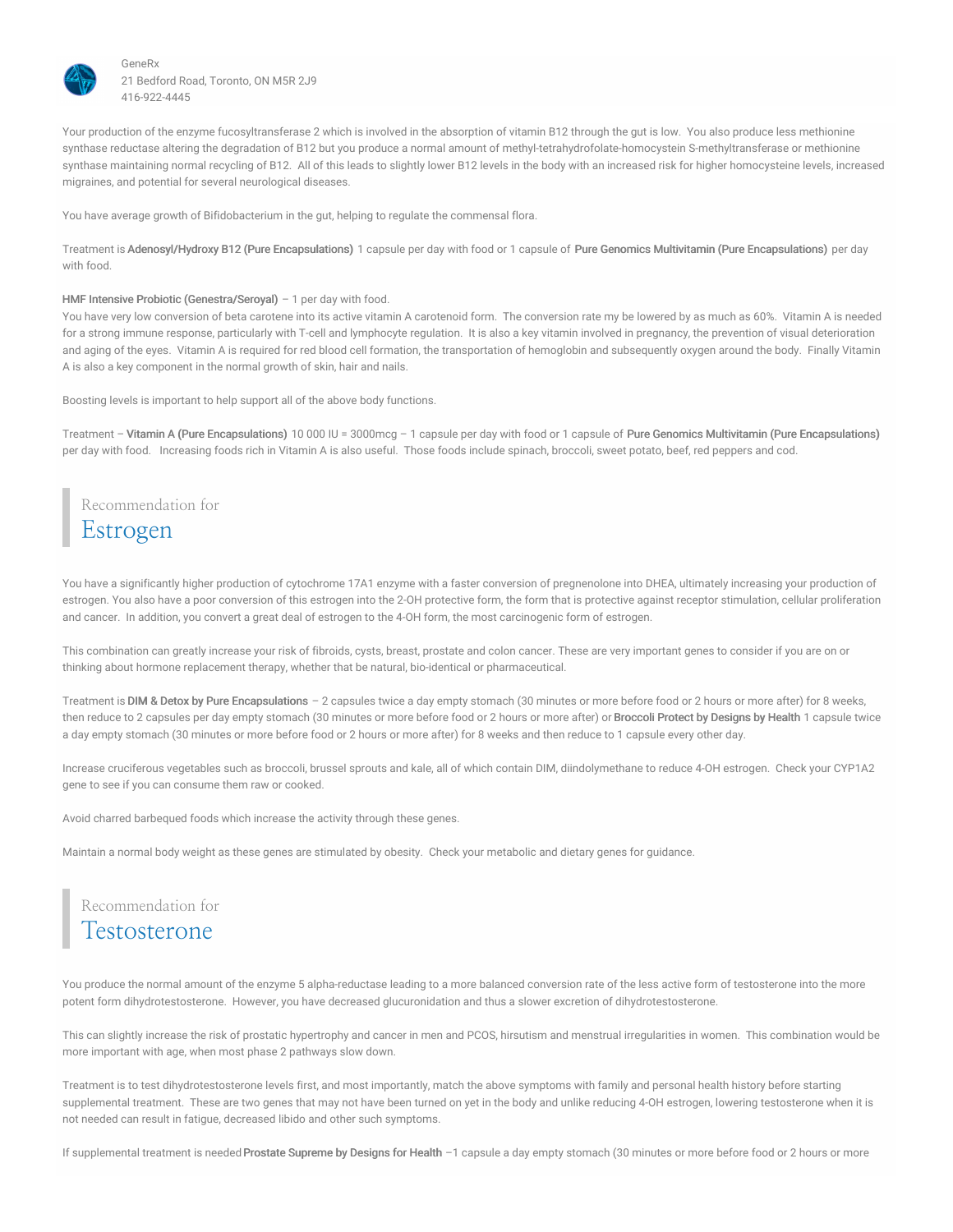

after), or Testoquench for Women by Douglas Labs - 1 capsule a day empty stomach (30 minutes or more before food or 2 hours or more after).

Keep stress hormone levels balanced and maintain an ideal weight, for stress and obesity stimulate these genes. Look at your stress hormone, metabolic and dietary genes for guidance.

Recommendation for Sleep

You produce slightly more cryptochrome 1 protein blocking the functioning of the clock gene, deregulating many circadian patterns. This has an impact on sleep, delaying the ability to fall asleep by several hours. It also increases the amount of time it takes to transition from one stage of sleep, frequently leaving insufficient hours during the night to spend in a healthy stage of healing sleep. This can quickly lead to insomnia and increased stress hormone production, further impairing sleep. There are several associated health issues with this gene coding, in particular weight gain and cardiovascular disease.

You also produce more of the faulty version of the clock protein inhibiting normal circadian rhythms. This can lead to evening stimulation with difficulties falling asleep. Frequent waking throughout the night is also seen impacting both the quality and quantity of sleep and subsequently overall health and stress levels.

Treatment is Rest Reset (by Douglas Labs) - 2 capsules before bed to lower cortisol production, increase melatonin levels to regulate circadian rhythms, and increase Gaba to bind into GABA A1 and PBR sedating and calming receptors.

Sereniten Plus (by Douglas Labs) – 1 capsule in the morning (30 minutes or more before food or 2 hours or more after) to regulate HPA function through the day and maximize circadian control. You can also take 1 capsule each time you wake to help reset normal sleep patterns, decreasing as needed.

Avoid caffeinated beverages in the later half of the day.

Increase exercise in the morning.

Recommendation for Thyroid

You produce significantly less of your main thyroid enzyme deiodinase-2 (DIO2) decreasing the conversion of your thyroid hormone FT4 (thyroxine) into its active form FT3 (triiodothyronine) in your peripheral tissues. You also produce more of the protein Phosphodiesterase 8B that breaks down cAMP, one of the main signalling regulators in the thyroid, significantly increasing TSH production.

However, you produce the normal amount of your secondary thyroid converting enzyme deiodinase-1 (DIO1), helping to support the conversion of T4 into T3.

Treatment: Thyroid PX (Restorative Formulations) 2 capsules twice a day empty stomach (30 minutes or more before food or 2 hours or more after) for 5-6 weeks to provide the required ingredients to maximize the conversion of T4 into T3, stabilize thyroid peroxidases. Test blood levels and reduce to 1 capsule twice a day if blood levels and symptoms are stable.

Consider talking with your health care practitioner about using desiccated T3 for further treatment if needed.

# Report

# MC4R rs17782313

The MC4R gene codes for the proteins that make up the Melanocortin-4 receptor in the hypothalamus of the brain. This receptor has a central role in satiety and controlled food intake. When stimulated by the agonist neuropeptide alpha-MSH (alpha melanocyte stimulating hormone) it reduces hunger, improves sensitivity to satiety signals, promotes meal termination and increases metabolism, fat burning and thermogenesis. The MC4R receptor, therefore, plays a pivotal role in the control of food intake, energy expenditure and weight homeostasis.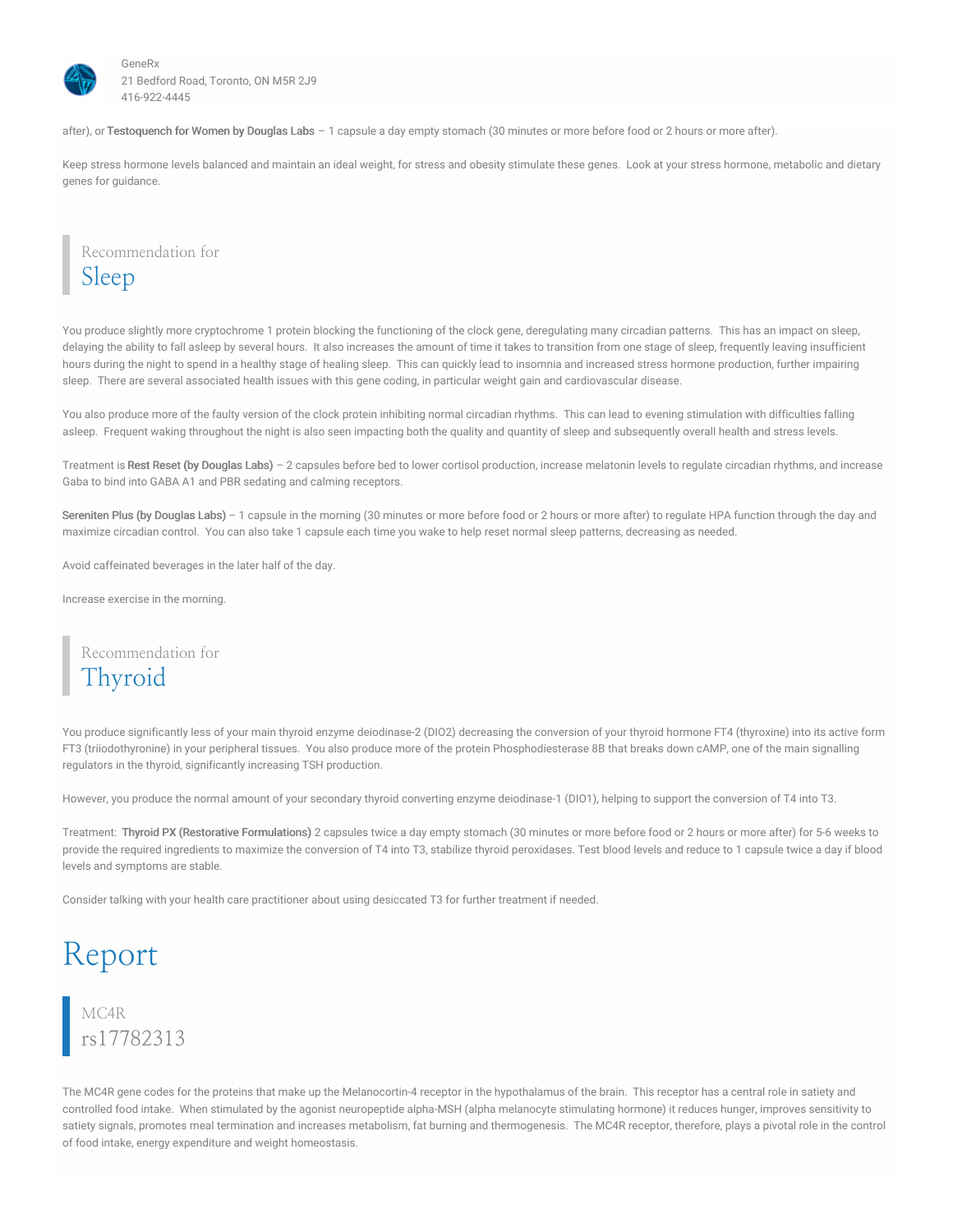

Mutations in the structure of the MC4R receptor have a profound impact on hunger, food intake, energy metabolism and adiposity. Animals with MC4R receptor mutations show hyperphagia, delayed meal termination and reduced sensitivity to satiety feedback peptides such as CCK. They also demonstrate metabolic abnormalities including reduced insulin sensitivity, impaired thermogenesis and lowered overall metabolic rate. Similar findings are seen in humans with a number of mutations of varying effect and penetrance associated with obesity and metabolic syndrome.

The melanocortin system is interesting in that it is one of the few neuroendocrine systems that have a natural antagonist, in this case AgRP (Agouti-Related Peptide). This messenger binds to the receptor and turns it off, which results in hunger, food seeking behaviour, lowered metabolism and weight gain.

#### Normal Allele: T Variant Allele: C

You are: TT

#### Key Characteristics of the Variant Allele:

- Each C allele is associated with an 8% increase in obesity.
- CC's can increase body weight by up to 43% independent of diet and exercise.
- · Decreased satiation of appetite.
- Increased food seeking behaviour and desire to snack.
- Increased association with emotional overeating.
- Greater stress-related cravings for processed foods.
- Rapid weight gain on antidepressants and antipsychotics.
- · Increased insulin resistance and a 14% increase in risk for type-2 diabetes.
- · Hypogonadism
- · Decreased libido

# ADIPOQ rs17366568

The ADIPOQ gene codes for the 244-amino acid protein Adiponectin, circulating in high concentrations in the blood of genetically normal individuals. Adiponectin is a bioactive, fat cell-derived hormone (adipokine) produced primarily in adipose tissue. It is also processed in smaller quantities in bone marrow, the cardiovascular system, the liver and muscle mass. It increases insulin sensitivity partially by suppressing glucose production, as well as increasing fatty acid oxidation and regulating glucose and insulin levels. It regulates healthy fat storage while preventing accumulation of lipids in other tissues (liver, muscle, arteries etc.) and has a strong cardioprotective role.

Adiponectin inhibits damaging inflammatory pathways, increasing endothelial NO (Nitrous Oxide) production and inhibiting oxidative stress. Adiponectin deficiency is associated with increased damage during cardiac ischemic events.

Reduced fat mass or weight loss increases adiponectin, promoting glucose and fatty acid uptake into adipocytes. Adiponectin reduces the production of cholesterol and glucose by the liver to help control metabolic syndrome. Overall it has a profound effect on the storage and use of fat as an energy source and extensive research indicates that it prevents the development of metabolic syndrome disorders such as diabetes. Circulating levels are significantly lower in patients with obesity, diabetes, hypertension and coronary artery disease and research shows that adiponectin can reverse insulin resistance and will likely provide a novel treatment approach for Type 2 diabetes.

This ADIPOQ gene codes for the production of adiponectin during weight loss, as opposed to during weight maintenance or when you deviate from your genetic dietary program.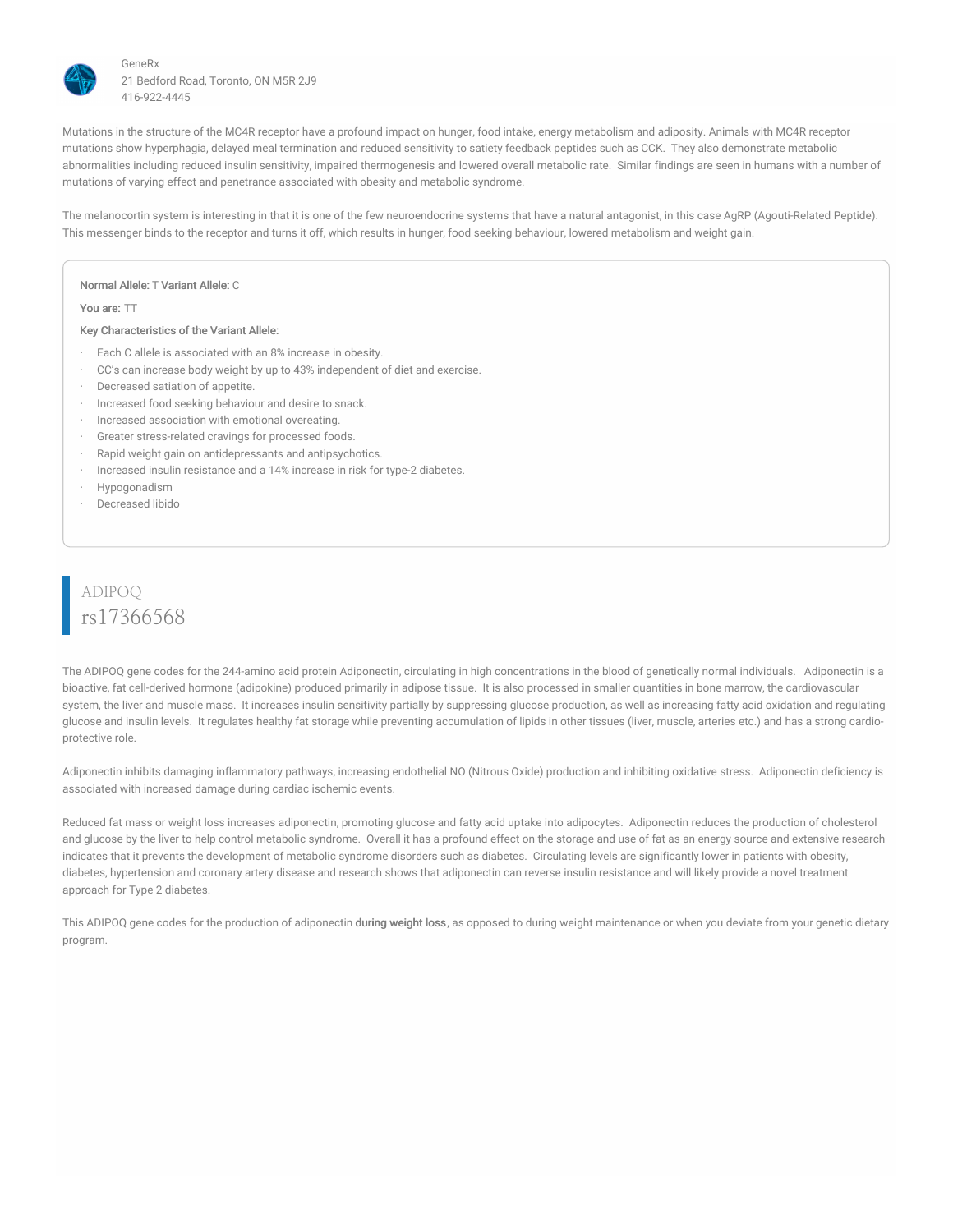

#### Normal Allele: G Variant Allele: A

You are: GG

#### Key Characteristics of the Variant Allele:

- · Lower circulating adiponectin during weight loss
- Slower rate of weight loss
- · Increased overall weight gain and BMI
- · Unstable blood sugars, insulin levels
- More food cravings
- Food cravings disappear or lessen with calorie deprivation
- Weight loss increases with calorie deprivation

# ADIPOQ rs17300539

The ADIPOQ gene codes for the 244-amino acid protein Adiponectin, circulating in high concentrations in the blood of genetically normal individuals. Adiponectin is a bioactive, fat cell-derived hormone (adipokine) produced primarily in adipose tissue. It is also proceed in smaller quantities in bone marrow, the cardiovascular system, the liver and muscle mass. It increases insulin sensitivity partially by suppressing glucose production, as well as increasing fatty acid oxidation and regulating glucose and insulin levels. It regulates healthy fat storage while preventing accumulation of lipids in other tissues (liver, muscle, arteries etc.) and has a strong cardioprotective role.

Adiponectin inhibits damaging inflammatory pathways, increasing endothelial NO (Nitrous Oxide) production and inhibiting oxidative stress. Adiponectin deficiency is associated with increased damage during cardiac ischemic events.

Reduced fat mass or weight loss increases adiponectin, promoting glucose and fatty acid uptake into adipocytes. Adiponectin reduces the production of cholesterol and glucose by the liver to help control metabolic syndrome. Overall it has a profound effect on the storage and use of fat as an energy source and extensive research indicates that it prevents the development of metabolic syndrome disorders such as diabetes. Circulating levels are significantly lower in patients with obesity, diabetes, hypertension and coronary artery disease and research shows that adiponectin can reverse insulin resistance and will likely provide a novel treatment approach for Type 2 diabetes.

This ADIPOQ gene codes for the production of adiponectin during weight maintenance or when deviating from your genetic dietary program.

#### Normal Allele: A Variant Allele: G

You are: AG

#### Key Characteristics of the Variant Allele:

- Regains weight easily after weight loss
- Yo-yo dieter.
- More unstable glucose and insulin during weight maintenance
- · Increased weight and BMI
- Increased food cravings during weight maintenance.
- Symptoms decrease with caloric restriction.

# ADRB2 rs1042714

The ADRB2 gene, or the beta-2 adrenergic receptor is widely expressed in most cell types and is the primary target of catecholamines (stress hormones) during the stress response. It plays a significant role in a myriad of responses from controlling heart rate to blood pressure, mood, food cravings, response to exercise and energy balance in the metabolism.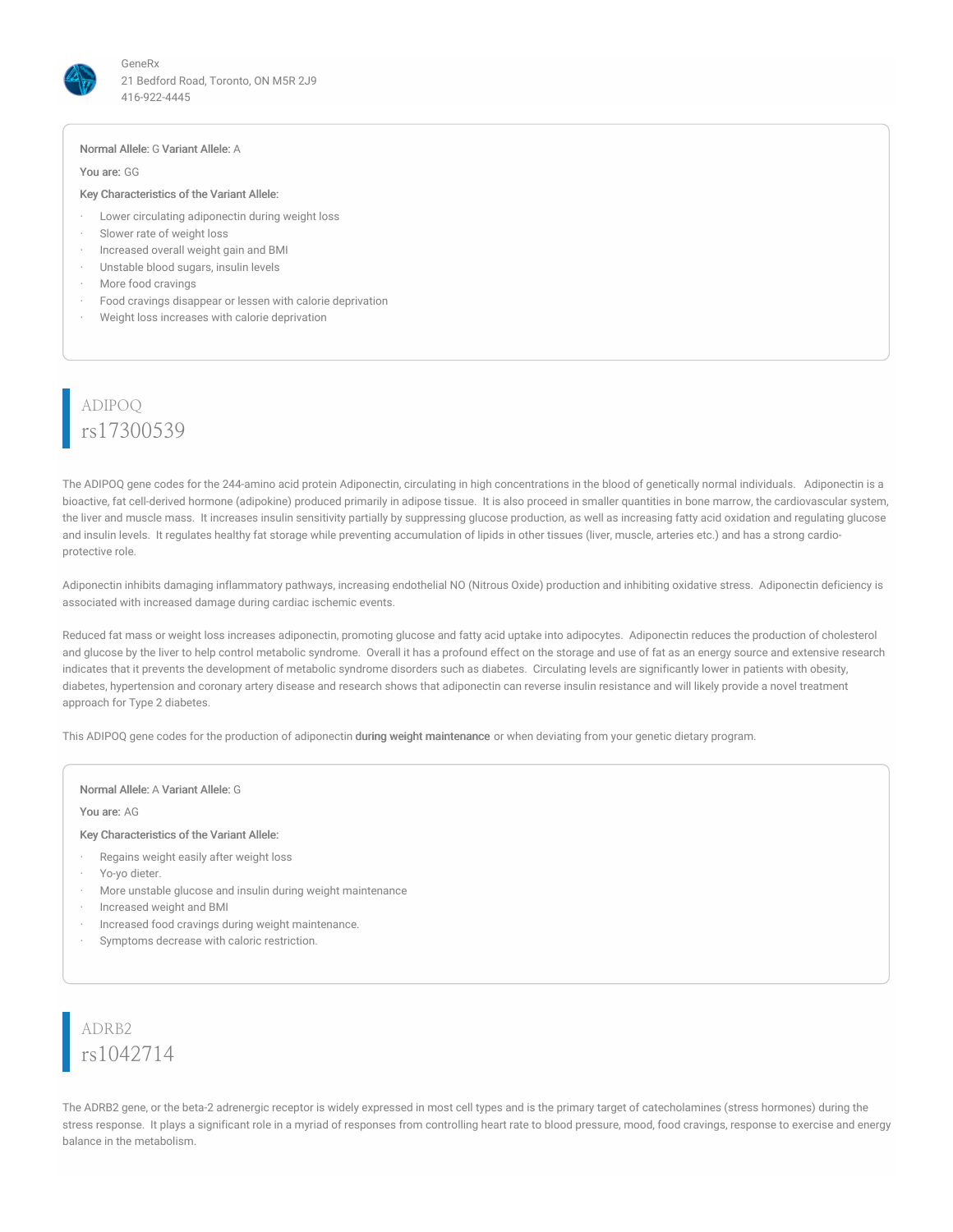

The ADRB2 receptor regulates the metabolism through the stimulation of both thermogenesis (conversion of fat into heat for energy) and in lipid mobilization or breakdown for fuel. The variance in the gene is greatly associated with increased obesity, BMI and lipogenesis (formation of fat from food). The effects are greatly augmented with the consumption of sugars and fats.

As this gene functions through the sympathetic nervous system, variant coding is also associated with higher levels of anxiety, panic attacks or increased anger and stress eating.

#### Normal Allele: C Variant Allele: G

You are: CC

#### Key Characteristics of the Variant Allele:

- Increased sensitivity to carbohydrates and saturated fats
- Slower metabolic rate
- Decreased weight loss with endurance exercise
- · Increased BMI
- Increased serum lipids
- · Increased blood sugars and insulin
- · Increased blood pressure
- · Increased production of inflammatory cytokines TNF and IL10)
- · Altered leptin production and thus increased food cravings and slower metabolism
- · Decreased thermogenesis
- · Loose more weight on calorie reduced diet.

# PPARg rs1801282

Peroxisome proliferator-activated receptor gamma (PPAR-gamma) plays a central role in fatty acid and glucose metabolism as well as in fat storage and insulin sensitivity. It is found mostly in adipose tissue, but is also seen in the vascular endothelium, colon and in macrophages.

The receptor is the target for the TZD (thiazolidinediones) class of diabetic medications. The gene product has several different metabolic functions and has thusly been coined the master regulator of adipocyte biology. It works by modifying the transcription of a number of genes involved in glucose and lipid metabolism, fat cell differentiation and energy balance.

PPARg also has an anti-inflammatory effect on the endothelial cells of the cardiovascular system and reduces the development of atherosclerosis. Its effect on inflammation may be even more widespread with some studies indicating an association with conditions such as rheumatoid arthritis. PPARg inhibits the expression of inflammatory cytokines such as TNF-a and IL-6, and directs the differentiation of immune cells towards anti-inflammatory phenotypes. Both synthetic and natural PPARg activators are currently under investigation for their potential as anti-inflammatory agents.

PPARg is shown to be an important factor in fat cell differentiation. The process of adipogenesis involves the development of adipocyte precursor cells into functioning fat cells capable of filling them with lipids and expressing adipokines such as leptin and adiponectin. It has also been shown to promote the browning of white fat, a beneficial process that increases metabolism and fat burning and combats obesity.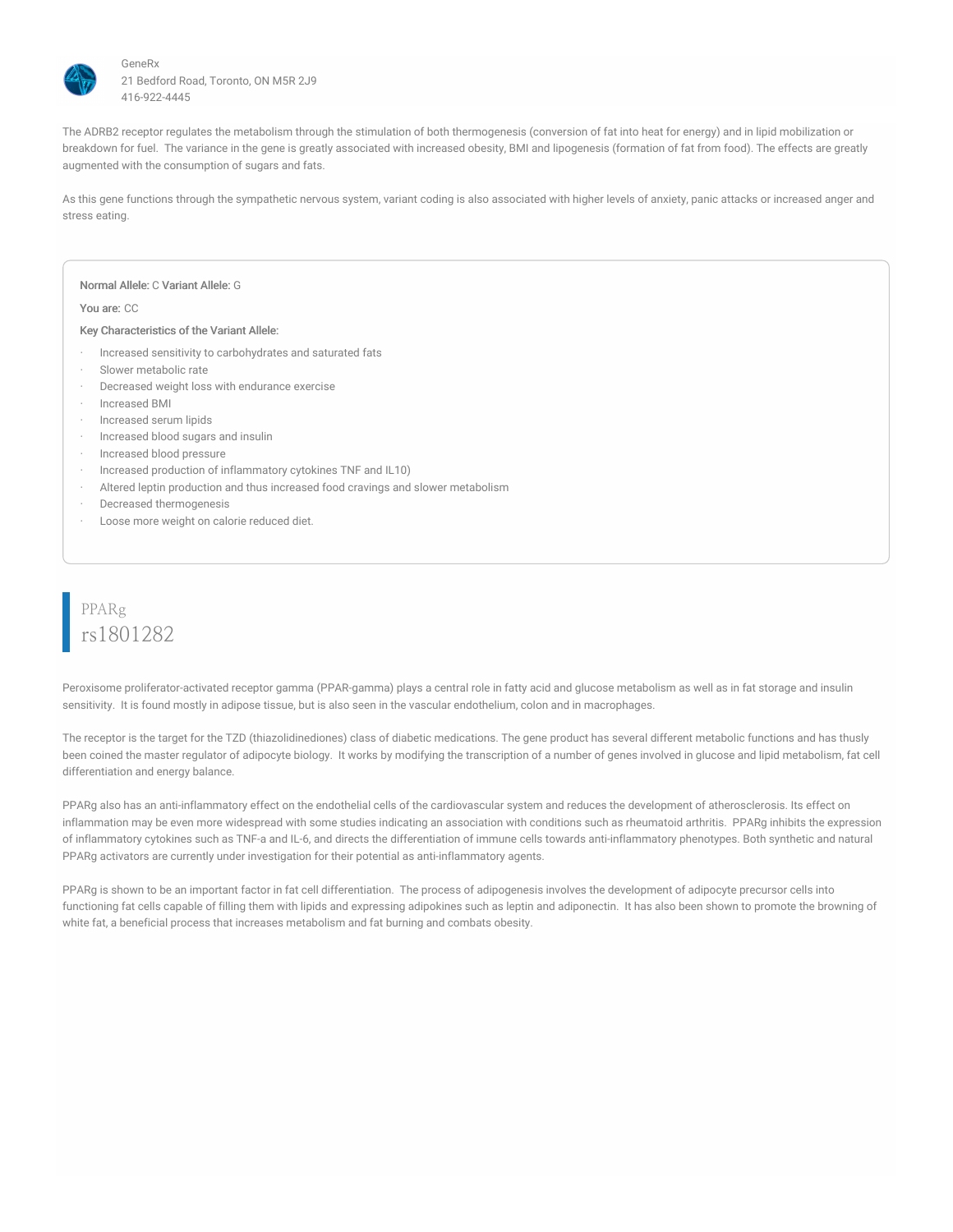

#### Normal Allele: C Variant Allele: G

You are: CC

#### Key Characteristics of the Variant Allele:

- · Lower BMI
- · Improved insulin sensitivity
- · Reduced risk of Type 2 diabetes.
- · Worse on a high fat and high carbohydrate diet
- · Significant cumulative effect when combined with FTO, ADIPOQ, MC4R and ADRA SNPS.
- Good response in weight loss with caloric reduction.
- · Have greater health benefits from exercise.
- · Lower heart disease risk.
- · Higher risk of complications in patients that develop diabetes
- Increased weight gain, if the individual becomes overweight.

### FTO rs9939609

FTO, the Fat Mass and Obesity-Related Protein, colloquially known as the "Fatso" gene, codes for the enzyme alpha-ketoglutarate-dependent dioxygenase. It was one of the first metabolic genes identified, and research into its clinical and lifestyle implications is extensive.

Approximately 42% of Caucasians, 5% of Africans and 21% of Asians carry the risk allele (A). This risk allele in large scale population studies accounts for an overall 1% increase in BMI and a 22% increased risk of obesity, *independent*of diet and exercise. However, the effect is significantly worse if an FTO-A individual consumes a low protein, high saturated fat or high calorie diet as the expression of the A allele is further enhanced with such nutrition.

The variant allele A is associated with alterations in 3 main metabolic hormones. The first is elevated ghrelin production. Ghrelin is our hunger hormone, and elevated levels cause increased food cravings, especially for energy dense foods such as sugars and saturated fats.

The second is adiponectin (see ADIPOQ genes), a hormone that increases insulin sensitivity and fatty acid oxidation and regulates both insulin and glucose levels thereby preventing the accumulation of lipids in the body. Reduced levels promote glucose and fatty acid uptake into fat cells, increase metabolic syndrome and obesity.

The third is leptin, our satiety hormone that reduces hunger and food seeking behaviour. Leptin decreases lipogenesis, the formation of fat and increases triglyceride hydrolysis and fatty acid oxidation. Leptin also helps to stimulate thermogenesis, or the browning of white fat to increase weight loss. Leptin resistance which is seen more frequently in the variant A allele leads to increased fat stores, food cravings, particularly after 6 pm and the inability to use fat as a fuel source.

The variant allele also has reduced levels of the proteins IRX3 and IRX5. These proteins promote the formation of unhealthy white fat over beneficial, fatty acid burning, brown fat by a factor of 5.

All of these variables are altered by the amount of protein, sugars and saturated fats consumed. Each genotype requires a specific amount of protein to control the hormone production.

#### Normal Allele: T Variant Allele: A

#### You are: AA

- · Increased production of Ghrelin, the "hunger hormone".
- Decreased Adiponectin, increased fat storage.
- Reduced Leptin sensitivity, increased food cravings.
- Reduced levels of proteins IRX3 and IRX5, decreased brown fat formation.
- Increased insulin and glucose.
- Decreased thermogenesis.
- · Increased obesity and BMI.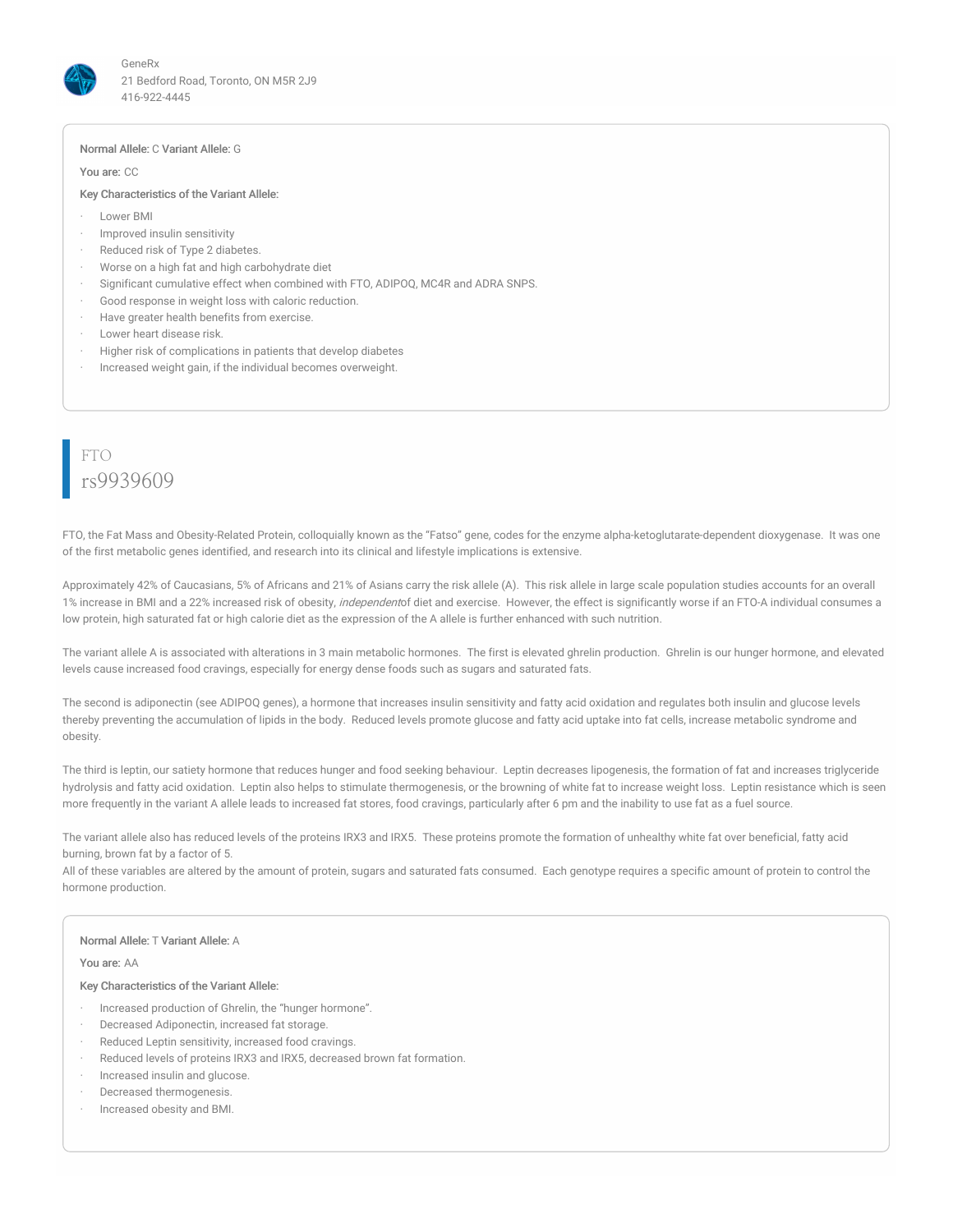

### Recommendation for Metabolic

You have lower levels of adiponectin and altered leptin sensitivity, slowing your metabolic rate and encouraging adipogenesis, the formation of fat from food. You also have increased ghrelin stimulating hunger and food seeking behaviour. You have a slightly slower thermogenic rate (burning of fat for fuel) with a significant increased risk of weight gain, particularly when consuming saturated fats and refined carbohydrates.

Intermittent Fasting would be ideal for you, as a small daily fasting period will help boost adiponectin levels and increase fatty acid oxidation. In addition, you require less caloric intake than other genetic codings, making this an ideal way to eat. The easiest way to implement intermittent fasting is to withhold food for 16 hours a day and then having 2 meals within an 8 hours. The second meal must be completed before the start of the 16-hour fast.

The timing of meals during the 8-hour feeding period is up to you. You may choose breakfast and a late lunch, or an early lunch and dinner. If you need a small snack in between the two meals within the 8-hour feeding window, you may. But do not consume excess calories just because it is a feeding window.

You would greatly benefit from this for an 8-week period, at which point you could switch back to 3 meals a day, no snacking, leaving 5 to 6 hours of fasting in between the meals. Alternatively you can easily maintain Intermittent Fasting.

During fasting periods or between meals, you may have water, coffee and tea (caffeinated or caffeine free) with a small amount of milk or milk substitute but nothing over 25 to 30 calories. You also need to keep saturated fats and simple refined sugars very low in the diet. (this exact number is calculated by carb and fat genes)

TMC (Tri Metabolic Control) by Douglas Labs – 2 caps twice a day 30 mins or more before meals for 8 weeks to significantly reduce ghrelin, increase adiponectin and regulate leptin, boosting the metabolism as well as significantly reducing hunger and food cravings, allowing you to stick to your genetic diet with ease. Then rotate this in 1 week out of every 4 to 6 weeks.

### Diet Carbohydrates

### GIPR rs2287019

GIPR or gastric inhibitory polypeptide receptor, also called glucose-dependent insulinotropic polypeptide, is an important peptide hormone that is synthesized in the duodenum and small intestine and binds to glucose-dependant insulinotropic peptide receptors or GIP's after a meal rich in carbohydrates.

GIPRs are abundant in a variety of tissues including the pancreas, adipocytes, brain and stomach, and thus GIP signalling is involved in a variety of pathways linked to obesity, insulin resistance and type 2 diabetes.

Some of the major roles of GIPR include the inhibition of gastric acid secretions and gastrin release, but more importantly stimulates insulin release in the presence of elevated glucose following carbohydrate consumption. The variant T allele of this gene presents with higher blood glucose levels and impaired insulin secretion following carbohydrate ingestion increasing the risk of obesity and diabetes.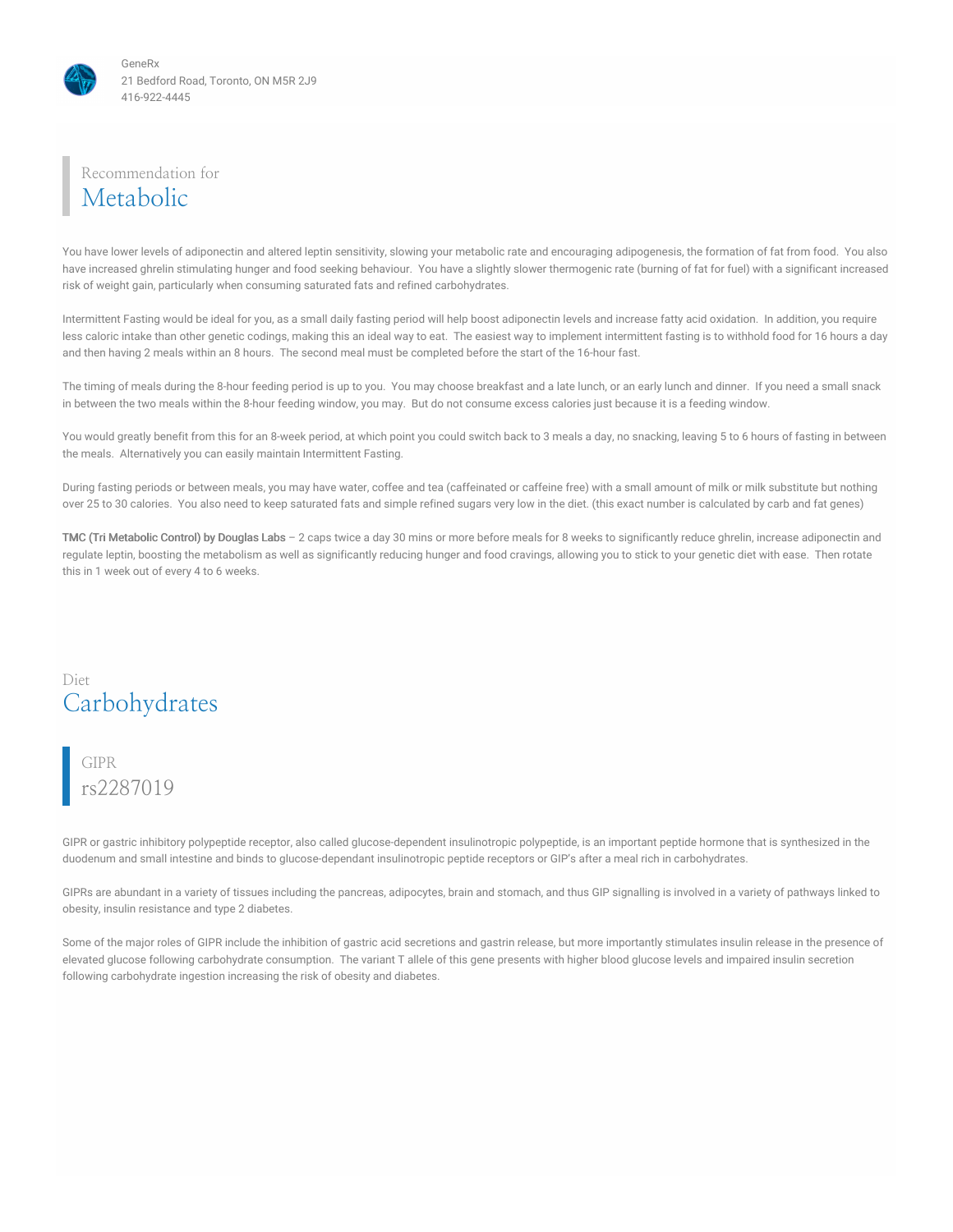

#### Normal Allele: C Variant Allele: T

#### You are: CT

#### Key Characteristics of the Variant Allele:

- · Increased GIPR production and activity.
- · Increased insulin resistance
- increased glucose levels
- increased obesity
- increased abdominal fat
- increased BMI
- increased risk of Type 2 Diabetes

# TCF7L2 rs7903146

TCF7L2 or transcription factor 7 like 2 is a gene that alters the expression of other genes that control insulin after the consumption of carbohydrates and saturated fats (but mostly carbohydrates). It is involved in the Wnt signalling pathway, a group of signalling transduction pathways that pass signals into cells via their surface receptors.

This is known as the largest risk factor gene for glucose regulation, insulin production as well as inflammation in the colon upon the consumption of carbohydrates. Variance (T allele) within this gene greatly increases blood glucose and insulin levels significantly increasing weight and BMI. It also has impaired beta cell function (pancreatic cells that release insulin) following carbohydrate consumption further impacting weight and blood glucose regulation.

This is one of 2 TCF7L2 SNPS reported to be associated with type 2 diabetes. Both have equal power (92% correlation) to estimate the risk of T2DM.

#### Normal Allele: C Variant Allele: T

You are: CT

#### Key Characteristics of the Variant Allele:

- Increased weight, BMI following carbohydrate consumption and saturated fat intake.
- Altered glucose and insulin levels
- Increased risk of type 11 diabetes by 2-fold for homozygote variants and heterozygotes have a 1.4 fold increase.
- Increased risk for metabolic syndrome.
- Increased abdominal adiposity
- Increased colon cancer

# IRS1 rs2943641

Insulin receptor substrate 1 ( $lRS\hat{\theta}$ ) is a ligand of the insulin receptor tyrosine kinase and is central to the insulin receptor signal transduction pathway. IRS1 is the major protein initiating the stimulation of glucose transport in both muscle and adipose tissue. In addition, this protein plays a key role in the insulin signalling through body tissues. Deregulation in IRS1 expression and function has been reported in insulin-resistant states such as obesity and type 2 diabetes.

More specifically, the IRS1 gene makes the protein IRS-1 that binds to insulin and IGF-1 receptors. This binding then causes phosphorylation which then in turn activates a multitude of signalling pathways, many of those involving glucose and insulin regulation.

Variance within this gene cause an increase in glucose uptake contributing to obesity, type 2 diabetes, insulin resistance and triglyceride formation upon carbohydrate consumption.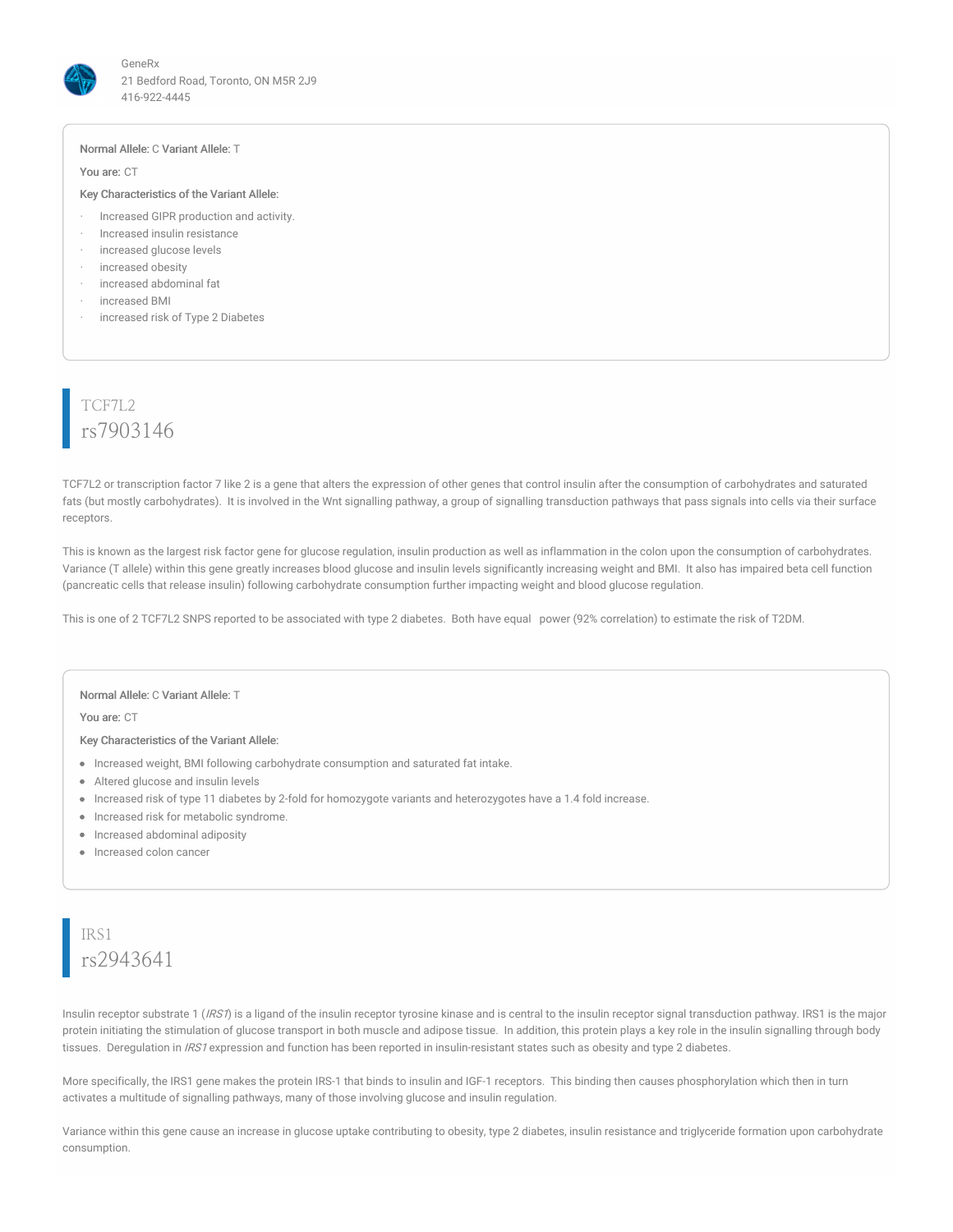

IRS1 is also involved in the P13K pathway. P13K or phosphatidylinositol 3-kinase is part of a family of enzymes involved in cellular functions such as cellular growth, proliferation, differentiation, and motility, all of which are turned on in cancer. This specific pathway of PI3K and IRS-1 is involved in insulin and glucose insensitivity of cancerous tumours as well as altered benefits of calorie restriction on the tumours.

#### Normal Allele: T Variant Allele: C

#### You are: CC

#### Key Characteristics of the Variant Allele:

- · Decreased IRS1 protein production.
- Increased insulin resistance
- · Increased glucose levels
- · Increased obesity
- Increased risk of Type 11 Diabetes
- · Increased risk of Metabolic Syndrome
- Increased risk of cancers colorectal, lung, prostate and breast

# Recommendation for Carbohydrates

You are sensitive to carbohydrates. You make more insulin and inflammatory substrates to carbohydrates, destabilizing blood sugars with greater ease, increasing inflammation particularly in the bowel and stomach, and significantly increasing weight gain upon carbohydrate consumption.

Keep grains, starches, fruits or alcohol (see list of these carbohydrates to moderate below) to a maximum of 2 meals per day, where the physical size of the carbohydrate is half the physical size of the protein for 8 weeks. After the 8-week period, then it can increase to 3 meals per day. Do not use sweets as your carbohydrate on a regular basis, save that as a treat.

Keep healthy vegetables such as broccoli, zucchini, peppers and cauliflower, as your main carbohydrate source. You can consume unlimited quantities of these vegetables and salads, avoiding the starchy ones below.

#### Carbohydrates to moderate:

Grains: breads, pastas, rice, corn, popcorn, quinoa, legumes, muffins, crackers etc Starches: potato, sweet potato, yam, squash, carrot, beets, turnip etc Fruits: all fruits except the tomato, berries are the best choice Alcohol: wine, spirits, beer etc Sweets: cakes, pastries, cookies, candy, soda pop, hot chocolate etc

Metabolic Xtra By Pure Encapsulations or Berb-Evail by Designs for Health– 1 capsule 30 minutes before meals for 8 weeks if blood sugars are unstable.

L-Glutamine by Pure Encapsulations– 1 scoop in food or water per day for one bottle to help repair any GI inflammation.

# Diet Protein

FTO rs9939609

FTO, the Fat Mass and Obesity-Related Protein, colloquially known as the "Fatso" gene, codes for the enzyme alpha-ketoglutarate-dependent dioxygenase. It was one of the first metabolic genes identified, and research into its clinical and lifestyle implications is extensive.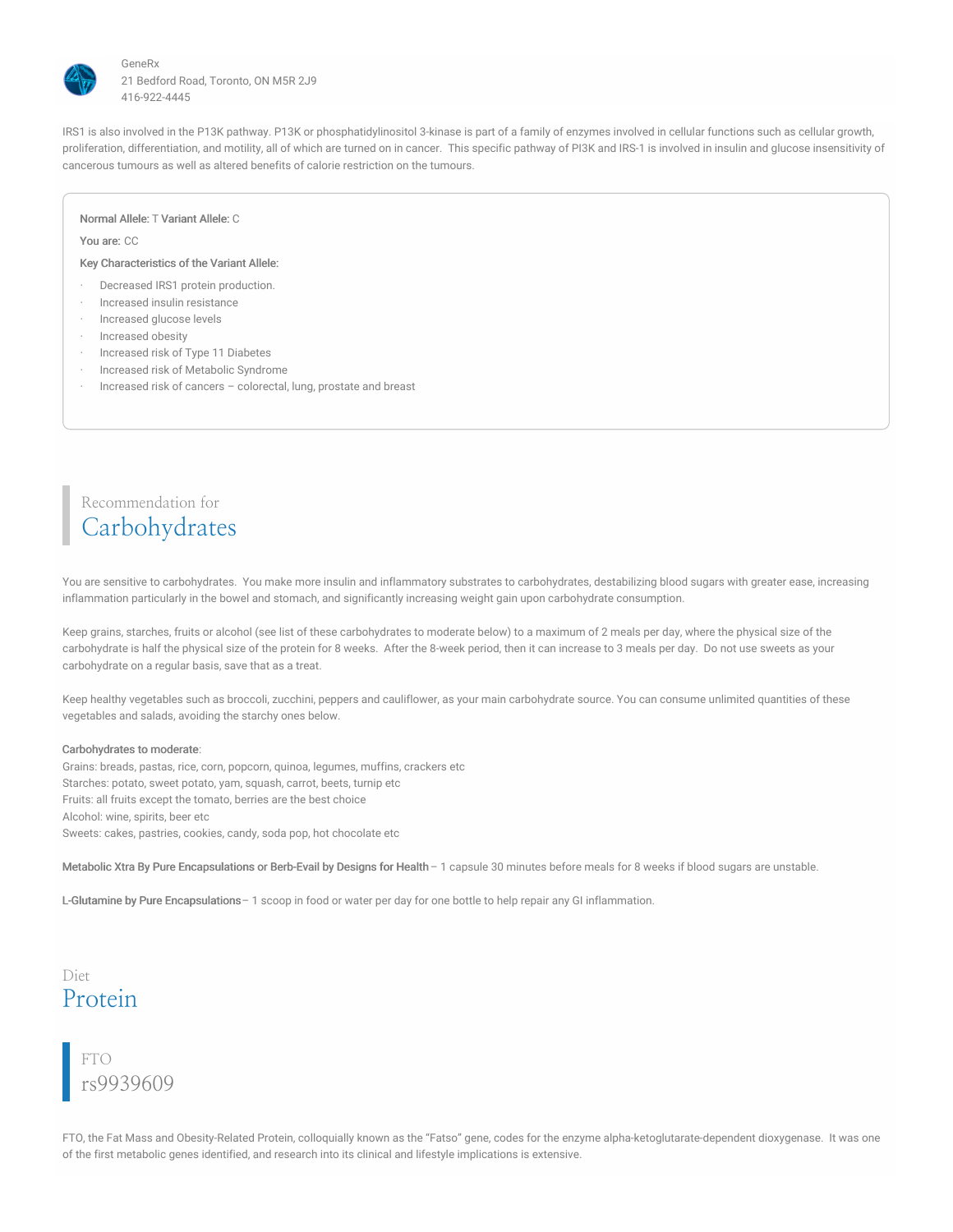

Approximately 42% of Caucasians, 5% of Africans and 21% of Asians carry the risk allele (A). This risk allele in large scale population studies accounts for an overall 1% increase in BMI and a 22% increased risk of obesity, *independent*of diet and exercise. However, the effect is significantly worse if an FTO-A individual consumes a low protein, high saturated fat or high calorie diet as the expression of the A allele is further enhanced with such nutrition.

The variant allele A is associated with alterations in 3 main metabolic hormones. The first is elevated ghrelin production. Ghrelin is our hunger hormone, and elevated levels cause increased food cravings, especially for energy dense foods such as sugars and saturated fats.

The second is adiponectin (see ADIPOQ genes), a hormone that increases insulin sensitivity and fatty acid oxidation and regulates both insulin and glucose levels thereby preventing the accumulation of lipids in the body. Reduced levels promote glucose and fatty acid uptake into fat cells, increase metabolic syndrome and obesity.

The third is leptin, our satiety hormone that reduces hunger and food seeking behaviour. Leptin decreases lipogenesis, the formation of fat and increases triglyceride hydrolysis and fatty acid oxidation. Leptin also helps to stimulate thermogenesis, or the browning of white fat to increase weight loss. Leptin resistance which is seen more frequently in the variant A allele leads to increased fat stores, food cravings, particularly after 6 pm and the inability to use fat as a fuel source.

The variant allele also has reduced levels of the proteins IRX3 and IRX5. These proteins promote the formation of unhealthy white fat over beneficial, fatty acid burning, brown fat by a factor of 5.

All of these variables are altered by the amount of protein, sugars and saturated fats consumed. Each genotype requires a specific amount of protein to control the hormone production.

#### Normal Allele: T Variant Allele: A

#### You are: AA

Key Characteristics of the Variant Allele:

- · Increased production of Ghrelin, the "hunger hormone".
- Decreased Adiponectin, increased fat storage.
- Reduced Leptin sensitivity, increased food cravings.
- Reduced levels of proteins IRX3 and IRX5, decreased brown fat formation.
- · Increased insulin and glucose.
- Decreased thermogenesis.
- · Increased obesity and BMI.

### Recommendation for Protein

You need the highest amount of protein out of all codings. You require 1 to 1.2 grams of protein per kilogram of body weight divided by 3. This will give you the amount of protein you need per meal. Eg. A 165 lb individual is 75 kg. That would be equal to approximately 27.5 grams of protein per meal.

You are the ideal candidate for Intermittent Fasting, as fasting will help boost adiponectin levels and you require less caloric intake than other genetic codings. Fasting for 16 hours a day and feeding for 8 hours a day is ideal. You may have water, coffee and tea (caffeinated or caffeine free) with a small amount of milk or milk substitute but nothing over 25 to 30 calories. You also need to keep saturated fats and simple refined sugars very low in the diet. (this exact number is calculated by carb and fat genes)

#### Ideal protein sources include:

Pure Paleo Protein Powder by Designs for Health Dream Protein by Promedics Fish Poultry Egg whites Greek Yogurt - lower fat - check your dairy genes Cottage Cheese - lower fat - check your dairy genes Non GMO tofu products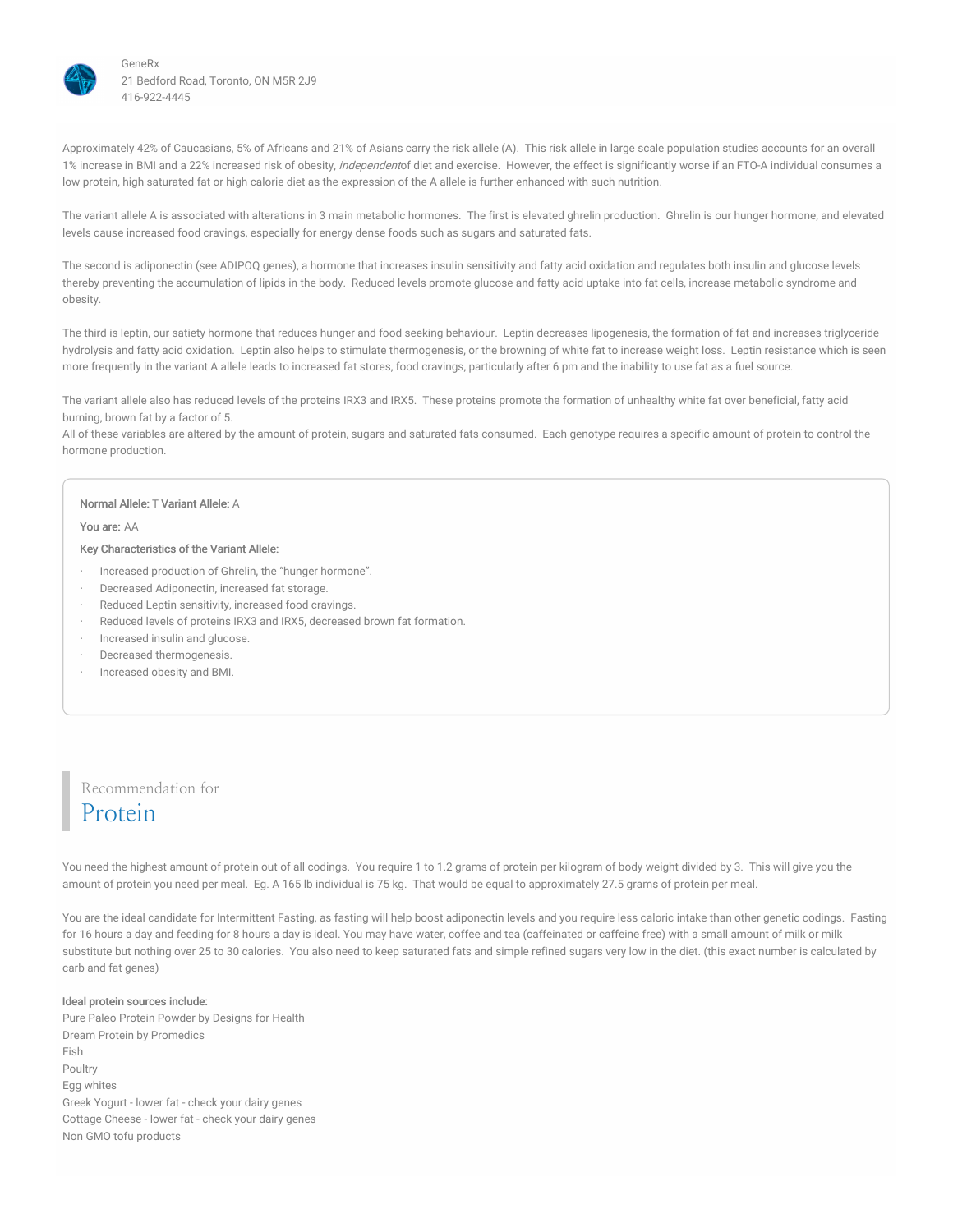

### Diet Fats

# FABP2 rs142649876

Fatty acid binding protein 2 is one of a group of proteins that plays a key role in the absorption and intracellular transport of long chain fatty acids. It is produced primarily in the small intestines and is encoded by the FABP2 gene. Fatty acids are the building blocks of lipids or fats and are classified according to the number of carbon atoms in their chains or tails. Long chain fatty acids are those with 14 or more carbon atoms. They are also classified according to the number of hydrogen bonds into saturated, monounsaturated or polyunsaturated. These fats can be found in foods as variable as dairy fat, coconut oil, olive canola and safflower oil, fish oils, nuts and avocado. They include both healthy and unhealthy fats with the nutritional value determined by a number of structural factors including length and saturation.

Fatty acids are key for energy production (ATP production). When compared to other macronutrients such as carbohydrates or proteins, fatty acids yield the most APT on an energy per gram basis. This is why fatty acids are the foremost storage form of fuel in humans, animals and to a lesser extent plants.

The variant A allele has twice the affinity for long chain fatty acids and therefore increases their absorption and processing. This results in increased fatty acid oxidation leading to insulin resistance and increased risk of type 11 diabetes.

- G/G no increased sensitivity to saturated fats and sugars
- G/A moderate sensitivity to saturated fats and sugars approximately 25%
- A/A approximately double the sensitivity to saturated fats and sugars.

#### Normal Allele: G Variant Allele: A

You are: GG

#### Key Characteristics of the Variant Allele:

- · Increased weight gain + BMI with > 53 grams of saturated fats and/or refined sugars per day.
- · Increased glucose levels.
- Increased insulin resistance.
- · Increased risk of Type 2 diabetes
- · Increased risk of hyperlipidaemia in Type 2 (but NOT Type 1) diabetes
- Increased fatty acid uptake and delivery to tissue by 2 fold
- Lower HDL
- · Higher total cholesterol
- All above turned on when consuming > 53 grams of saturated fat and/or refined sugars.

FTO rs9939609

FTO, the Fat Mass and Obesity-Related Protein, colloquially known as the "Fatso" gene, codes for the enzyme alpha-ketoglutarate-dependent dioxygenase. It was one of the first metabolic genes identified, and research into its clinical and lifestyle implications is extensive.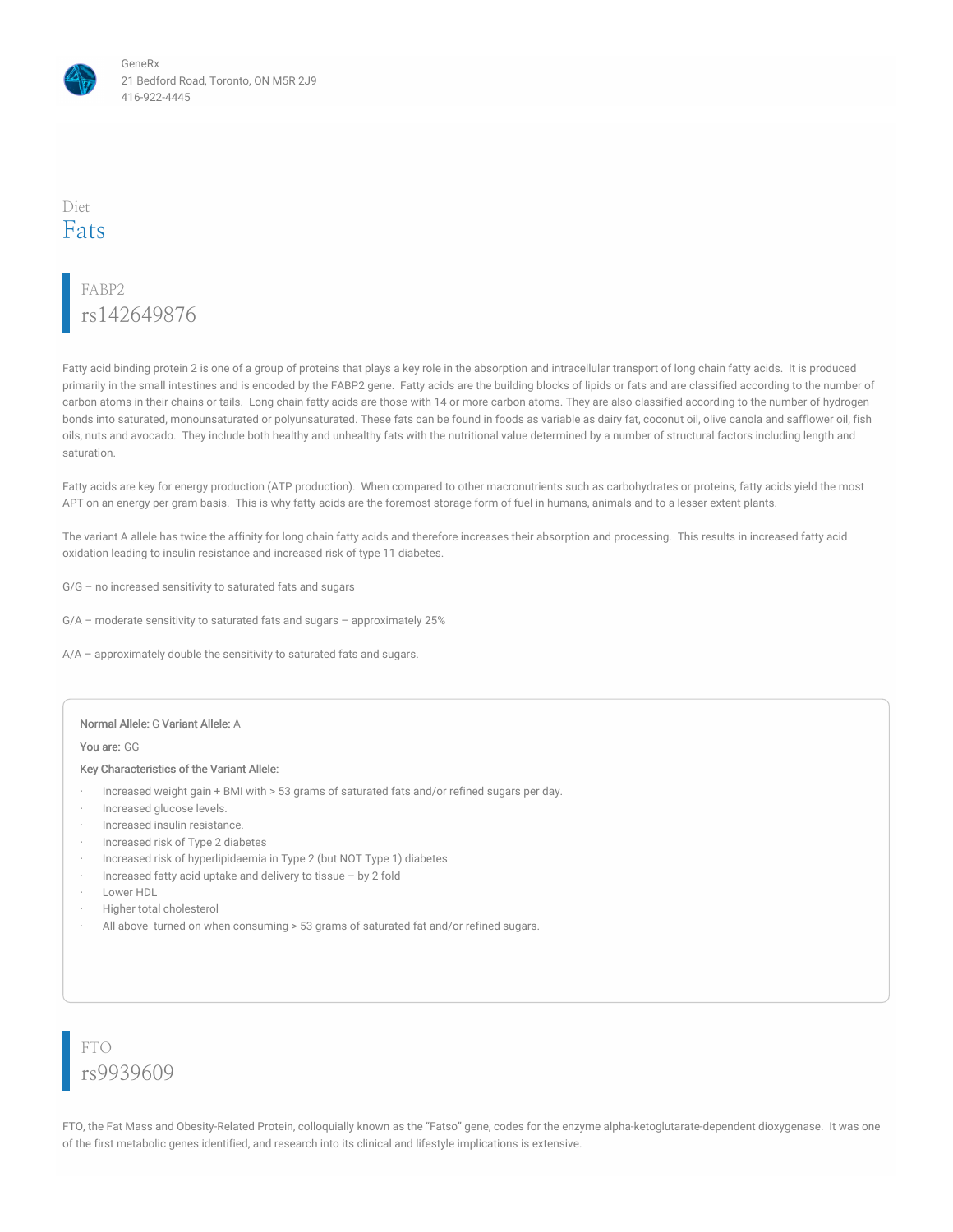

Approximately 42% of Caucasians, 5% of Africans and 21% of Asians carry the risk allele (A). This risk allele in large scale population studies accounts for an overall 1% increase in BMI and a 22% increased risk of obesity, *independent*of diet and exercise. However, the effect is significantly worse if an FTO-A individual consumes a low protein, high saturated fat or high calorie diet as the expression of the A allele is further enhanced with such nutrition.

The variant allele A is associated with alterations in 3 main metabolic hormones. The first is elevated ghrelin production. Ghrelin is our hunger hormone, and elevated levels cause increased food cravings, especially for energy dense foods such as sugars and saturated fats.

The second is adiponectin (see ADIPOQ genes), a hormone that increases insulin sensitivity and fatty acid oxidation and regulates both insulin and glucose levels thereby preventing the accumulation of lipids in the body. Reduced levels promote glucose and fatty acid uptake into fat cells, increase metabolic syndrome and obesity.

The third is leptin, our satiety hormone that reduces hunger and food seeking behaviour. Leptin decreases lipogenesis, the formation of fat and increases triglyceride hydrolysis and fatty acid oxidation. Leptin also helps to stimulate thermogenesis, or the browning of white fat to increase weight loss. Leptin resistance which is seen more frequently in the variant A allele leads to increased fat stores, food cravings, particularly after 6 pm and the inability to use fat as a fuel source.

The variant allele also has reduced levels of the proteins IRX3 and IRX5. These proteins promote the formation of unhealthy white fat over beneficial, fatty acid burning, brown fat by a factor of 5.

All of these variables are altered by the amount of protein, sugars and saturated fats consumed. Each genotype requires a specific amount of protein to control the hormone production.

#### Normal Allele: T Variant Allele: A

You are: AA

#### Key Characteristics of the Variant Allele:

- · Increased production of Ghrelin, the "hunger hormone".
- · Decreased Adiponectin, increased fat storage.
- Reduced Leptin sensitivity, increased food cravings.
- Reduced levels of proteins IRX3 and IRX5, decreased brown fat formation.
- · Increased insulin and glucose.
- Decreased thermogenesis.
- · Increased obesity and BMI.

### APOA2 rs5082

The APOA2 gene encodes for apolipoprotein A2, which is the second most abundant high-density lipoprotein in the body (Apolipoprotein A1 is the most prevalent). Apolipoproteins A1 and A2 are the major protein components of high-density lipoproteins or HDL's, the "good cholesterol" that removes excess bad cholesterol (LDL) from the blood and reduces atherosclerosis and cardiovascular disease risk.

APOA2 influences the regulation of several key enzymes in lipoprotein metabolism including hepatic lipase. It also affects cholesterol ester transfer proteins, phospholipid transfer proteins, serum glucose, free fatty acid and insulin levels. Of great importance is that it plays a significant role in modulating the body's response to dietary saturated fat.

The association between the variant allele of the APOA2 gene, high BMI and a high fat diet is one of the strongest examples of gene-diet interactions. A mean increase in BMI of 6.2% is seen in C/C (or G/G) versus C/T (A/G) or T/T (A/A) individuals when consuming equally high amounts of saturated fat exceeding 22 grams per day. This association is of particular importance in societies with abundant food and food high in fat content (such as a typical western diet).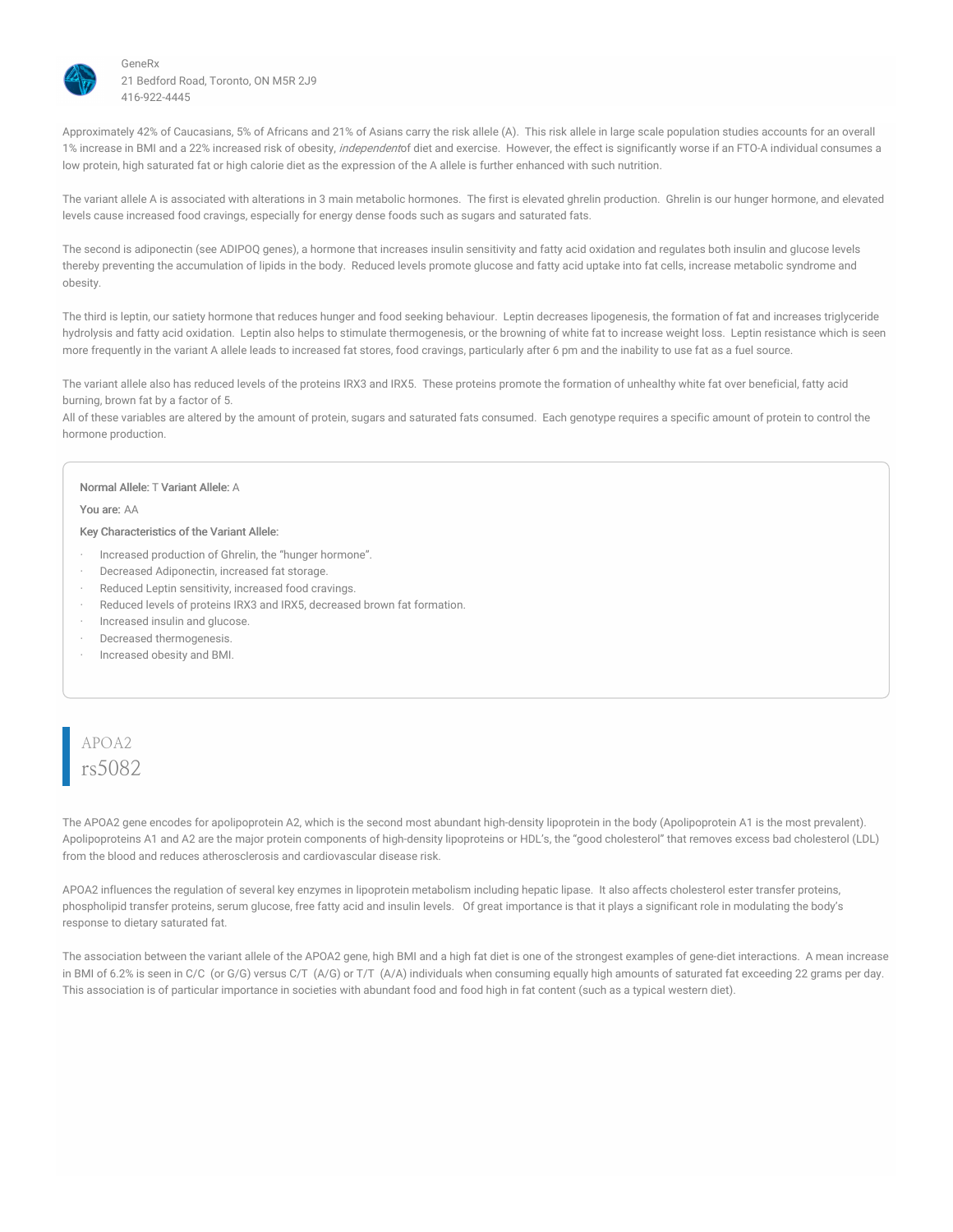

#### Normal Allele: A Variant Allele: G

You are: AG

#### Key Characteristics of the Variant Allele:

- Reduced APOA2 transcription
- · Increased BMI when consuming a high saturated fat diet (>22g per day)
- Increased visceral body fat and waist circumference.
- · Increased hunger and desire for energy dense foods resulting from increased ghrelin levels.
- Lower efficiency of fat absorption following a meal.
- Faster clearance of fats from the bloodstream.
- Lower levels of cholesterol, triglycerides, cholesterol-HDL ratio.
- Lower risk of cardiovascular disease.
- · No apparent association with Type-2 diabetes

# Recommendation for Fats

Upon the consumption of saturated fats, you release slightly more ghrelin, the hunger hormone, which can increase food seeking behaviour and food cravings, especially for energy dense foods such as sweets and fats. You also have an alteration in the production of adiponectin and leptin, your 2 main metabolic hormones that play a key role in the rate of your metabolism, but also in the regulation of blood sugar and insulin levels, the desire to snack, especially after 6 pm, your ability to break down stored fat, and inflammatory responses in the body. In addition, your body readily increases the size and number of fat cells, a process known as adipogenesis. These metabolic effects are greatly stimulated and enhanced only when consuming more than 28 grams of saturated fat per day.

Treatment is to reduce dietary intake of saturated fats to less than 28 grams per day. Some simple changes that can be made to lower saturated fat intake and maintain poly and mono unsaturated fats include consuming almonds and walnuts over most other nuts, using fat free dairy products such as yogurt and cottage cheese, using almond or avocado oil and eliminating coconut oil, and consuming more poultry and fish versus red meat. Below is a chart comparing saturated fat levels in several common foods.

#### Food Source | Saturated Fat

 tbsp MCT oil | 14 grams oz or 28 grams raw almonds | 1 gram oz walnuts | 1.7 gram oz cashews | 2.5 grams oz macadamia nuts | 3.5 grams oz grilled salmon | 2.1 grams oz chicken skinless breast | 2.2 grams oz beef | 3.5 grams 1/2 cup of 2% cottage cheese | 2 grams 1/2 cup of 0% cottage cheese | 0 grams 3/4 cup 0% greek yogurt plain | 0 grams 3/4 cup 2% greek yogurt | 3.5 grams oz cheddar cheese | 9.4grams oz brie | 8 grams large egg | 2 grams oz milk chocolate | 5 grams oz dark chocolate | 9 grams tbsp of olive oil | 1.9 grams tbsp of canola oil | 7 grams tbsp of coconut oil | 13 grams

TMC (Tri Metabolic Control) by Douglas Labs– 2 caps twice a day 30 mins or more before meals for 8 weeks and then cycle this in 1 week out of 4 to 6 weeks to significantly reduce ghrelin, increase adiponectin and regulate leptin, boosting the metabolism as well as significantly reducing hunger and food cravings, allowing you to stick to your genetic diet with ease.

Pure Lean Fiber by Pure Encapsulations - 1 scoop per day in water at a meal with higher saturated fat to bind the fat to the fiber for excretion and prevent absorption of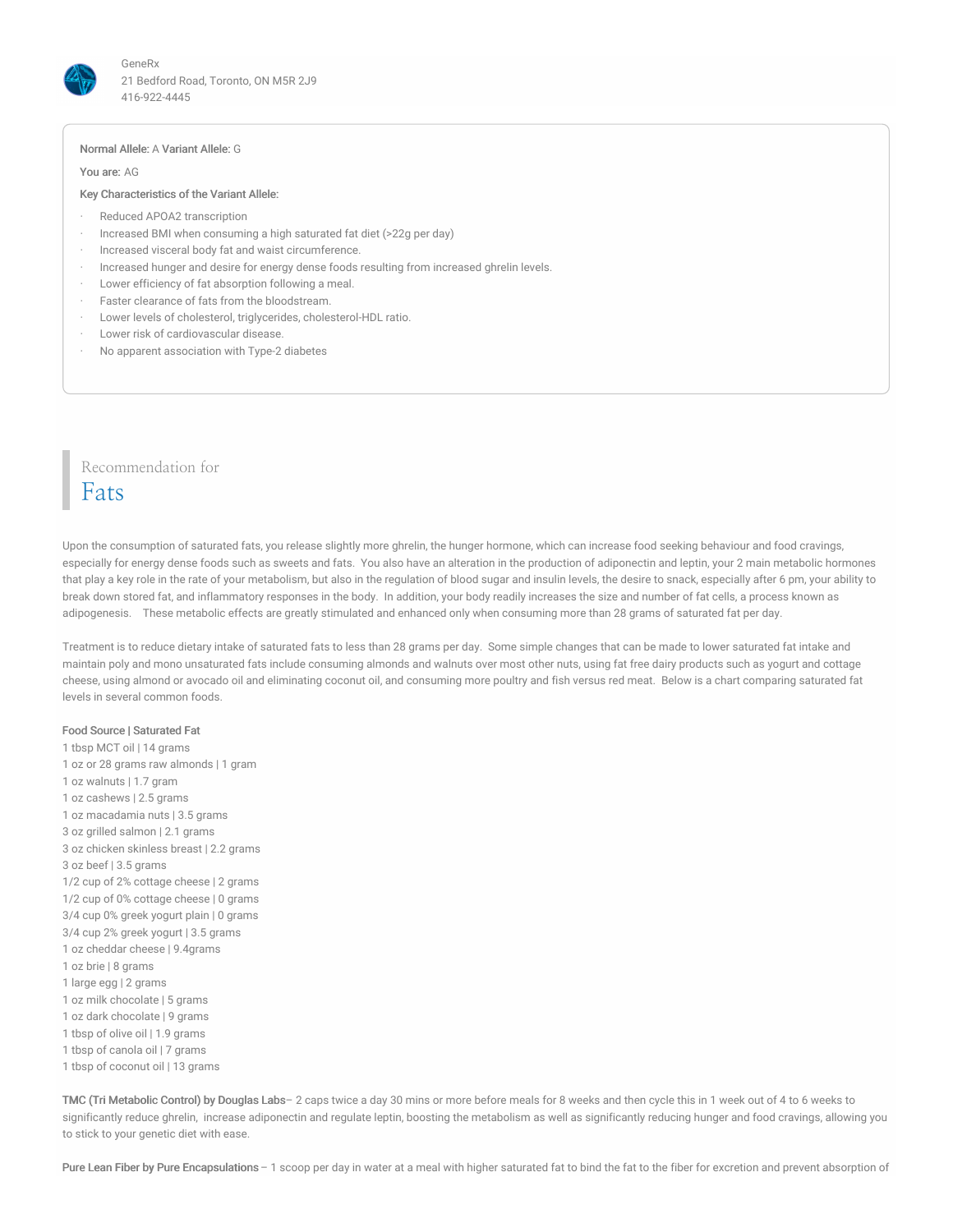

the fat.

### Diet Dairy

# MCM6 rs4988235

MCM6 is the gene that controls whether or not the LCT gene produces lactose. The MCM6 gene provides instructions for making part of the MCM complex, a group of proteins that form a helicase. A helicase is a group of enzymes that binds to and remodels DNA.

There is a specific DNA sequence within the MCM6 gene that controls the regulation or expression of a nearby gene called LCT, the lactose gene, which provides instructions for making lactase to breakdown lactose. The MCM6 gene controls the turning on or off of the LCT gene and thus the production of lactase.

Lactose cannot be broken down in the small intestines nor absorbed through the GI tract in its whole form. It must be broken down or digested by lactase into glucose and galactose.

Undigested lactose can cause a myriad of symptoms from gas, bloating, abdominal pain to diarrhea and nausea.

Lactose intolerance is the result of a deficiency of lactose, and there are 4 main types. Primary lactose intolerance occurs with age, where there is a natural decrease in enzyme production. This type of intolerance does not cause damage to the gastro-intestinal tract. Secondary lactose intolerance is due to injury in the small intestines such as infection, celiac or IBS. Developmental lactose intolerance can occur in premature infants, and often improves with age or time. And the rarest form, congenital, whereby little to no lactase is made right from birth.

#### Normal Allele: A Variant Allele: G

You are: AA

#### Key Characteristics of the Variant Allele:

- · Decreased lactase persistence.
- · Decreased lactase production from childhood into adulthood.
- · Increased lactose intolerance.
- · Increased gas, bloating and nausea.

Recommendation for Dairy

You have normal lactase persistence. Your small intestinal cells have retained the ability to continue to produce lactase, the enzyme to break down lactose in dairy products.

You do not need to stay away from dairy products.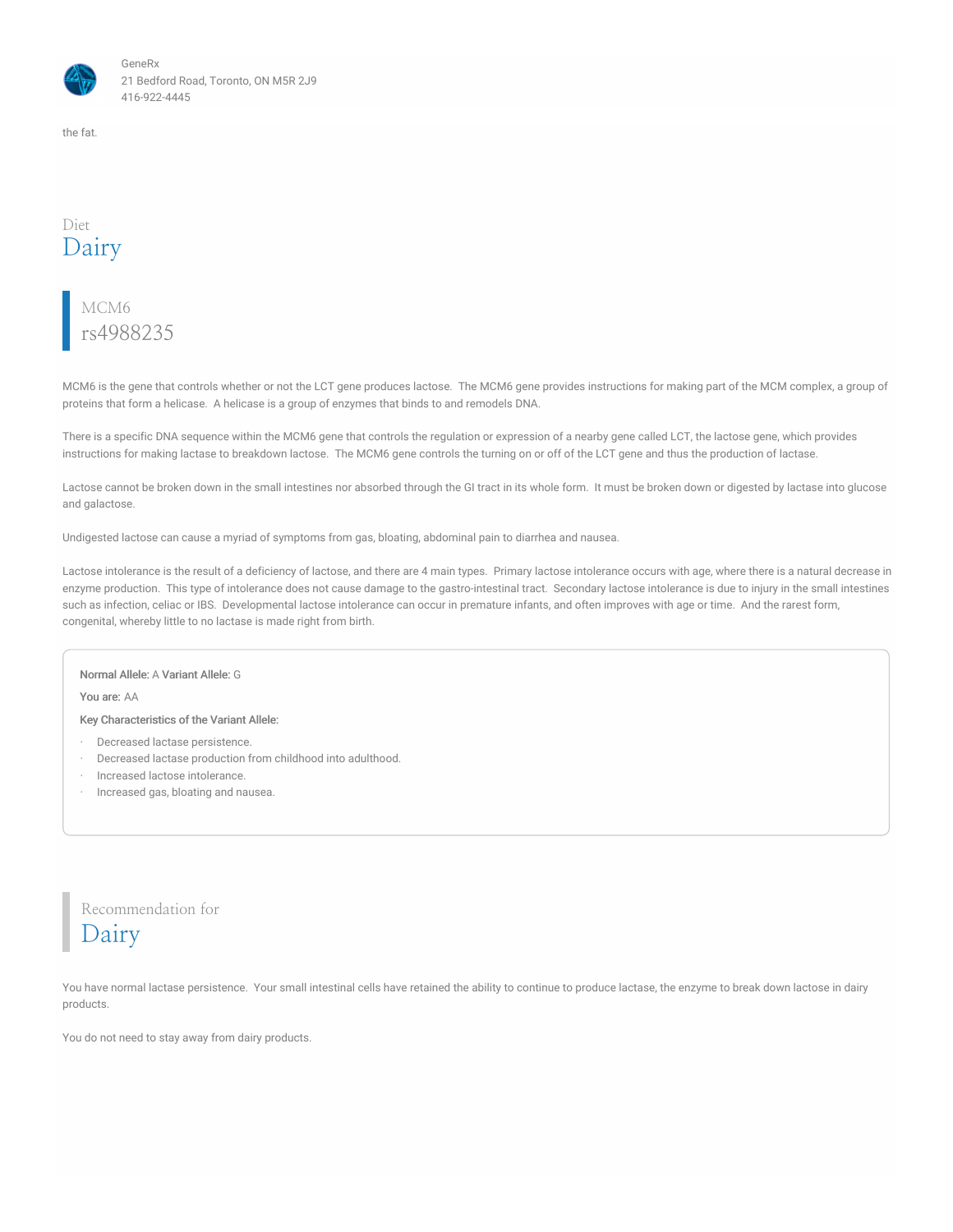

#### Neurotransmitters

### Dopamine



COMT or Catechol-O-methyltransferase is an important enzyme produced by the COMT gene that degrades or metabolizes several catecholamines including dopamine, adrenaline and noradrenaline (epinephrine and norepinephrine), along with estrogens and certain drugs. This enzyme adds a methyl group that is donated by SAMe (S-adenosylmethionine) and is thus also a major methylation gene.

COMT is extremely active in the prefrontal cortex, the area in the brain that is responsible for cognitive behaviour, decision making, personality expression, learning, addictions and moderating much of social behaviour.

Increased COMT activity decreases the binding and activity along with increasing the clearance of dopamine, adrenaline, noradrenaline, and catechol estrogens by almost 50%.

With respect to the clearance of dopamine through this gene, the normal allele is considered the adverse position, for it has a faster clearance of dopamine.

#### Normal Allele: G Variant Allele: A

You are: GG

Key Characteristics of the Variant Allele:

- · Decreased COMT activity.
- · Increased dopamine leading to less addictive behaviour, less food cravings.
- · Increased pleasure responses following a stimuli.
- Increased anxiety due to higher stress hormone levels
- Often called the Worrier (as opposed to the G allele referred to as the warrior).
- More obsessive-compulsive behaviours.
- · Increased fear response associated with PTSD.

### DRD2/ANKK1 rs1800497

This is a second important dopamine receptor that stimulates dopaminergic pathways involved in reward, learning, motivation and pleasure. It has an additive effect with other dopamine genes such as DRD2.

Dopamine is our calming, reward and addictive brain messenger. DRD2 codes for the number and efficacy of dopamine receptors that you have and thus satisfaction felt from life, behaviours, food and alcohol. Together with DRD2, these genes play significant roles in the development of ADHD, ADD, schizophrenia, depression, learning and addictive behaviours such as over eating, gambling, alcoholism and shopping. This gene with its reward and addictive nature, also plays a large role in satisfaction from food, volume of food consumed and food choices.

This gene and DRD2 are also major genes in all demyelinating diseases such as Parkinson's and MS.

This gene plays a large role in positive or negative energy picked up off of others or in the environment, and how easily you let go of things. When stressed, or with genetically higher cortisol, adrenaline or noradrenaline, the production and binding of dopamine is impaired and/or blocked accentuating all the above aliments and diseases.

There are several dopamine receptors on the kidney, and abnormal coding for this gene alters the RAS system, increasing bloating, edema and blood pressure.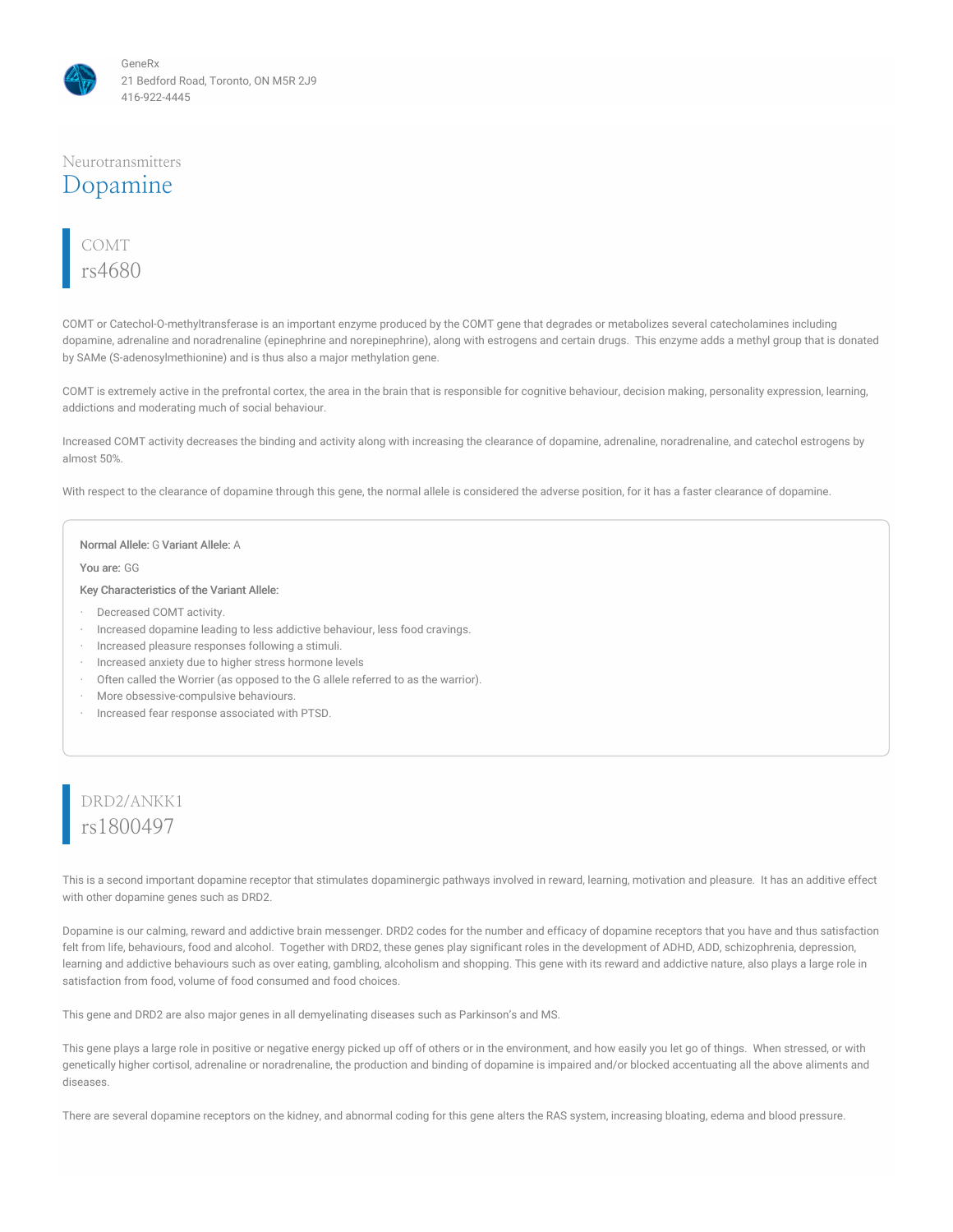

#### Normal Allele: G Variant Allele: A

You are: AG

#### Key Characteristics of the Variant Allele:

- · Reduced DRD2 receptors
- · Reduced dopamine activity
- Less pleasure derived from events.
- · Frequent excitement seeking behaviour or with greater intensity.
- · Increased addictions
- · Food cravings for fattier foods such as chips, cheese, nuts and wine.
- · Increased learning disorders …ADD, ADHD

# DRD2 rs6277

DRD2 or the dopamine receptor D2 is a crucial dopamine receptor that stimulates dopaminergic pathways involved in reward, learning, motivation and pleasure.

Dopamine is our calming, reward and addictive brain messenger. DRD2 codes for the number and efficacy of dopamine receptors that you have and thus satisfaction felt from life, behaviours, food and alcohol. Low dopamine expression or activity greatly increases the risk for ADHD, ADD, schizophrenia, depression, learning and addictive behaviours such as over eating, gambling, alcoholism and shopping. It also plays a large role in satisfaction from food, volume of food consumed and food choices.

DRD2 also controls the activity of adenyl cyclase, the enzyme that converts ATP into cyclic AMP, contributing to the regulation of substrates inside cells.

It is also a major genes in all demyelinating diseases such as Parkinson's and Multiple Sclerosis.

This gene plays a large role in positive or negative energy picked up off of others or in the environment, and how easily you let go of things. When stressed, or with genetically higher cortisol, adrenaline or noradrenaline, the binding of dopamine to these receptors can be partially or fully blocked accentuating all the above ailments or diseases.

There are several dopamine receptors on the kidneys, and abnormal coding for this gene alters the Renin Angiotensin System (RAS), increasing bloating, edema and blood pressure.

#### Normal Allele: A Variant Allele: G

You are: GG

#### Key Characteristics of the Variant Allele:

- · Reduced DRD2 receptors
- · Reduced dopamine activity
- · Less pleasure derived from events.
- · Frequent excitement seeking behaviour or with greater intensity.
- · Increased addictions
- · Food cravings for fattier foods such as chips, cheese, nuts and wine.
- · Increased learning disorders …ADD, ADHD

Recommendation for Dopamine

You make significantly less dopamine and produce far fewer dopamine receptors to bind this lower concentration of dopamine. You also clear dopamine out quickly, decreasing the length of time dopamine has to stay bound into a receptor and have an effect.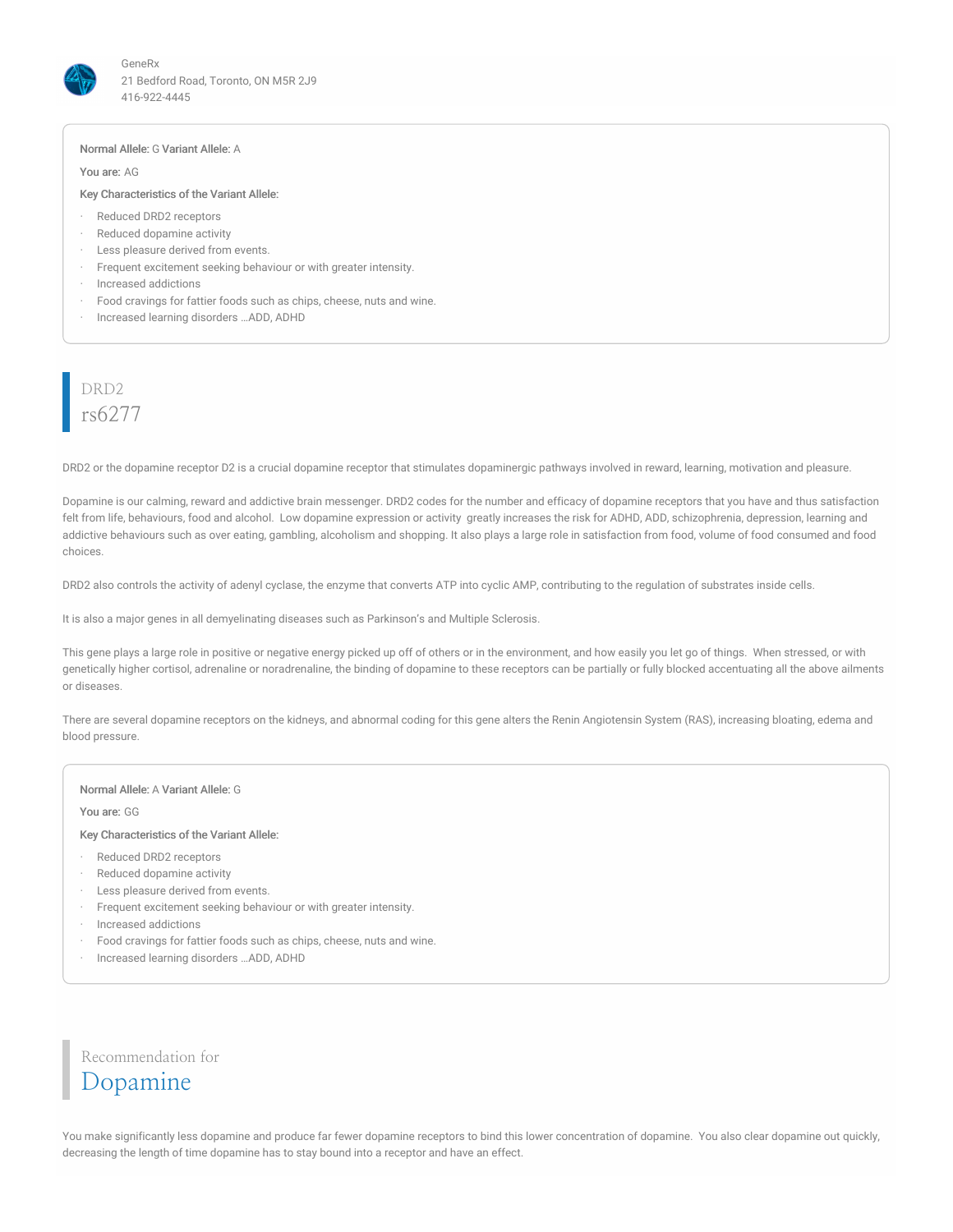

This greatly increases the risk for addictive type behaviours such as gambling, over training in sports, eating, and shopping. You may also have a greater desire for fattier foods such as chips, cheese, nuts and alcohol.

This combination of genes is associated with seeking out more pleasure or reward, whether from food, sex or extreme sports. It requires "greater highs" to "satisfy" the brain.

You also may find holding focus and concentration for prolonged periods of time difficult.

FocusPlus by Pure Encapsulations– 1-2 capsules twice a day with food.

When craving a food or behaviour minute of jumping jacks or similar exercise will boost dopamine and help cut through the craving.

Regular exercise, according to your genetics is key to maintain balanced dopamine levels. Moderate stress through deep breathing, meditation, diet and your stress hormone genes.

### Neurotransmitters Serotonin

### TPH2 rs4570625

TPH2 is the gene that produces the enzyme tryptophan hydroxylase that converts the essential amino acid tryptophan into 5-HTP, the precursor to serotonin.

Tryptophan must enter the body through diet. We cannot synthesize this on our own. Tryptophan is naturally high in foods such as nuts, cheese and red meat.

Serotonin has many different functions in the body. The most well-known is with mood. Serotonin in the brain helps to regulate anxiety, depression and overall mood. Low levels are associated with depression, brain fog and decreased focus.

As serotonin is primarily found in the stomach and intestines it is obvious that it plays a crucial role in regulating peristalsis and thus the control of bowel movements. Low levels of serotonin are greatly associated with nausea, alternating constipation and diarrhea, gas, bloating and IBS.

Serotonin is also the precursor to melatonin, one of our sleeping hormones. Low levels are associated with difficulties sleeping.

#### Normal Allele: G Variant Allele: T

You are: GT

Key Characteristics of the Variant Allele:

- Low moods
- **Depression**
- **Anxiety**
- Difficulties sleeping
- · Waking at 5 am
- IBS, bloating, gas and irregular bowel movements
- · Increased muscle myalgia and fatigue

MAOA rs77905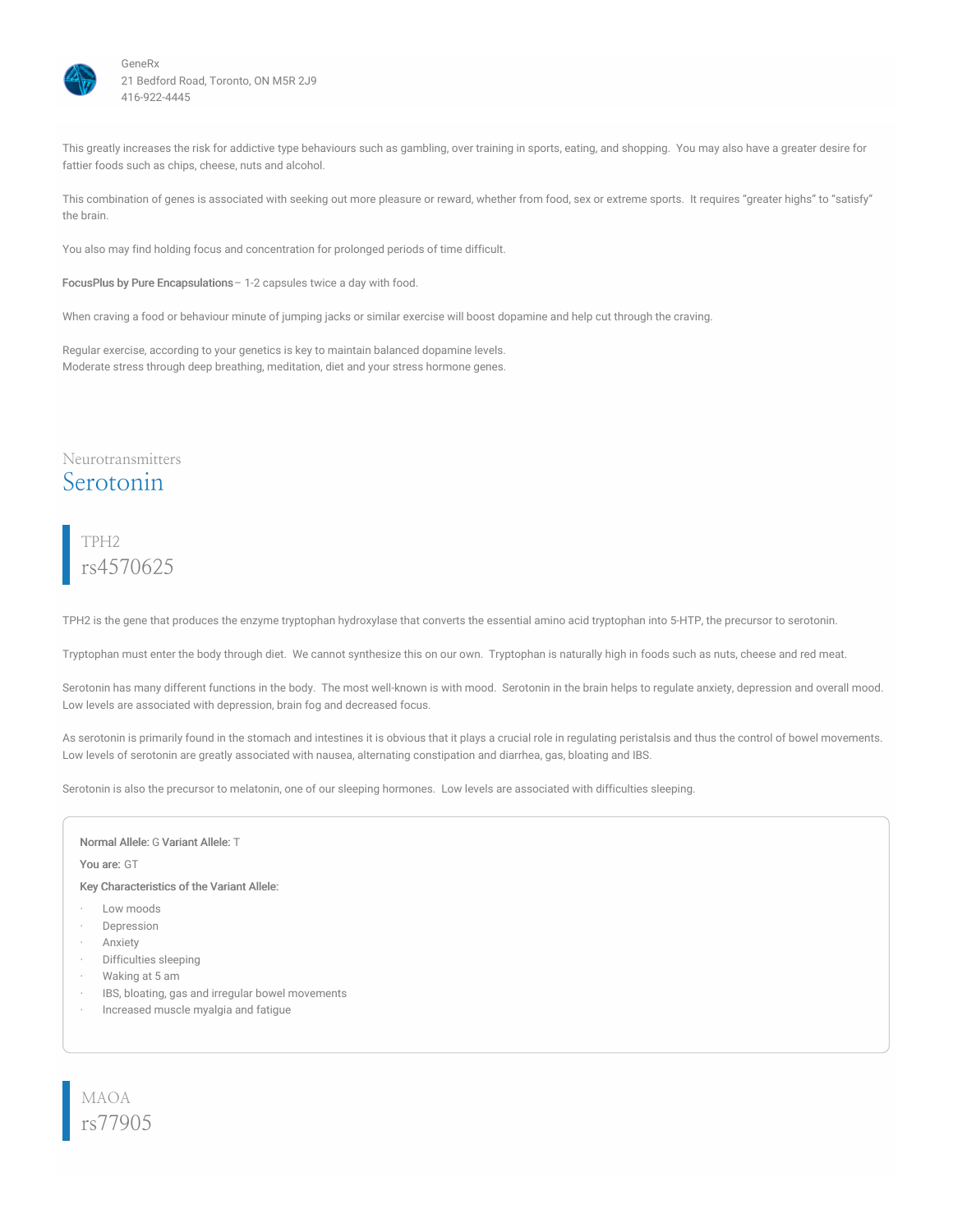

The MAOA gene provides the instructions for making an enzyme called monoamine oxidase A. This enzyme is part of a family of enzymes that breaks down molecules called monoamines through a chemical reaction known as oxidation. Specifically, monoamine oxidase A is involved in the breakdown of the neurotransmitters serotonin, epinephrine, norepinephrine, and dopamine.

Signals transmitted by serotonin regulate mood, emotion, sleep, and appetite. Epinephrine and norepinephrine control the body's response to stress. Dopamine transmits signals within the brain to produce smooth physical movements and regulate focus, concentration and addictive behaviours.

Monoamine oxidase A also helps break down monoamines found in the diet. It seems to be particularly important in the breakdown of excess tyramine, which is found in cheese and other foods.

With the gene, the normal allele G has increased enzymatic activity, thus a faster clearance serotonin and dopamine.

#### Normal Allele: G Variant Allele: A

You are: GG

#### Key Characteristics of the Variant Allele:

- Note: This information is for the normal allele, yet lowers serotonin activity.
- Faster breakdown and clearance of serotonin and dopamine
- · increased depression and decreased motivation
- · Faster breakdown of epinephrine and norepinephrine
- · Decreased anxiety and panic disorders

### 5-HTTLPR rs11867581

5-HTTLPR is a serotonin transporter gene that is responsible for the re-uptake of serotonin. Serotonin is a key neurotransmitter in both the central and peripheral nervous systems that helps regulate mood, sleep, bowel function, food cravings, depression and the stress response.

The normal A allele is called the "long version" or "L" and is associated with normal transportation and production of serotonin from the bowel, where most of our serotonin is made, to its target tissues.

The variant G allele, also called the "short version" or "S", is associated with far less serotonin production and transportation from the bowel.

Low serotonin activity through this gene leads to exaggerated emotional responses by increasing amygdala firing. The amygdala is the gland in the brain largely responsible for synthesizing emotions and preparing an appropriate emotional reaction. These emotions are augmented further following a childhood trauma or event, easily increasing the risk of PTSD, depression and heightened prolonged stress responses. Low serotonin transportation can make it difficult to let go of smaller day to day events, causing one to ruminate for prolonged periods of time.

#### Normal Allele: A Variant Allele: G

You are: AA

Key Characteristics of the Variant Allele:

- Decreased serotonin production and transportation out of the intestines.
- · Decreased uptake serotonin into target tissue.
- Increased depression.
- Difficulties letting go of past events.
- · Increased PTSD
- Heightened reactions to stress.

Recommendation for Serotonin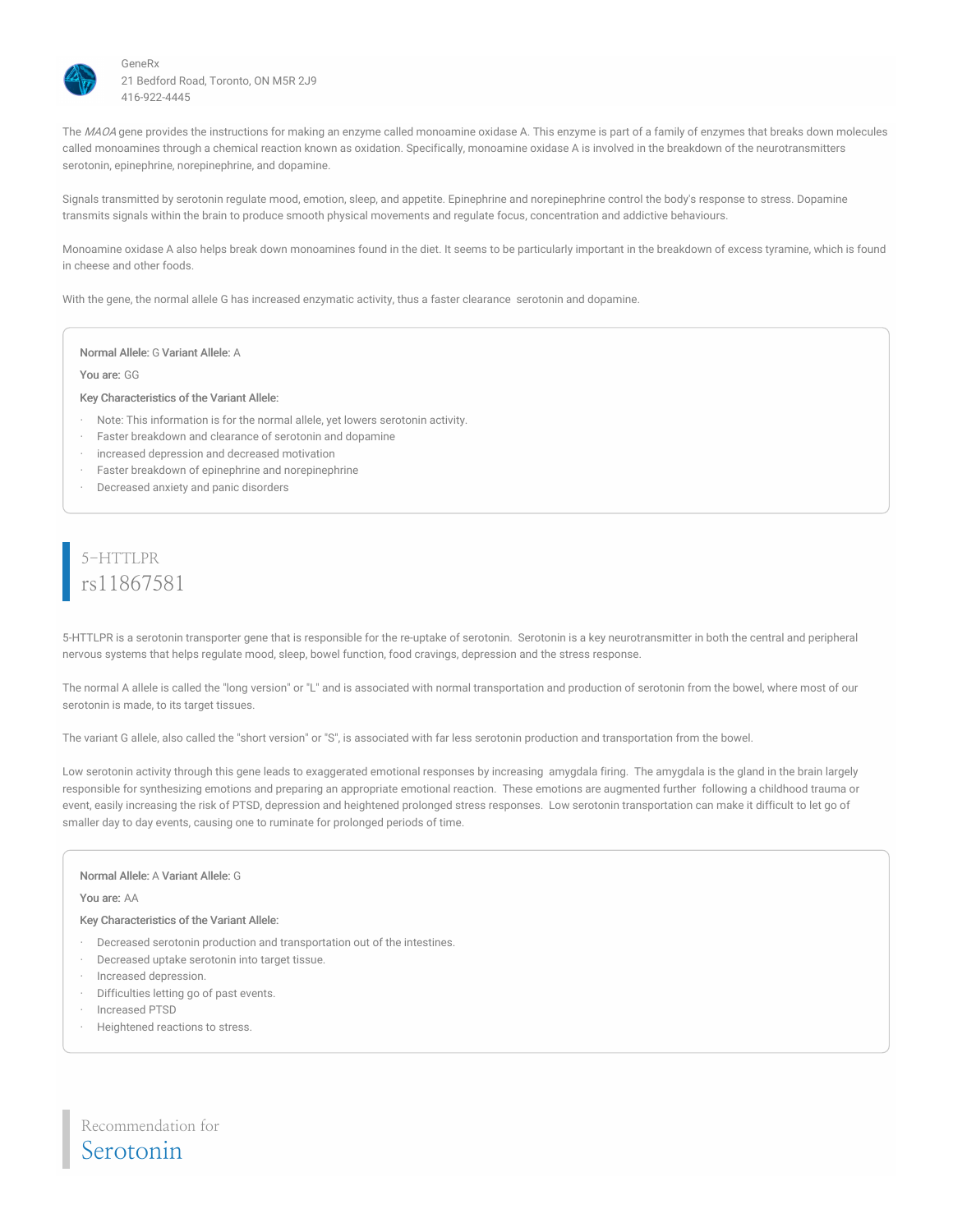

You make less serotonin in both the brain and the intestines and your transportation of serotonin out of the bowel to its target tissues is also greatly compromised. However, you metabolize or breakdown serotonin slowly increasing the length of time it can remain bound into a receptor exerting its effect. Yet with this slow clearance of serotonin, comes a slower clearance of the stress hormones, which can further impair the production of serotonin.

This genotype combination can lead to low serotonin production and activity, increasing the risk of depression, low moods, waking at 5 am or early morning waking, gastro-intestinal bloating, irregular bowel movements, muscle pain and swelling, and food cravings, particularly for chocolate or sweets.

Treatment is SeroPlus by Pure Encapsulations- 1 capsule twice a day with food.

Sereniten Plus by Douglas Labs – 1 capsule twice a day empty stomach if needed for stress. (check stress genes as well)

Regular exercise, according to your genetics is key to maintain balanced serotonin levels. Moderate stress through deep breathing, meditation, diet and your stress hormone genes.

### Neurotransmitters Short Term Stress Response

### COMT rs4680

COMT or Catechol-O-methyltransferase is an important enzyme produced by the COMT gene that degrades or metabolizes several catecholamines including dopamine, adrenaline and noradrenaline (epinephrine and norepinephrine), along with estrogens and certain drugs. This enzyme adds a methyl group that is donated by SAMe (S-adenosylmethionine) and is thus also a major methylation gene.

COMT is extremely active in the prefrontal cortex, the area in the brain that is responsible for cognitive behaviour, decision making, personality expression, learning, addictions and moderating much of social behaviour.

Increased COMT activity decreases the binding and activity along with increasing the clearance of dopamine, adrenaline, noradrenaline, and catechol estrogens by almost 50%.

With respect to the clearance of dopamine through this gene, the normal allele is considered the adverse position, for it has a faster clearance of dopamine.

#### Normal Allele: G Variant Allele: A

You are: GG

#### Key Characteristics of the Variant Allele:

- · Decreased COMT activity.
- · Increased dopamine leading to less addictive behaviour, less food cravings.
- · Increased pleasure responses following a stimuli.
- Increased anxiety due to higher stress hormone levels
- Often called the Worrier (as opposed to the G allele referred to as the warrior).
- More obsessive-compulsive behaviours.
- · Increased fear response associated with PTSD.

FKBP5 rs3800373

FKBP5 is also known as FK binding protein 5. This protein is a member the immunophilin protein family, which helps to regulate protein folding, immunoregulation and most importantly regulates glucocorticoid binding and sensitivity.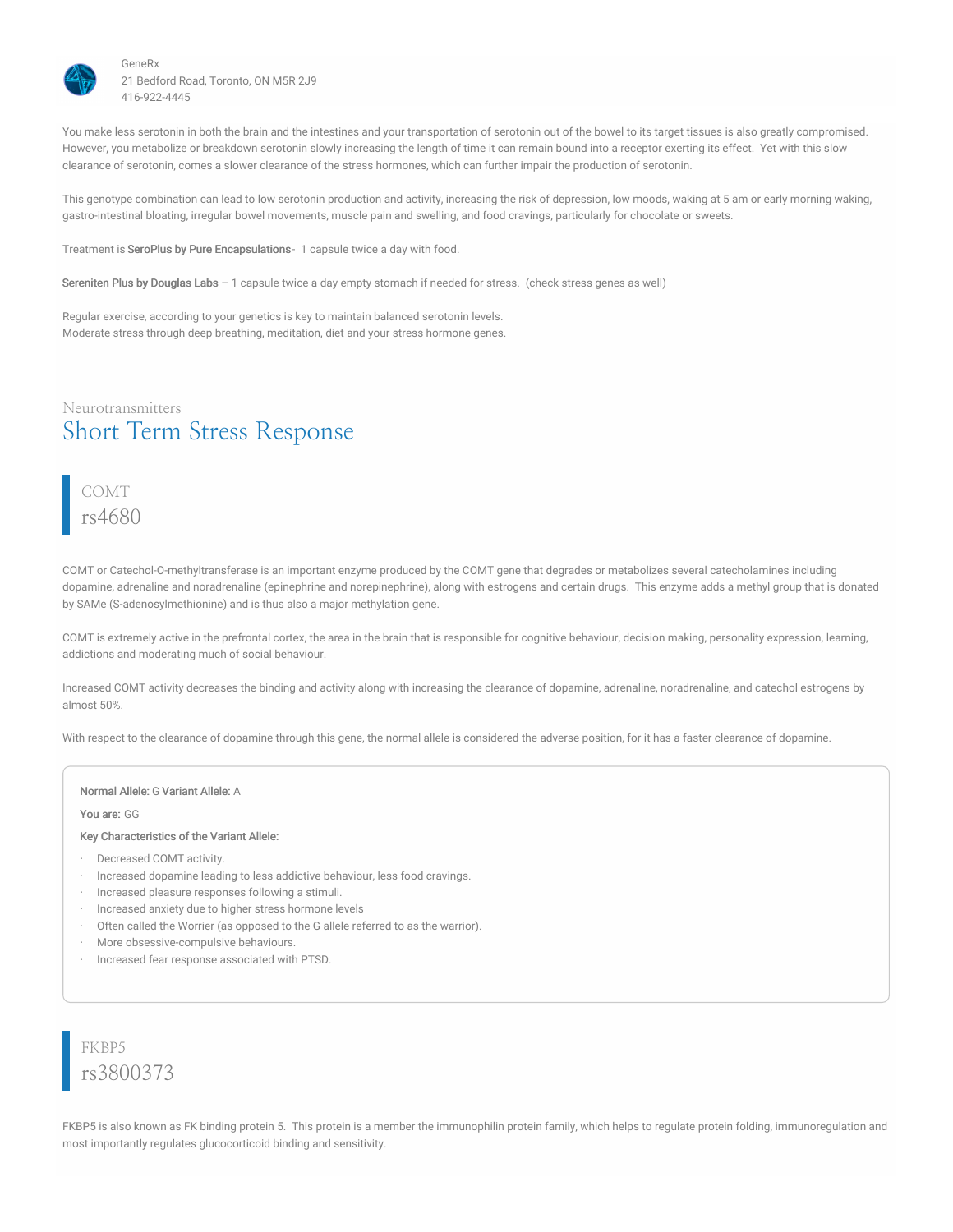

Binding of FKBP5 to the glucocorticoid receptor reduces cortisol-binding capacity leading to impaired negative feedback regulation of the HPA (Hypothalamic-Pituitary-Adrenal) axis leading to a prolonged stress response. It also produces an augmented stress reaction both emotionally and physically. This in turn heightens the HPA axis creating a cyclic stimulation of the central nervous system ultimately increasing the risk of anxiety, panic disorders, depression and other mood disorders.

#### Normal Allele: C Variant Allele: A

You are: AA

Key Characteristics of the Variant Allele:

- · Increased FKBP5 expression
- Loss of negative feedback in the HPA axis
- · Increased anxiety
- Prolonged short-term stress response- easier to get "stuck" in stress loop.
- · Increased depression
- Increased PTSD, especially from childhood memories.

# NR3C2 rs5522

NR3C2 or nuclear receptor subfamily 3 group C member is a mineralocorticoid receptor (MR) which plays a key role in the activation of the body's stress pathway, the HPA or hypothalamic-pituitary-adrenal axis. It determines the sensitivity of the stress response.

Stress activates the HPA axis, resulting in the release of corticosteroids which bind to 2 receptors in the brain, the MR receptor encoded by this gene, and the glucocorticoid receptor (GR). Stress hormones, especially cortisol, have a very high affinity for these MR receptors, altering the sensitivity and activity of the HPA axis.

When cortisol binds into an MR, it induces a negative feedback loop within the HPA axis, inhibiting stimulation of the stress pathway. The greater the number of active MR receptors, the greater the negative feedback in the HPA axis, reducing the stimulation of the HPA axis. The variant C allele is associated with fewer MR receptors, and less negative feedback. This results in an increased physiological stress response, elevated depressive and anxious symptoms, increased HPA stimulation with less initiating stressors and loss of negative feedback with reduced cortisol-induced MR gene expression.

This variant C allele also increases the amount of ACTH produced by the hypothalamus, which stimulates the HPA axis to produce more cortisol.

The variant C allele is also associated with decreased focus, concentration, hyperactivity, impulsivity and increased ADD and ADHD.

#### Normal Allele: T Variant Allele: C

You are: TT

#### Key Characteristics of the Variant Allele:

- · Fewer mineralocorticoid receptors
- · Decreased negative feedback in the HPA axis
- · Increased plasma ACTH
- · Increased cortisol
- · Increased depression
- · Increased anxiety and hyperactivity
- · Increased ADD/ADHD

Recommendation for Short Term Stress Response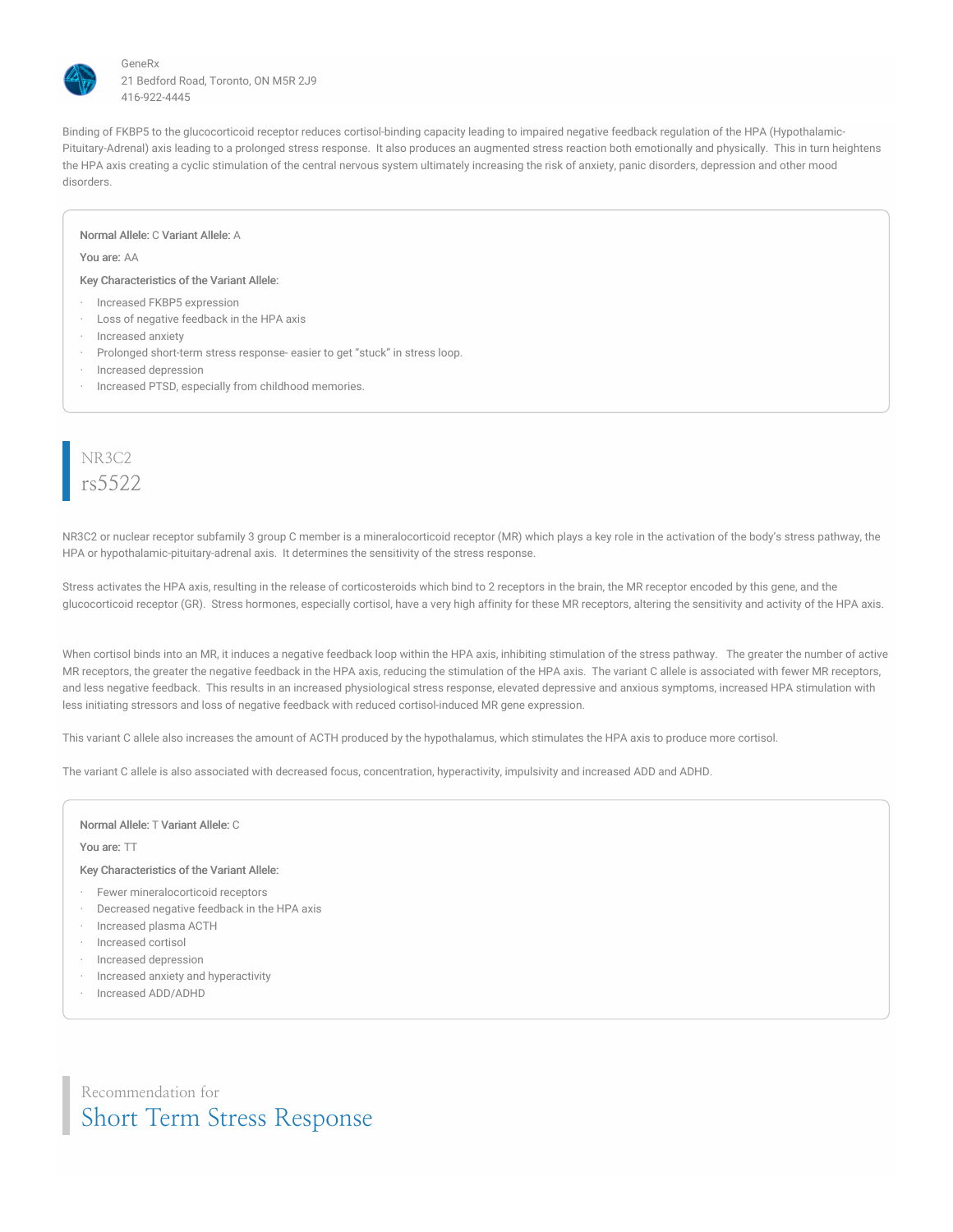

You produce the normal amount of ACTH from the pituitary and cortisol from the adrenal glands for each stressor. You also have the normal number of hypothalamic receptors for mineralocorticoids to help shut off the HPA axis and return the nervous system to the quiet parasympathetic side.

In addition, your clearance of stress hormones through your COMT gene is fast, helping to decrease the length of time these stress hormones can bind and impact the nervous system.

However, you produce a higher level of FKBP5, the binding protein that regulates glucocorticoid binding and sensitivity, impairing the negative feedback regulation of the HPA axis.

All of this slightly increases the risk of anxiety depression, PTSD, hyperactivity, panic attacks and exaggerated emotional responses.

Treatment is Sereniten Plus by Douglas Labs 1 capsules twice a day empty stomach (30 minutes or more before food, or 2 hours or more after) for 4-6 weeks and then reduce to 1 capsule a day empty stomach (30 minutes or more before food, or 2 hours or more after) increasing as needed for periodic stressors that occur.

Deep breathing and meditation.

Exercise according to your exercise genes.

### Neurotransmitters Long Term Stress Response

### COMT rs4680

COMT or Catechol-O-methyltransferase is an important enzyme produced by the COMT gene that degrades or metabolizes several catecholamines including dopamine, adrenaline and noradrenaline (epinephrine and norepinephrine), along with estrogens and certain drugs. This enzyme adds a methyl group that is donated by SAMe (S-adenosylmethionine) and is thus also a major methylation gene.

COMT is extremely active in the prefrontal cortex, the area in the brain that is responsible for cognitive behaviour, decision making, personality expression, learning, addictions and moderating much of social behaviour.

Increased COMT activity decreases the binding and activity along with increasing the clearance of dopamine, adrenaline, noradrenaline, and catechol estrogens by almost 50%.

With respect to the clearance of dopamine through this gene, the normal allele is considered the adverse position, for it has a faster clearance of dopamine.

#### Normal Allele: G Variant Allele: A

You are: GG

Key Characteristics of the Variant Allele:

- · Decreased COMT activity.
- · Increased dopamine leading to less addictive behaviour, less food cravings.
- · Increased pleasure responses following a stimuli.
- Increased anxiety due to higher stress hormone levels
- Often called the Worrier (as opposed to the G allele referred to as the warrior).
- More obsessive-compulsive behaviours.
- · Increased fear response associated with PTSD.

CRHR1 rs242939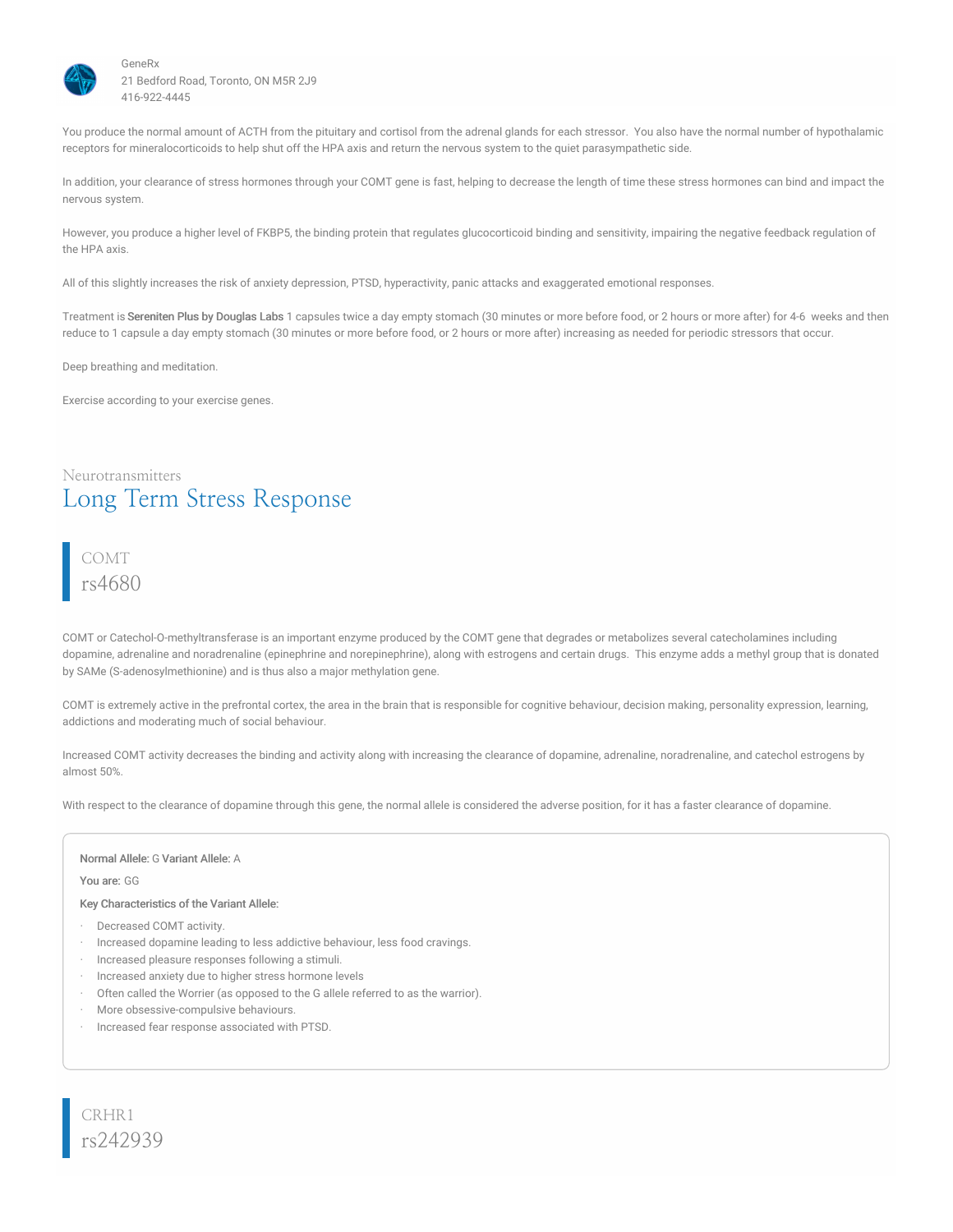

Corticotropin releasing hormone receptor 1 or CRCH1 is the receptor that binds CRH, corticotropin releasing hormone, stimulating the HPA (hypothalamic-pituitaryadrenal) axis, pushing the nervous system to the sympathetic stress side.

The main function of CRH is to stimulate the pituitary to produce and release ACTH, which in turn stimulates the adrenals to produce cortisol, adrenaline and noradrenaline. The C allele or variant allele has a higher number of CRH receptors to bind CRH continually stimulating the stress response and is thus associated with increased anxiety, depression, and mood disorders.

The subsequent increase in production of stress hormones from this SNP are also significantly linked to obesity, IBS and IBS-like symptoms, asthma and increased blood pressure.

#### Normal Allele: T Variant Allele: C

#### You are: TT

Key Characteristics of the Variant Allele:

- · Increased CRH receptors
- · Increased binding of CRH
- · Increased stimulation of the HPA axis
- · Increased anxiety
- · Increased depression
- · Increased obesity and unstable blood glucose levels.
- · Increased bloating, gas and irregular bowel movements.

### FKBP5 rs3800373

FKBP5 is also known as FK binding protein 5. This protein is a member the immunophilin protein family, which helps to regulate protein folding, immunoregulation and most importantly regulates glucocorticoid binding and sensitivity.

Binding of FKBP5 to the glucocorticoid receptor reduces cortisol-binding capacity leading to impaired negative feedback regulation of the HPA (Hypothalamic-Pituitary-Adrenal) axis leading to a prolonged stress response. It also produces an augmented stress reaction both emotionally and physically. This in turn heightens the HPA axis creating a cyclic stimulation of the central nervous system ultimately increasing the risk of anxiety, panic disorders, depression and other mood disorders.

#### Normal Allele: C Variant Allele: A

#### You are: AA

#### Key Characteristics of the Variant Allele:

- · Increased FKBP5 expression
- · Loss of negative feedback in the HPA axis
- · Increased anxiety
- · Prolonged short-term stress response- easier to get "stuck" in stress loop.
- · Increased depression
- Increased PTSD, especially from childhood memories.

# Recommendation for Long Term Stress Response

You produce the normal amount of corticotropin releasing hormone (CRH) from your hypothalamus for each stressful event you encounter. This helps return your central nervous system back to the parasympathetic side, the quiet side, with greater ease following a stressful event. You also have the normal amount of CRH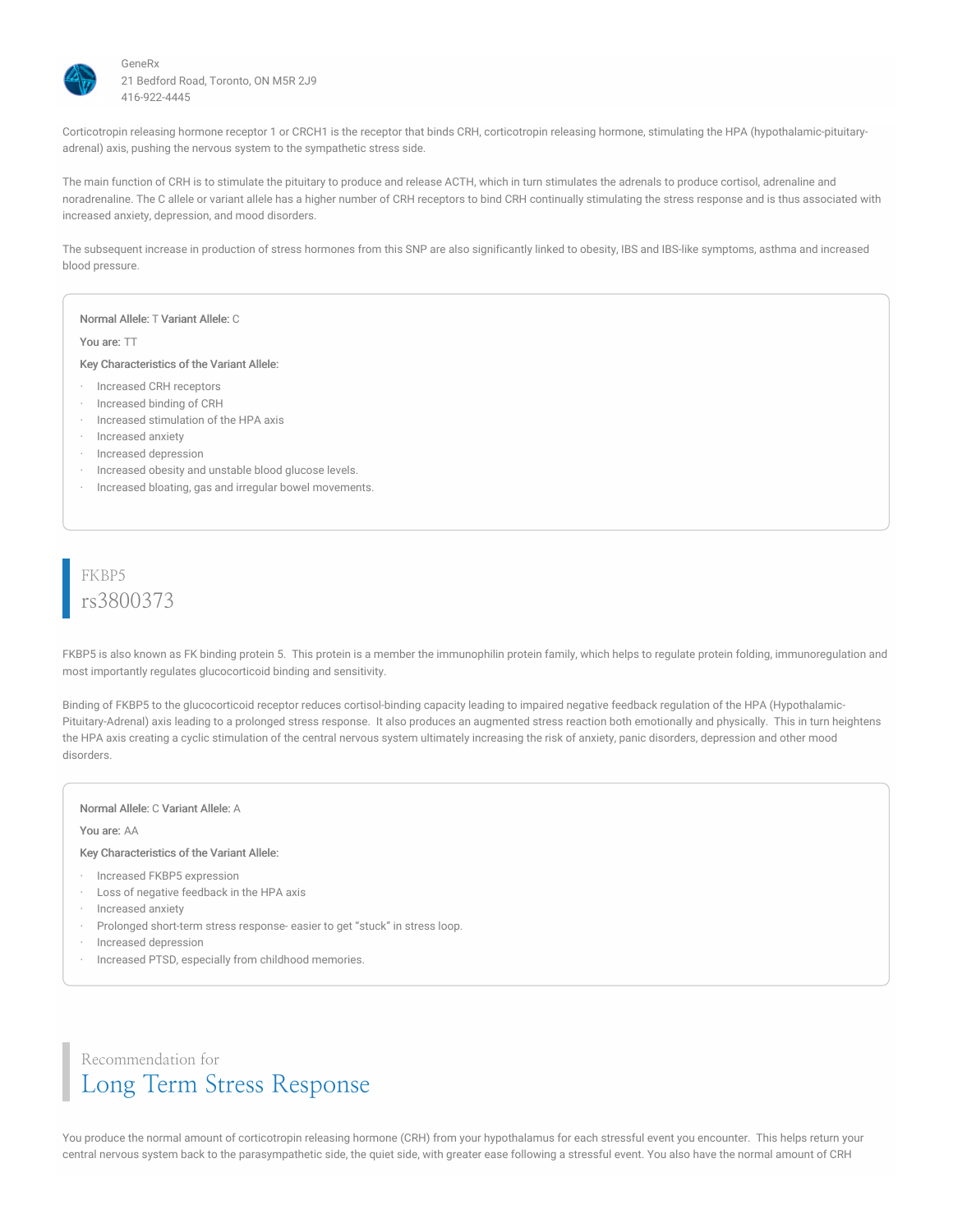

receptors with which to maintain parasympathetic stimulation.

In addition, your clearance of stress hormones through your COMT gene is fast, helping to decrease the length of time these stress hormones can impact the nervous system.

However, you produce a high level of FKBP5, the binding protein that regulates glucocorticoid binding and sensitivity, impairing the negative feedback regulation of the HPA axis and keeping your nervous system stuck for longer periods of time in the sympathetic stress side.

All of this allows the central nervous to get "stuck" in the sympathetic side with slightly greater ease, increasing risk of anxiety depression, PTSD, hyperactivity, panic attacks and exaggerated emotional responses.

Treatment is Sereniten Plus by Douglas Labs 1 capsules twice a day empty stomach (30 minutes or more before food, or 2 hours or more after) for 4 weeks after completing treatment for your short term stress response and then reduce to 1 capsule a day empty stomach (30 minutes or more before food, or 2 hours or more after), increasing as needed for periodic stressors that occur.

Deep breathing and meditation.

Exercise according to your exercise genes.

### Exercise Cardiovascular

# ACTN3 rs1815739

ACTN3 is a gene that codes for the production of the alpha actin 3 protein, one of the main proteins that form the fibers that are responsible for generating the explosive powerful contractions during sprints or HIIT (High Intensity Interval Training) style exercise. If the protein filaments which make up the muscle fiber contain a higher percentage of actin protein, then a stronger, more dense muscle fiber if formed, capable of performing more explosive contractions with decreased risk of injury.

C allele individuals have more actin 3 protein producing more fast twitch fibers, with thicker myelin sheaths around their nerves and faster nerve impulses from the brain to the muscle for quick powerful responses fuelled by short bursts of ATP. C/C allele individuals are the sprinters and are designed for true HIIT exercise.

T allele individuals have little to no actin 3 protein, and thus have few fast twitch fibers. Instead they have an abundance of slow twitch fibers for endurance sports and workouts. The T allele individual does not have the physical capability to sprint or perform HIIT style exercises. If they do they will increase the production of creatine kinases, a measurement of muscle breakdown and inflammation, along with cortisol, our body's stress hormone, for doing the wrong type of exercise for your body is a physical stressor.

#### Normal Allele: C Variant Allele: T

You are: TT

- Unable to produce adequate Actin 3 protein
- Fewer fast-twitch fibers for sprinting or intervals
- Abundance of slow twitch fibers for endurance sports
- Better oxidative muscle metabolism over long periods of time
- · Increased inflammation and DOMS (delayed onset muscle soreness) with HIIT.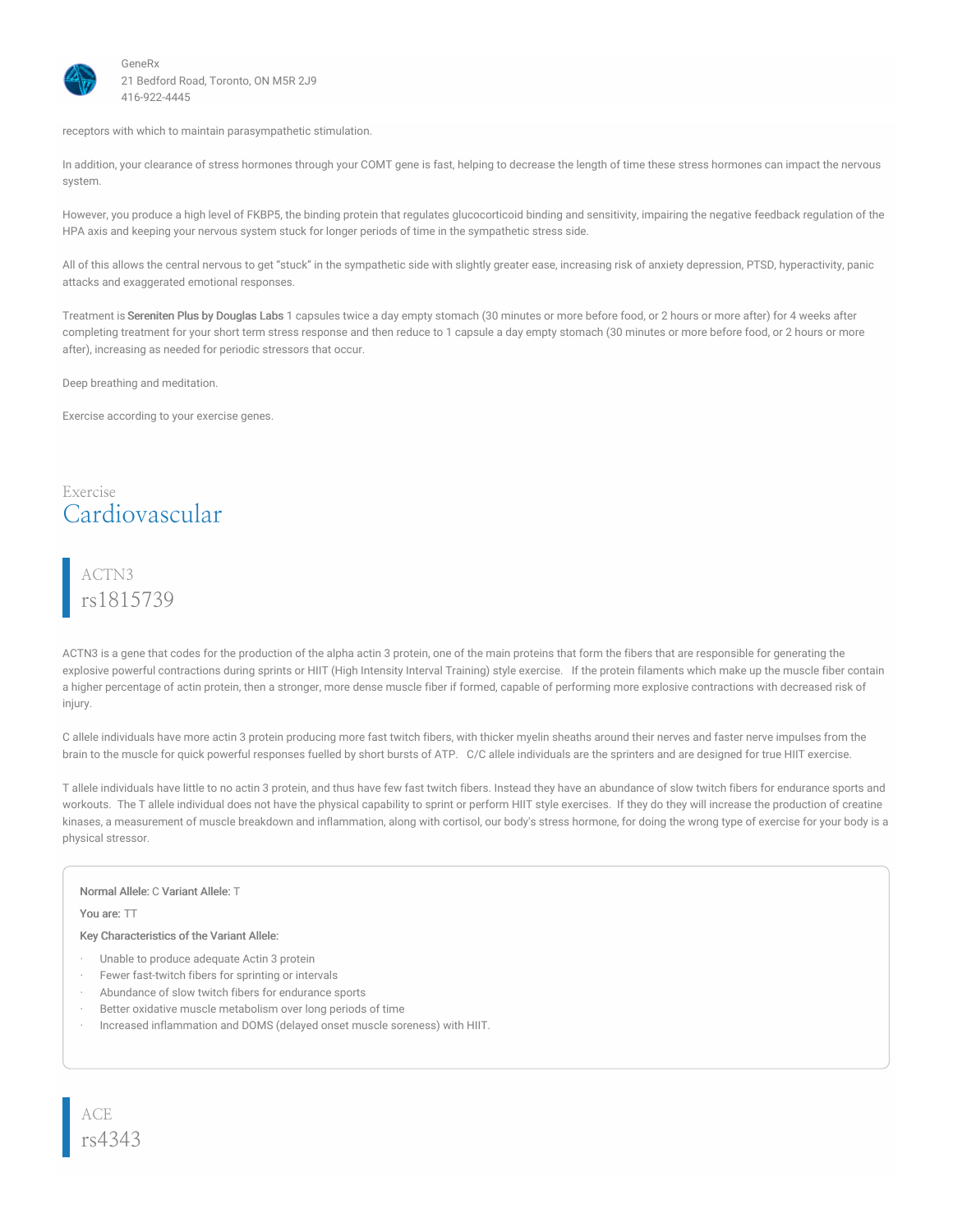

Ace is the gene that produces the enzyme angiotensin converting enzyme or "ACE" to transform angiotensin 1 into angiotensin 11. Angiotensin 11 is a vasoconstrictor that increases blood pressure, which in turn influences blood flow, sodium potassium pumps and the metabolism within the muscle.

Angiotensin 11 also acts upon nerves to increase the sensation of thirst and desire for salt to encourage the release of ADH (anti-diuretic hormone) from the pituitary and noradrenaline from sympathetic nerves. It also stimulates the adrenals to increase the production of aldosterone, increasing sodium retention and leaching potassium from the kidneys. The kidneys in response increase water reabsorption to increase blood volume and pressure. The end game of all of these responses is to increase the blood pressure and blow flow as well as the delivery of nutrients through the body.

A allele individuals produces far less ACE, decreasing the control of plasma sodium and potassium and thus the regulation of blood volume and pressure. As HIIT (High Intensity Interval Training) exercise is far more reliant on quick muscle reactions, it requires more blood flow in short bursts of which the A allele cannot produce. This is one reason why the A allele does not do well with HIIT exercise. They are far better with longer slower endurance, even more so at altitude. Similarly, if they attempt eccentric exercises (an exercise where the action of the muscle also lengthens it, for example the descend of a bicep curl) with increased weights the decreased blood flow across the muscle has been shown to increase creatinine kinase (CK) levels, a measurement of of muscle inflammation and breakdown, far more than the G allele. Thus, the style of resistance of weight training they need is similar to their cardiovascular workout – endurance or multiple reps with lower or lighter weights.

#### Normal Allele: G Variant Allele: A

#### You are: AG

#### Key Characteristics of the Variant Allele:

- Produces less ACE for sprints or HIIT exercises.
- Better with endurance
- Better at altitude exercising compared to G allele
- · Increased creatine kinase and inflammation.
- · Inflammation worse with eccentric exercises, heavy weights, sprints or HIIT.
- Better is endurance resistance training multiple reps, light weights, little to no breaks.

### ADRB2 ex rs1042713

The beta-2 adrenergic receptor is one of 7 members of the adrenergic receptor family. Similar to the other members, ADRB2 specifically binds and is activated by catecholamines.

This ADRB2 receptor is abundantly expressed in bronchial smooth muscle cells leading to bronchodilation, in the cardiac myocytes and vascular smooth muscle cells causing increased rate and force of heart contractions and vasoconstriction when stimulated.

The alpha adrenergic is the primary receptor for vasoconstriction, yet the beta receptor also has significant vascular effects. Unlike the alpha receptor, the beta receptor has far greater differences in the metabolic rate, metabolic responses and sudden cardiac events in response to exercise and stress.

The A allele is associated with far fewer ADRB receptors and thus less vasoconstriction and bronchodilation, particularly under stress or during intense exercise. Thus, the A allele is much better with longer slower endurance workouts. They have a lower resting cardiac output due to a reduced stroke volume (amount of blood pumped by the left ventricle of the heart in one contraction). This combined with a lower blood pressure and increased VO2Max (volume of oxygen per unit of time that an individual uses during exercise or exertion) makes them the ideal marathon runner.

#### Normal Allele: G Variant Allele: A

You are: AA

- Fewer beta-2 adrenergic receptors
- Less vasoconstriction, lower blood pressure
- · Higher peak oxygen consumption, increased VO2Max
- Better with endurance training or sports.
- Worse with sprints or HIIT (less bronchodilation with short intense exercise)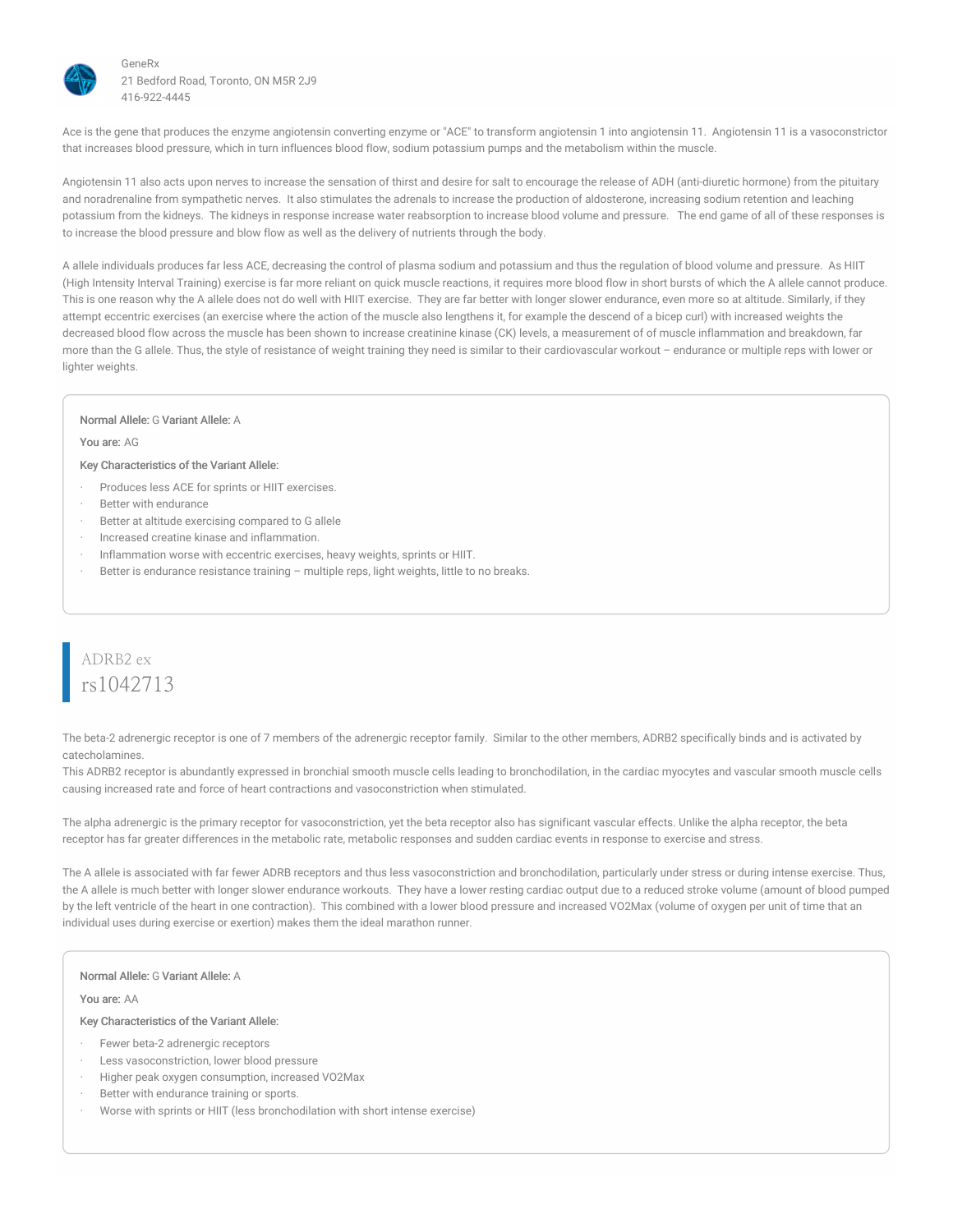

# Recommendation for Cardiovascular

You have very few fast twitch fibers in your muscles for sprinting. You have an abundance of slow twitch fibers capable of production more ATP over a prolonged period of time. You also produce less toxic by-products (carbon dioxide and water) when you exercise. These less toxic products allow you to exercise at a slower pace but for a much longer period of time. If you do try to sprint or perform HIIT (high intensity interval training) exercise you will increase the production of creatine kinase, a marker of muscle breakdown and inflammation and cortisol, a stress hormone at much high rates than others, increasing risk of injury and decreasing recovery from your workouts.

You have less blood profusion in short bursts to the muscle for sprints or HIIT (High Intensity Interval Training) style exercise. Rather you have a more even and consistent blood flow, again indicating you are better with longer slower endurance exercise.

You also have less beta-2 adrenergic activity with less vasoconstriction and bronchodilation with short intense exercise. You have better peak oxygen consumption and VO2Max, making your muscle and lung health better with longer slower endurance. Your intracellular sodium-potassium control is not ideal imparting the ability of the muscles to recover from sprints.

You are designed for endurance style exercise. Longer slower cardiovascular work is ideal. A minimum of 45 to 90 minutes or cardiovascular work at about 65% capacity. However you are the "true" marathon runner and can easily increase the length of the this workout. You may still perform intervals, but they need to be longer and slower. 2-3 minute sprints or intervals at about 65%-75% capacity with 1 to 1.5 minute recovery intervals at about 50% capacity.

You would also benefit from taking 100 mg of potassium (Genestra-Seroyal) per day with food, especially on days where you exercise. You can also increase foods rich in potassium yet still low in glucose such as broccoli, spinach, cucumber, avocado and in lower quantity edamame, black beans and sweet potato.

### Exercise Resistance Training

INSIG2 rs7566605

INSIG2 or insulin induced gene 2 produces a protein that when activated alters lipid synthesis and stimulates fatty acid synthesis. Its expression is downregulated by insulin and by exercise in certain individuals.

The INSIG2 gene is associated with obesity and increased BMI and how that is affected by resistance training. Each Allele responds metabolically differently to weight training, and that effect is slightly augmented between sexes.

#### Normal Allele: G Variant Allele: C

You are: GG

- Higher baseline of subcutaneous fat especially in women.
- · Women have less weight loss with high weight low repetition resistance training.
- Men can easily gain weight with high weight low repetition resistance training.
- Both sexes are better with high repetition resistance training.
- Better results making the resistance training like a cardiovascular workout.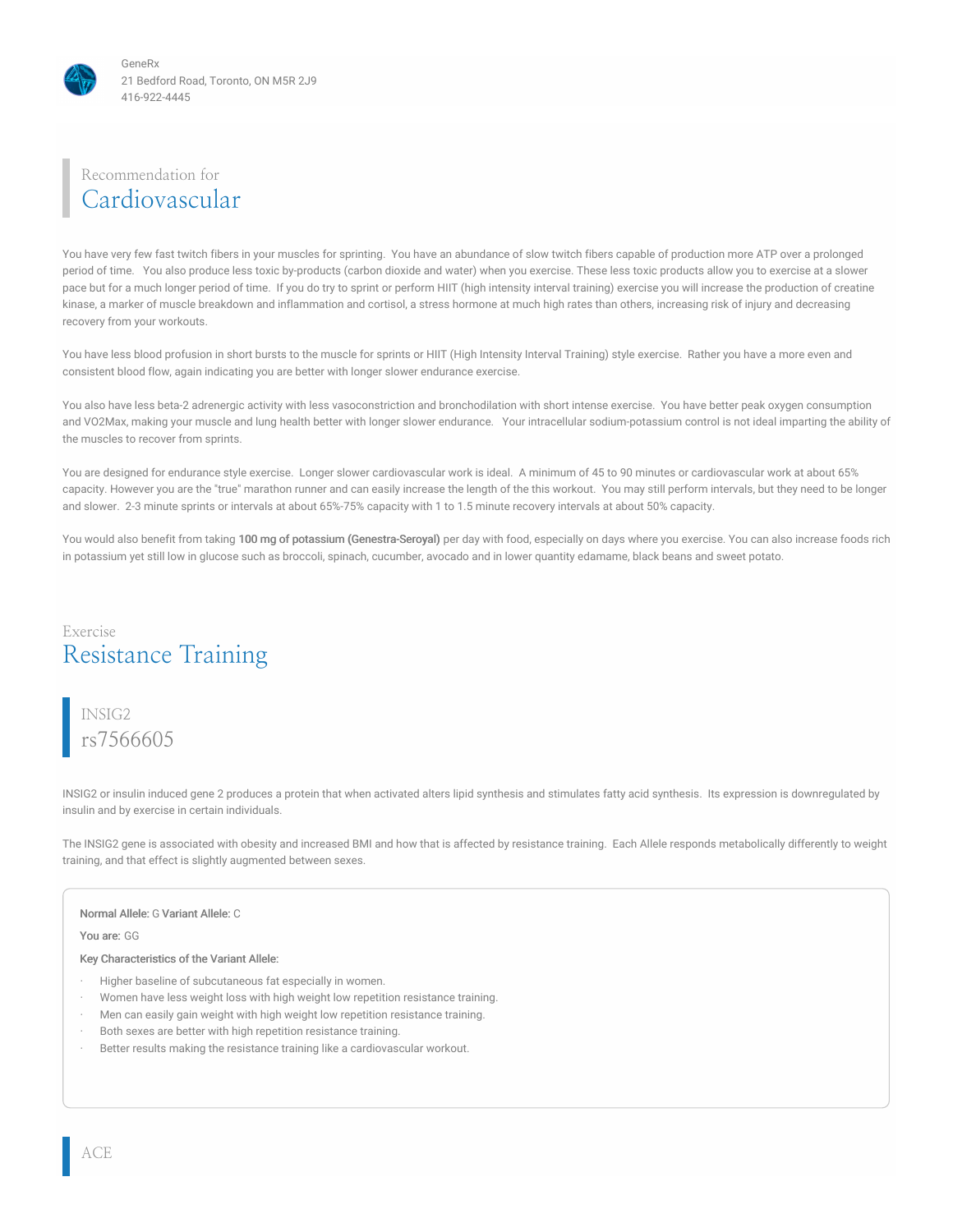

# rs4343

Ace is the gene that produces the enzyme angiotensin converting enzyme or "ACE" to transform angiotensin 1 into angiotensin 11. Angiotensin 11 is a vasoconstrictor that increases blood pressure, which in turn influences blood flow, sodium potassium pumps and the metabolism within the muscle.

Angiotensin 11 also acts upon nerves to increase the sensation of thirst and desire for salt to encourage the release of ADH (anti-diuretic hormone) from the pituitary and noradrenaline from sympathetic nerves. It also stimulates the adrenals to increase the production of aldosterone, increasing sodium retention and leaching potassium from the kidneys. The kidneys in response increase water reabsorption to increase blood volume and pressure. The end game of all of these responses is to increase the blood pressure and blow flow as well as the delivery of nutrients through the body.

A allele individuals produces far less ACE, decreasing the control of plasma sodium and potassium and thus the regulation of blood volume and pressure. As HIIT (High Intensity Interval Training) exercise is far more reliant on quick muscle reactions, it requires more blood flow in short bursts of which the A allele cannot produce. This is one reason why the A allele does not do well with HIIT exercise. They are far better with longer slower endurance, even more so at altitude. Similarly, if they attempt eccentric exercises (an exercise where the action of the muscle also lengthens it, for example the descend of a bicep curl) with increased weights the decreased blood flow across the muscle has been shown to increase creatinine kinase (CK) levels, a measurement of of muscle inflammation and breakdown, far more than the G allele. Thus, the style of resistance of weight training they need is similar to their cardiovascular workout – endurance or multiple reps with lower or lighter weights.

#### Normal Allele: G Variant Allele: A

You are: AG

#### Key Characteristics of the Variant Allele:

- Produces less ACE for sprints or HIIT exercises.
- Better with endurance
- Better at altitude exercising compared to G allele
- · Increased creatine kinase and inflammation.
- · Inflammation worse with eccentric exercises, heavy weights, sprints or HIIT.
- Better is endurance resistance training multiple reps, light weights, little to no breaks.

## Recommendation for Resistance Training

You are designed for heavier weight, fewer repetition resistance training. Your genetic coding is not associated with increased subcutaneous weight gain when performing exercises with heavier weights. It is associated with an increase in intramuscular volume on training, a benefit to those looking to increase muscle size.

However, you produce less angiotensin converting enzyme or ACE, and thus have a decreased flush of blood volume over the muscle body during exercise, with less control of your sodium-potassium pumps. This decreases your ability to perform high weight, more powerful muscle contractions, but allows you to perform lighter weight multiple repetition and multiple muscle group resistance exercises.

Combing these together you need to moderate your weight training slightly.

Treatment. Rather than the traditional 6-8 repetitions with very heavy weights, you would be better increasing the repetitions to 8-10 repetition's and reducing the weight slightly. You should add a small 30-45 second break in between exercises. If you do not want to bulk the muscle size, then reduce the weights and increase the repetitions further. Aim for sets of each exercise 2 to 3 times a week.

You would also benefit from taking 100 mg of potassium (Genestra-Seroyal) per day with food, especially on days where you exercise. You can also increase foods rich in potassium yet still low in glucose such as broccoli, spinach, cucumber, avocado and in lower quantity edamame, black beans and sweet potato.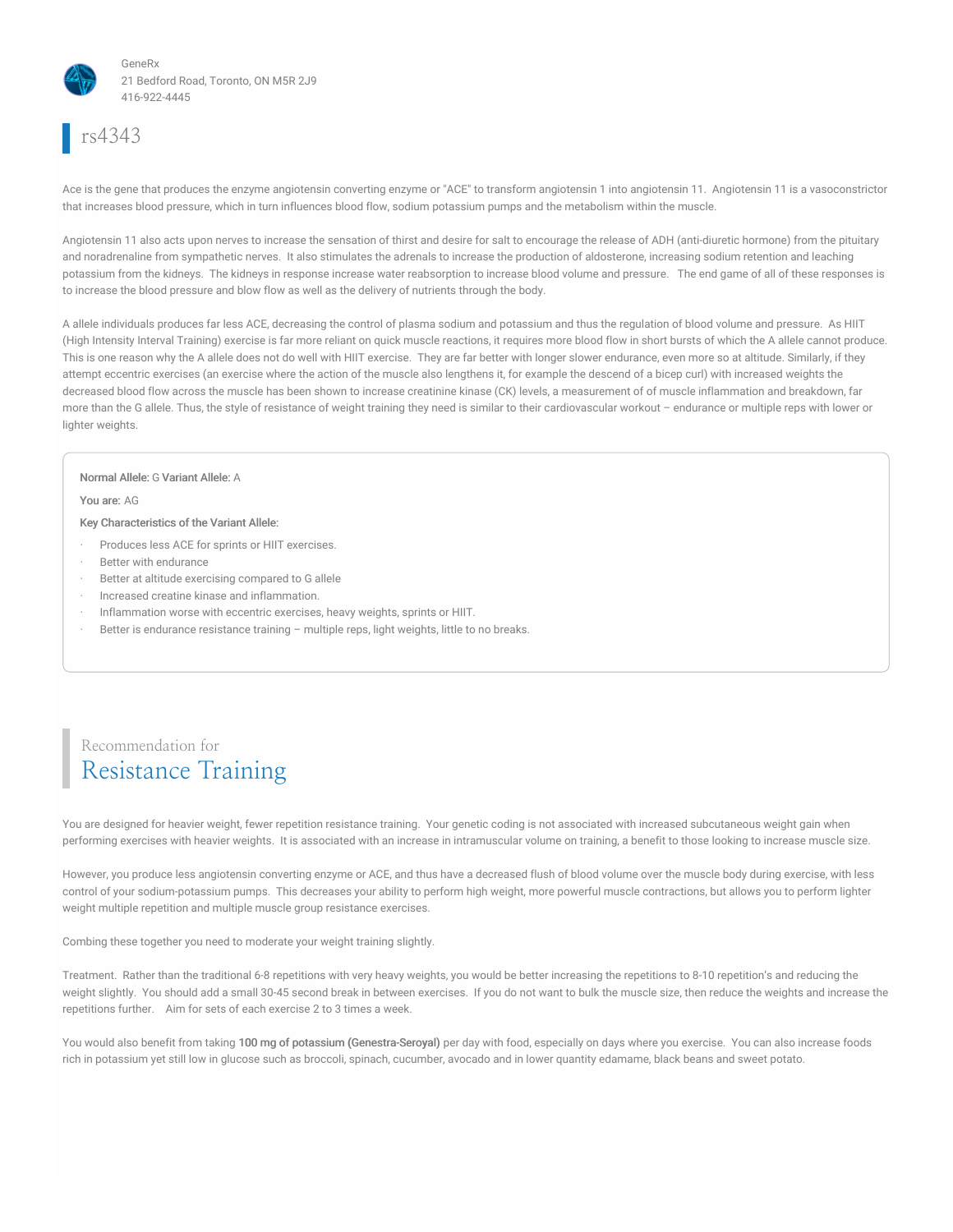### Exercise Injury Susceptibility and Prevention

# MMP3 rs679620

MMP's or matrix metalloproteinases are involved in the breakdown of extracellular matrix proteins and tissue remodeling. They are particularly active in arthritis as well as joint and tissue repair. The expression of the MMP3 gene is regulated at the transcription level, where the promoter region responds to stimuli such as growth factors, cytokines and injury.

The variant C allele is associated with increased enzyme production and thus increased degradation of collagen types 1, 2, 4, 1X and X. The C allele also has increased breakdown of the main components of connective tissue: the proteoglycans, fibronectin, laminin and elastin, greatly compromising not just the strength but the elasticity and resistance of tendons under stress.

The degradation and resulting inflammation have further damaging effects by activating other MMP's such as 1, 7 and 9 in the GI tract, skin, bones and joints.

This combined effect leads to increased tendinopathies, higher overall inflammation, weaker tissue and increased risk of injury.

#### Normal Allele: T Variant Allele: C

You are: CC

Key Characteristics of the Variant Allele:

- · Increased MMP3 production
- · Increased activation of other MMP's
- · Increased inflammation.
- · Increased degradation of collagen
- · Increased degradation of elastin, fibronectin, proteoglycans and laminin
- · Increased risk of tendinopathies and collagenous injury

# IL6 rs1800795

IL6 or interleukin 6 acts as an inflammatory cytokine or substrate that is stimulated under several conditions such as fever, injury, infections, exercise, stress and obesity. Its main role within the immune system is to stimulate the production and recruitment of neutrophils and consequently B-cells to increase inflammation and help the immune system attack an invading pathogen.

In the cardiovascular system IL6 increases inflammation in the blood vessels and stimulates the production of TNFa (tumor necrosis factor alpha) and CRP (C-Reactive Protein), two other inflammatory substrates.

IL-6 is also an important mediator of fever and acute phase immune responses. It is capable of crossing the blood brain barrier to initiate the synthesis of prostaglandins increasing body temperatures or fevers. However, the increased inflammation in the brain can inflame and mutate neuronal receptors, greatly increasing the progression mood disorders. Its mechanism for increasing depression and other mood disorders is by IL6 alterations in BDNF (brain derived nerve factor), which is responsible for "repairing" damage and inflammation to neural tissue and receptors. Without this repair, important hormones such as serotonin and dopamine are unable to bind into their receptors and regulate mood.

It is also secreted in the osteoblasts (bone cells) to stimulate osteoclastic or bone breaking activity, along with abnormal scarring in joints and increased risk of tendinopathies and arthritides.

IL-6 is also produced in adipose tissue increasing adipogenesis, slowing the metabolic rate. The increased inflammation inside the adipose tissue as a result of elevated IL6 also impairs the production of adiponectin which in turn destabilizes blood sugar levels increasing the risk of diabetes.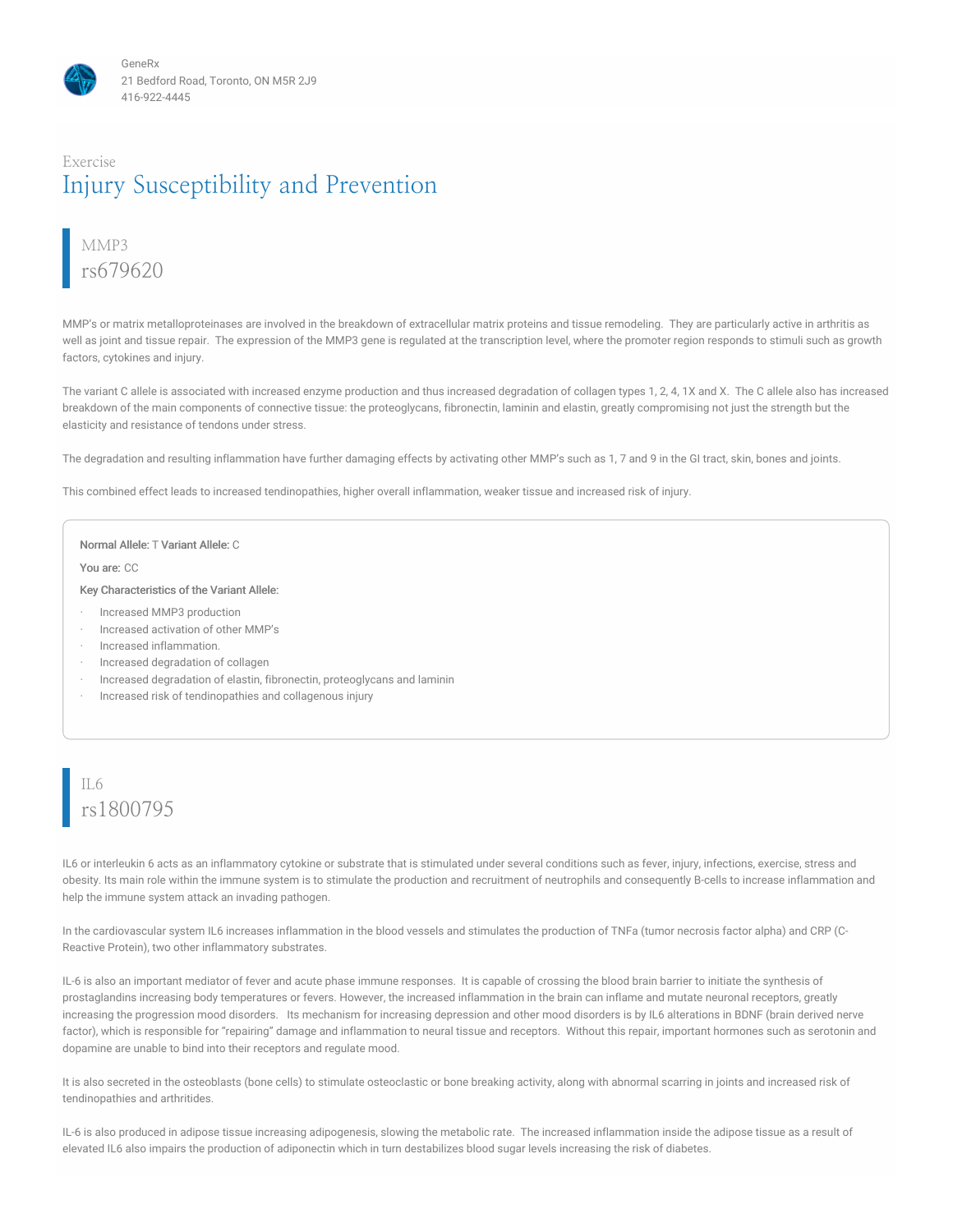

Those with higher levels of IL6 post operatively have far less favourable outcomes, especially cardiovascular surgery, due to the IL-6 induced rise in CRP and subsequent increased cardiac inflammation.

#### Normal Allele: C Variant Allele: G

#### You are: CC

Key Characteristics of the Variant Allele:

- Increased IL6 production.
- · Increased inflammation.
- · Increased bone and joint inflammation, degradation and tendonopathies.
- · Increased obesity and diabetes.
- Increased blood sugars.
- Increased risk of depression or mood disorders.
- Increased risk of osteoporosis.
- Decreased favourable outcome following surgery or cardiac disease.

### COL1A1 rs1800012

COL1A1 is a gene that codes for collagen type 1 production. Collagen is a rope like-structure that is made of 3 chains. Type 1 collagen is comprised of 2 alpha-1 chains and one alpha-2 chain.

Type 1 collagen is the major component of the fibrils, a building block of collagen and cartilage, accounting for 85% of them.

The allele coding for COL1A1 may seem a little backwards as the C allele, the variant allele, has increased collagen type 1. This may seem strange that the variant has the beneficial property here, but it evolved through time to help us. This increased production of collagen increases the strength and resilience of tendons and ligaments in order to decrease the risk of tendon tears while running and hunting.

The A allele individual has added benefits of tendon strength as they have altered ratios of alpha 1 and 2 chains in their collagen, favouring the alpha 1, the stronger of the 2 chains, and increasing the tensile strength of tendons and ligaments further.

#### Normal Allele: A Variant Allele: C

You are: CC

#### Key Characteristics of the Variant Allele:

- · Increased collagen type 1 production.
- Decreased risk of tendon tears.
- · Increased alpha 1 chain ratio in the collagen.
- Able to perform more powerful explosive exercise with decreased risk of injury.
- · Note this is the variant allele although it is the advantageous allele.

### Recommendation for Injury Susceptibility and Prevention

You have a slight increased risk of injury when exercising, especially when performing high intensity interval training, stop-start sports or lifting heavy weights. You produce an increased amount of metalloproteases, the enzymes that are involved in the breakdown and remodelling of collagen (especially collagen type 1, 11, 1V, 1X and X) as well as increasing the breakdown of the main components of connective tissue, the proteoglycans, fibronectin, laminin and elastin, greatly compromising not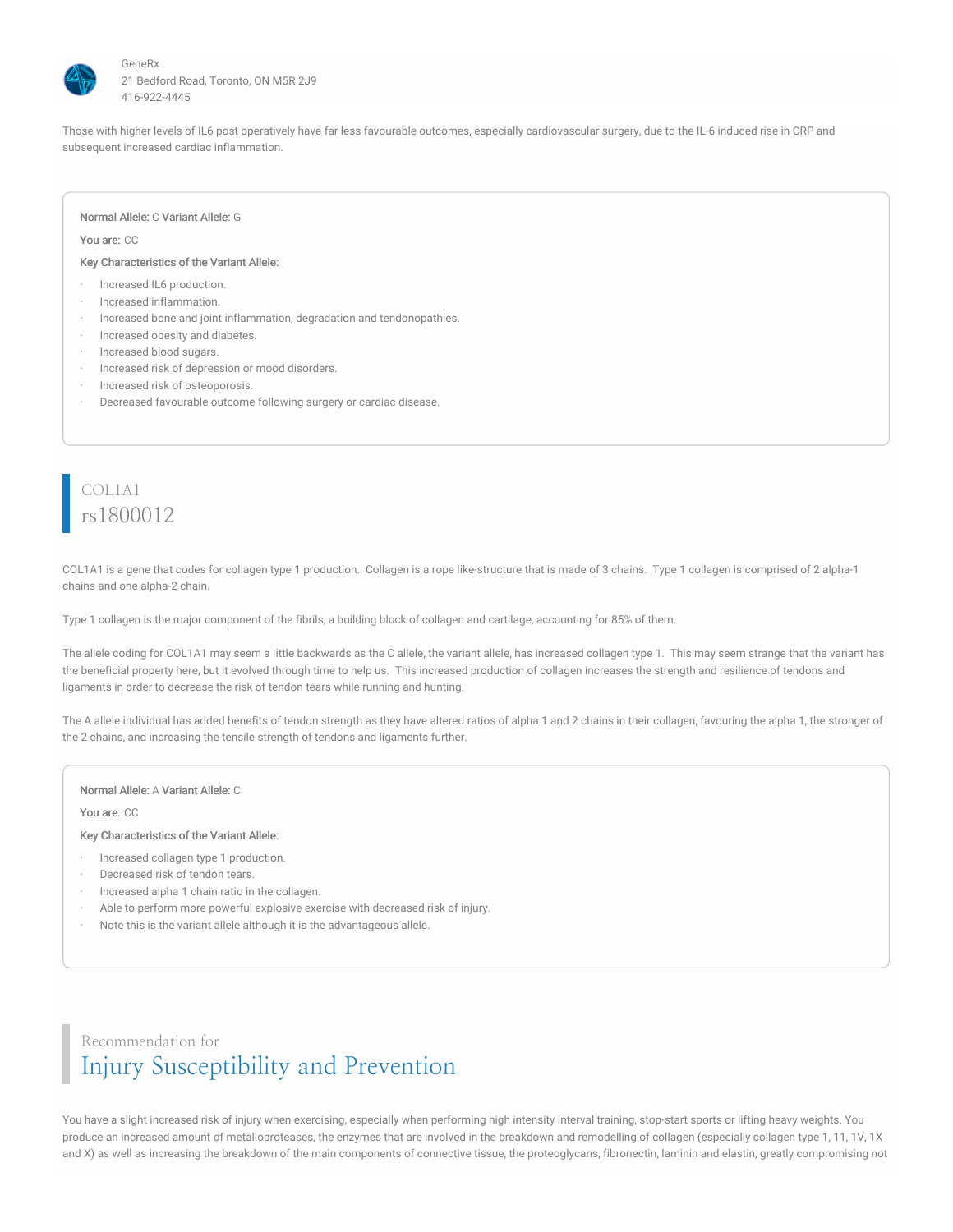

just the strength but also the elasticity and resistance of tendons under stress or during exercise.

However, you produce the normal amount of IL6 or interleukin 6, a potent inflammatory substrate to exercise, greatly increasing inflammation in the tendons and joints as well as increasing weight gain. IL6 is also produced in the adipose tissue and increases adipogenesis, the formation of fat.

You also produce more collagen type 1 protein directly, helping to increase the strength and integrity of your collagen type 1, the main collagen type in most tendons and ligaments.

Treatment: Warming up with a walk before exercise is key to increase the blood flow and oxygen into muscles so that they are more flexible and can stretch with greater ease when you do exercise, decreasing the pressure and stress on the attached tendons. Avoid plyometrics and stop-start sports such as soccer as much as possible. Use K-tape around the Achilles tendon or any weaker joint to support the muscles and increase proprioception and nerve firing to the muscle. This once again will allow the muscle to function with greater response, decreasing the stress placed on the tendons. Always ice after exercise.

Resveratrol Extra by Pure Encapsulations - 1 capsule twice a day empty stomach (30 minutes or more before food or 2 hours or more after) to reduce the excess production of MMPs and IL6. After 6 weeks this can reduce to 1 per day.

### Immunity General

# HLADQB1 rs7775228

The HLADQB1 gene belongs to a group of MHC (major histocompatibility complex) genes that provide the instructions for making proteins on the surface of specific immune cells, which in turn triggers an immune response. This response then triggers a variety of inflammatory, allergenic and asthmatic reactions.

The variant C allele is associated with increased allergies to benign substrates and augmented asthmatic reactions.

The HLA complex, also called human leukocyte antigen, helps the immune system distinguish the body's own proteins from proteins made by foreign invaders such as viruses, bacteria and allergens. For this reason this gene is involved in the initiation and progression of several autoimmune conditions such as celiac disease and Multiple Sclerosis.

#### Normal Allele: T Variant Allele: C

You are: TT

Key Characteristics of the Variant Allele:

- · Increased HLA production
- · Increased inflammation
- · Increased risk of asthma
- · Increased risk of allergies
- · Increased risk of celiac disease
- · Increased risk of irritable bowel syndrome
- · Increased risk of auto-immune disorders.

IRF5 rs4728142

IRF5 is a member of the interferon regulatory factor or IRF family of immune substrates. It is a group of transcription factors with a wide variety of roles, including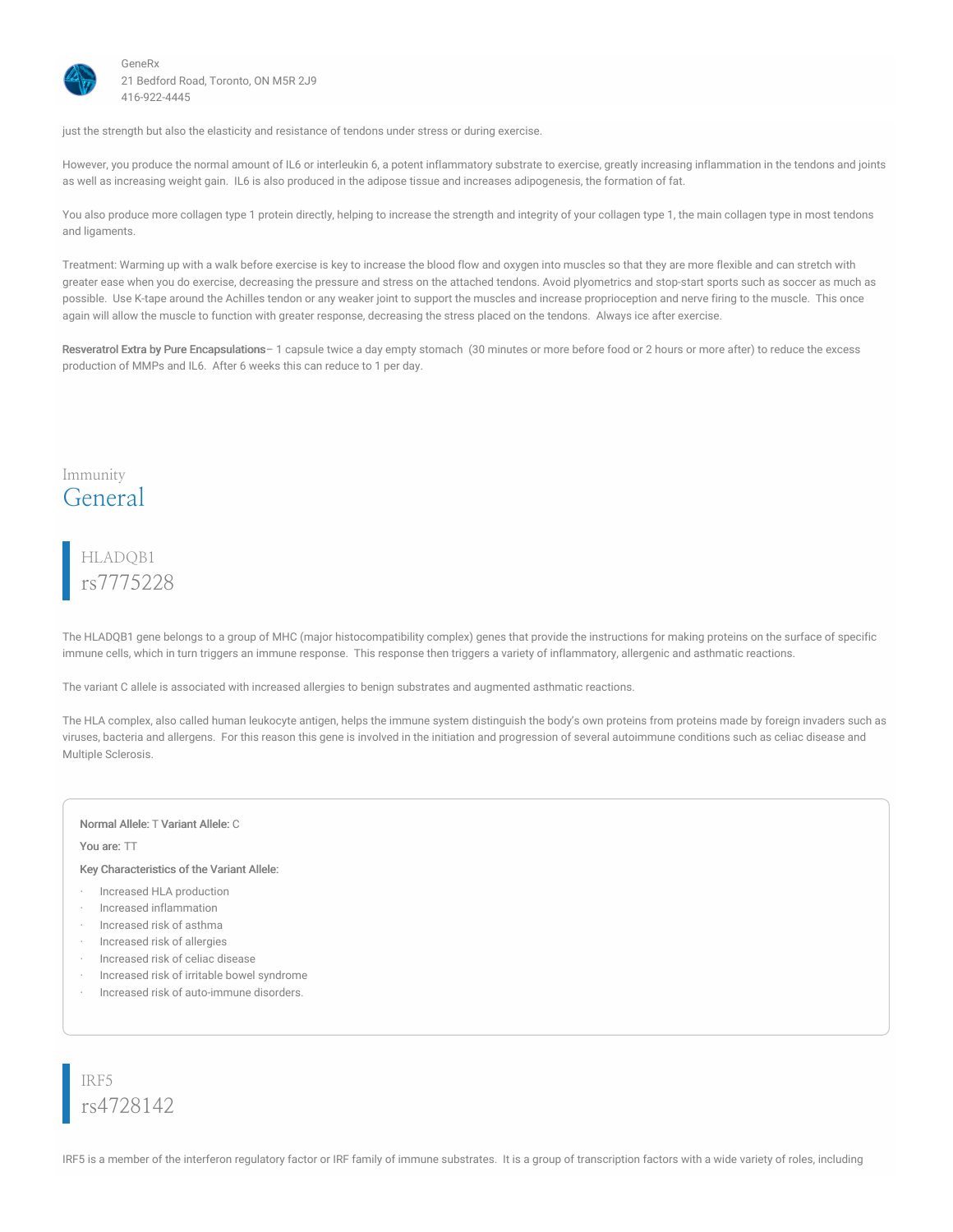

virus-mediated activation of interferon, modulation of cellular growth, differentiation, apoptosis, and immune system activity.

IRF5 acts as a molecular switch or trigger that controls whether macrophages will promote or inhibit inflammation. When this activity is overly stimulated, it can easily increase the initiation of several auto-immune and inflammatory conditions.

Blocking the production of IRF5 in macrophages may help treat a wide range of autoimmune diseases. Conversely, boosting IRF5 levels might help treat people whose immune systems are weak, compromised, or damaged. IRF5 seems to work either by interacting with DNA directly, or by interacting with other proteins that then control which genes are switched on.

This gene is associated with general inflammatory response within the immune system, ulcerative colitis, scleroderma, RA, SLE, MS, Parkinson's and other autoimmune conditions.

#### Normal Allele: G Variant Allele: A

#### You are: AG

#### Key Characteristics of the Variant Allele:

- · Increased IRF expression.
- · Increased interferon production
- · Increased interleukin production
- · Increased inflammatory cytokine production
- Increased risk of inflammatory auto-immune conditions.
- · Increased risk of inflammatory bowel disease.

### Recommendations for General

You have the normal production of human leukocyte antigen, part of the histocompatibility complex family, capable of triggering allergenic, asthmatic and immune responses. When a foreign body, such as a virus, bacteria or allergen enters the body, it is able to decipher self versus non-self and does not mount an immune reaction against your own body tissues through the T-cells, decreasing inflammation and tissue damage.

#### Treatment: No treatment is needed.

You produce slightly more than the normal amount of interferon through this gene. This can increase the general inflammatory response throughout the body, but more importantly can augment the production of interleukins, inflammatory cytokines and the synthesis auto-antibodies, throwing the immune response into "overdrive".

This coding is associated with a slight increased risk of inflammatory bowel disease, ulcerative colitis, and several autoimmune disorders such as rheumatoid arthritis, lupus, scleroderma, and multiple sclerosis.

Treatment: If you do not have any of the above disease, nor experience frequent inflammatory flares in the bowel or skin, then you do not necessarily need to treat these gene, for you most likely are not expressing this gene. If you are presently experiencing these one or more of these conditions or have more frequent inflammatory reactions in the bowel or skin then treatment is Moducare (by Moducare) 20 mg or 1 capsule a day empty stomach (30 minutes or more before food or 2 hours or more after).

### Immunity Inflammation

TNFa rs1800629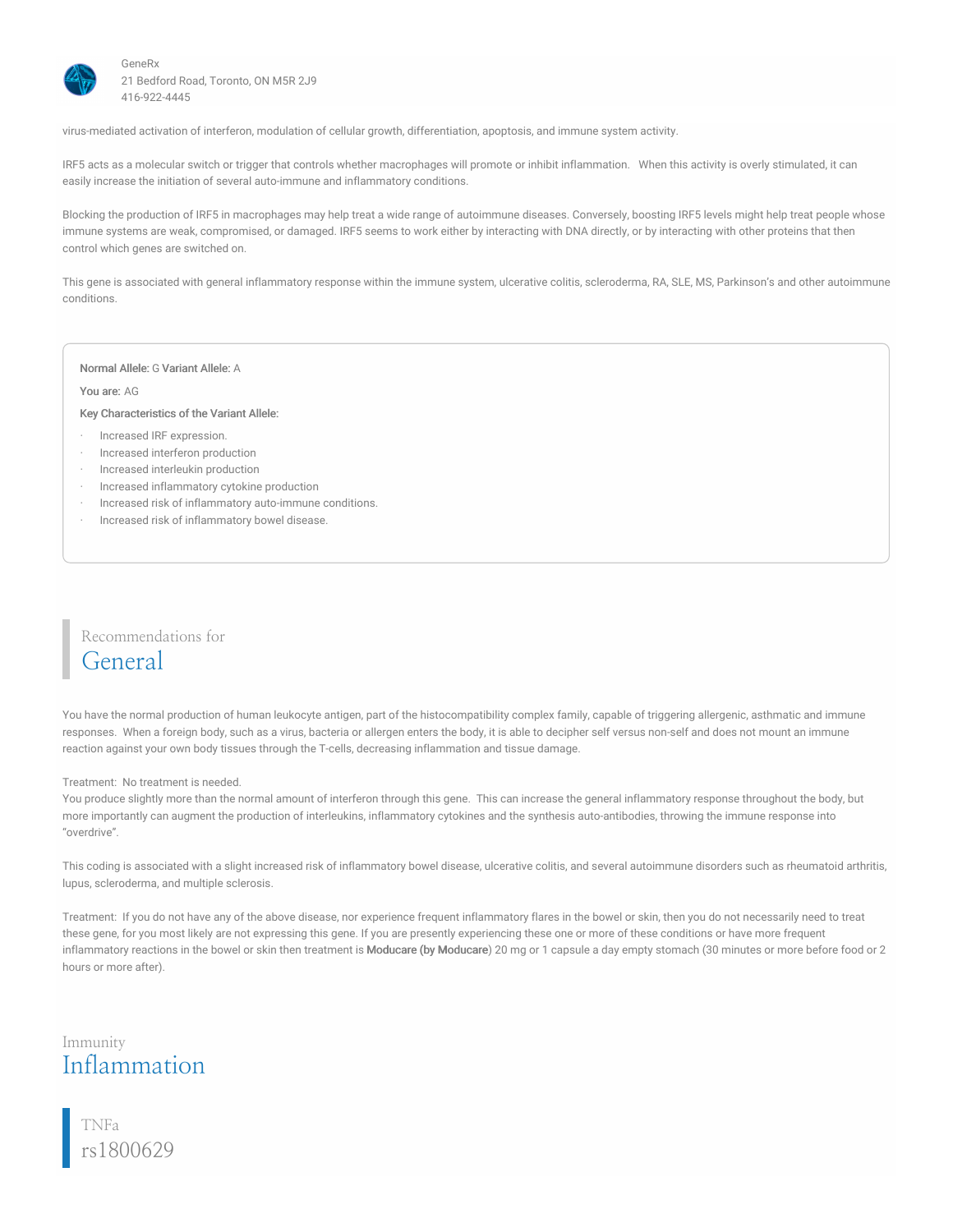

TNFa or tumor necrosis factor alpha is cell-signalling protein (cytokine) involved in systemic inflammation. It is also one of the key inflammatory markers involved in cellular growth and in the acute phase of immune reactions. It is expressed in a variety of cells including T and B cells, natural killer or NK cells, mast cells, macrophages, fibroblasts and dendritic cells. TNFa modulates several process within these cells such as differentiation, cellular remodelling, tissue adhesion and more.

Its primary role is to regulate other immune cells to produce a strong immune reaction. It is able to induce fevers, apoptosis or cell death, increase inflammation, inhibit viral replication and much more. However, when we produce too much, or if it is activated for a long period of time, it can stimulate other inflammatory and immune responses with too much strength.

TNFa is activated in response to a diversity of stimuli such as inflammation (production of cytokines), allergic reactions, stress and infections. Its primary role is to orchestrate a myriad of immune cells and the mediators, such as MMP's, IL-b and IL-6 to inflame or stimulate the inflammatory pathways. Thus it is one of the major players in asthma, hives, allergies, irritable bowel syndrome, colitis, psoriasis and arthritis.

TNFa is also involved in would healing, collagenous development, and angiogenesis.

The TNFa gene is closely linked to the trigger of autoimmune disorders due to its geographical proximity to all the HLA class 1 and 2 genes on the chromosomes. Thus elevated TNFa or expression of this gene can initiate and increase progression of most autoimmune diseases.

#### Normal Allele: G Variant Allele: A

You are: GG

Key Characteristics of the Variant Allele:

- · Increased TNFa production.
- · Increase inflammation.
- Increased risk of allergies.
- · Increased risk of asthma.
- · Increased risk of psoriasis and other inflammatory skin conditions.
- · Increased risk of heart disease.
- · Increased risk of irritable bowel syndrome, colitis and other inflammatory bowel conditions.
- Increased risk of arthritis.

# IL6 rs1800795

IL6 or interleukin 6 acts as an inflammatory cytokine or substrate that is stimulated under several conditions such as fever, injury, infections, exercise, stress and obesity. Its main role within the immune system is to stimulate the production and recruitment of neutrophils and consequently B-cells to increase inflammation and help the immune system attack an invading pathogen.

In the cardiovascular system IL6 increases inflammation in the blood vessels and stimulates the production of TNFa (tumor necrosis factor alpha) and CRP (C-Reactive Protein), two other inflammatory substrates.

IL-6 is also an important mediator of fever and acute phase immune responses. It is capable of crossing the blood brain barrier to initiate the synthesis of prostaglandins increasing body temperatures or fevers. However, the increased inflammation in the brain can inflame and mutate neuronal receptors, greatly increasing the progression mood disorders. Its mechanism for increasing depression and other mood disorders is by IL6 alterations in BDNF (brain derived nerve factor), which is responsible for "repairing" damage and inflammation to neural tissue and receptors. Without this repair, important hormones such as serotonin and dopamine are unable to bind into their receptors and regulate mood.

It is also secreted in the osteoblasts (bone cells) to stimulate osteoclastic or bone breaking activity, along with abnormal scarring in joints and increased risk of tendinopathies and arthritides.

IL-6 is also produced in adipose tissue increasing adipogenesis, slowing the metabolic rate. The increased inflammation inside the adipose tissue as a result of elevated IL6 also impairs the production of adiponectin which in turn destabilizes blood sugar levels increasing the risk of diabetes.

Those with higher levels of IL6 post operatively have far less favourable outcomes, especially cardiovascular surgery, due to the IL-6 induced rise in CRP and subsequent increased cardiac inflammation.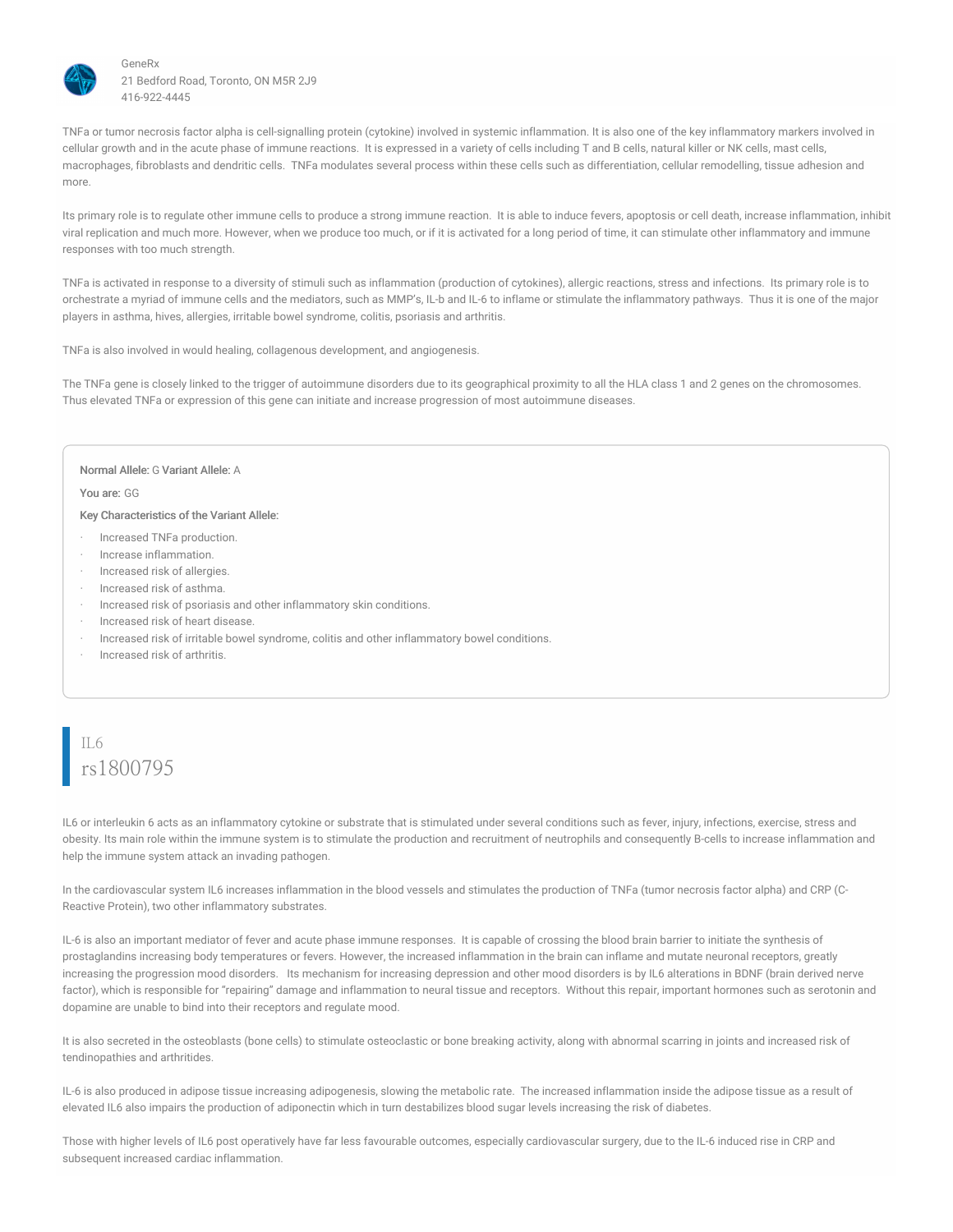

#### Normal Allele: C Variant Allele: G

You are: CC

#### Key Characteristics of the Variant Allele:

- · Increased IL6 production.
- · Increased inflammation.
- · Increased bone and joint inflammation, degradation and tendonopathies.
- · Increased obesity and diabetes.
- · Increased blood sugars.
- Increased risk of depression or mood disorders.
- · Increased risk of osteoporosis.
- Decreased favourable outcome following surgery or cardiac disease.

### Recommendation for Inflammation

You produce the normal amount of both inflammatory cytokines TNFa and IL6. This helps to moderate the cyclic production of both cytokines and the proinflammatory response in the body. This also helps to regulate healing from any injury or infectious conditions, as well as as obesity, diabetes, osteoporosis, arthritis, and mood disturbances.

No treatment is needed.

### Detoxification Phase 1

## CYP3A4 rs2740574

Cytochrome 3A4 is one of the most abundant phase 1 cytochrome P450 enzymes. It is found in high concentation in the liver and small intestines where its main function is to metabolize approximately 50% of pharmaceutical medications, especially oral contraceptives. The CYP3A4 gene is also greatly expressed in the prostate, breast, stomach and colon.

CYP3A4 activity is increased by phenobarbital, phenytoin, rifampicin, St John's Wort and glucocorticoids (stress hormones) and is inhibited by many antibiotics such as erythromycin, as well medications and foods such as verapamil, prednisone, goldenseal and grapefruit.

CYP3A4 also contributes to the detoxification of bile acids, and steroid hormones.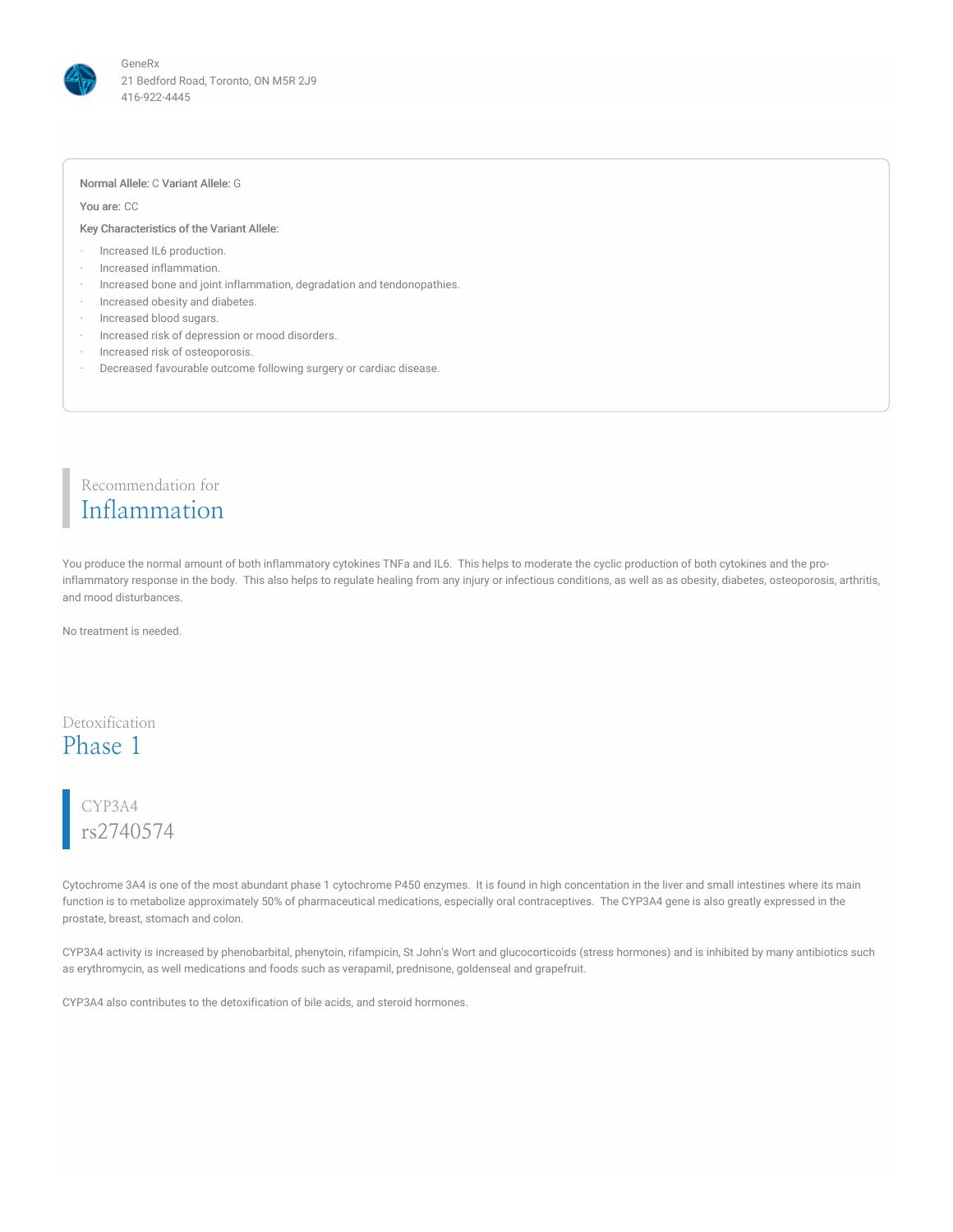

#### Normal Allele: C Variant Allele: T

You are: TT

#### Key Characteristics of the Variant Allele:

- · Decreased enzyme production.
- Slowed phase 1 detoxification.
- Often require lower doses of pharmaceuticals due to slower clearance of them.
- Increased risk of breast, prostate and colon disease.

### CYP1A2 rs762551

CYP1A2 is the gene that codes for phase 1 detoxification enzyme Cytochrome 1A2. CYP1A2 is part of the cytochrome P450 group of enzymes. Despite there being over 50 members of this family of enzymes, 6 of them metabolise 90% of drugs, with CYP1A2 and CYP3A4 being the most prominent ones. This enzyme is crucial for the metabolism of xenobiotics in the body. It modifies exogenous and endogenous compounds from the environment and the body in order to prepare them for phase 11 detoxification (clearance of the toxin out of the body). CYP1A2 also catalyzes many pharmacuetical drugs, often altering their efficacy. This is particularly true of medications such as Ciprofloxacin, fluvoxamine and amiodarone.

It also determines how your body specifically handles, metabolizes and clears cigarette smoke, caffeine and acetaminophen, as well as peppermint and echinacea.

CYP1A2's activity is slowed by caffeine, acetaminophen, turmeric or curcumin, amiodarone, cimetidine, ciprofloxacin and fluvoxamine, as well as charcoaled meats. Conversely it is sped up tobacco, phenobarbital, carbamazepine, peppermint, echinacea and raw cruciferous veggies.

When toxins are modified into phase 1 substrates through this and many other CYP genes, they are frequently converted into more inflammatory, more damaging products on the body, increasing the necessity for a strong phase 2 detoxification pathway.

CYP1A2 is also the key enzyme in the etiology of breast cancer and is involved in the activation of aromatic and heterocyclic amines, polycyclic aromatic hydrocarbons and the production of beneficial 2-OH estrogen. Reduced CYP1A2 activity increases the risk of breast cancer.

#### Normal Allele: A Variant Allele: C

You are: AA

Key Characteristics of the Variant Allele:

- · Known as the slow metabolizer.
- · Decreased CYP1A2 production
- · Decreased phase 1 detoxification
- · Increased TNFa (an inflammatory cytokine)
- · Increased cardiovascular disease and heart attacks.
- · Worse with caffeine.
- · Worse with high doses of curcumin or turmeric.
- · Increased risk of colon cancer and colorectal polyps with BBQ'd meats.
- · Increased risk of breast cancer.
- · Increased inflammation

Recommendation for Phase 1

You produce significantly less of the phase 1 detoxification enzyme cytochrome P450 3A4. You have a normal production of your CYP1A2 enzymes helping to slightly balance your phase 1 detoxification pathways. These enzymes are crucial for the metabolism of xenobiotics in the body. They modify both exogenous and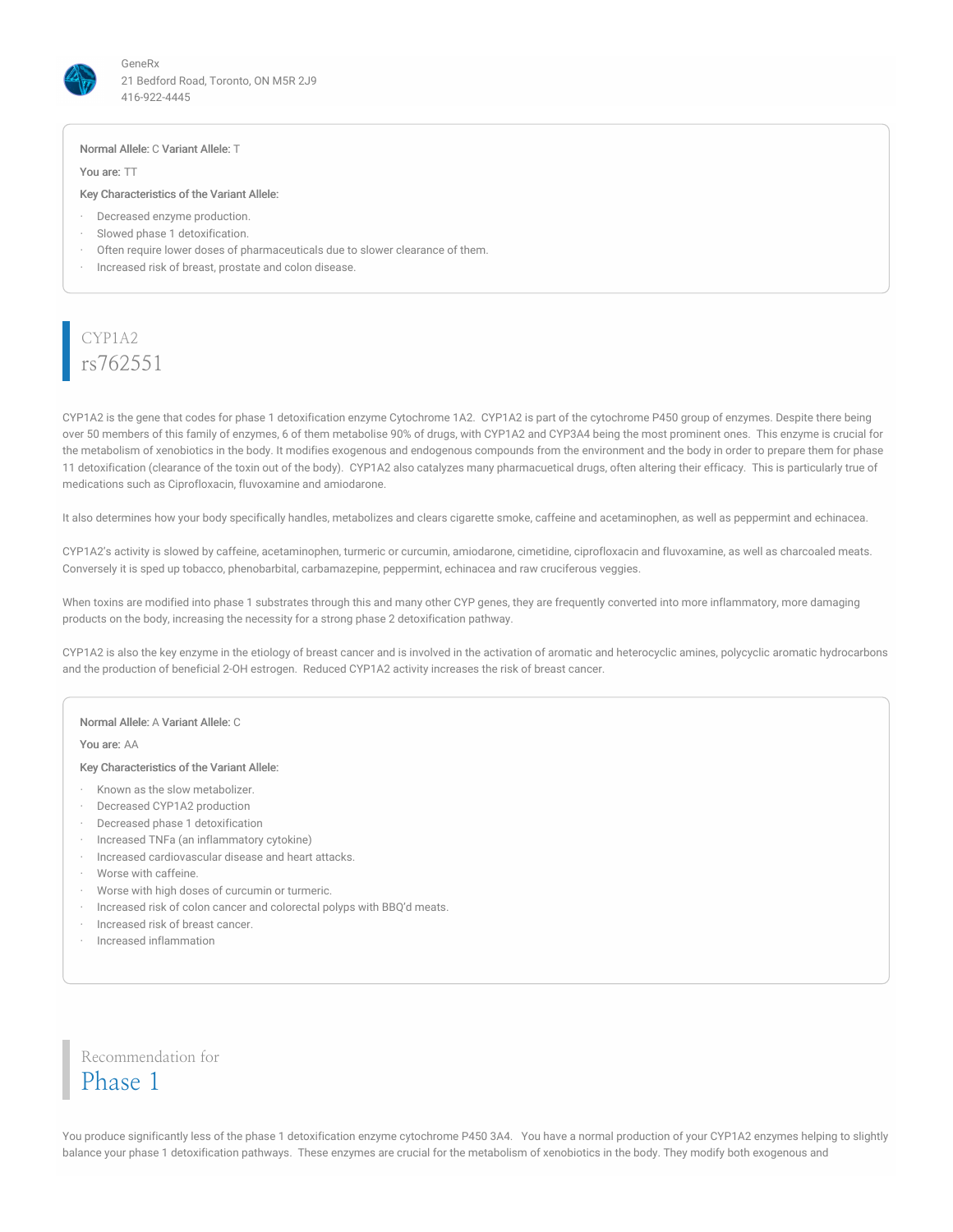

endogenous compounds from the environment and in the body in order to prepare them for phase 11 detoxification (clearance of the toxin out of the body).

Your normal CYP1A2 enzyme production actually means faster gene activity. This does balance your CYP3A4 gene slightly, but it also increases inflammation through the conversion of many benign substances into inflammatory phase one substrates. Slowing this gene activity down is key.

CYP1A2's activity is slowed by caffeine and turmeric or curcumin. You are better consuming 2-3 cups of coffee or caffeinated beverages per day versus none. This actually will significantly decrease your risk of having a myocardial infarction. Conversely, it is sped up by peppermint, echinacea and raw cruciferous vegetables. Consuming cruciferous vegetables is still very important but you must cook them first. Juicing with these raw vegetables is inflammatory for you. Avoiding peppermint and echinachea is also key to helping to regulate this gene.

CYP3A4 activity is inhibited by many antibiotics such as erythromycin, as well verapamil, prednisone, goldenseal and grapefruit.

Treatment is Curcum-Evail by Designs for Health - 2 capsules a day for 8 weeks empty stomach (30 minutes or more before food or 2 hours or more afterwards) and then reduce to 1 per day thereafter.

Increase to 2-3 cups of caffeinated beverages per day. If you are not consuming any now, then slowly work up to this.

Consume and abundance of cruciferous vegetables, just make sure that you cook them first (steam, bake, broil).

### Detoxification Phase 2

### SOD2 rs4880

SOD2 or Mitochondrial Superoxide Dismutase is a manganese-dependant enzyme that binds superoxide by-products of oxidative phosphorylation and converts them into hydrogen peroxide and diatomic oxygen. This is the main enzyme that protects the mitochondria and DNA from oxidative damage.

SOD exists in 3 forms, SOD1, 2 and 3. SOD1 is mostly found within in cell cytoplasm, nucleus and membrane lumen. SOD2 are located in the mitochondrial matrix, and 3 is mostly found extracellularly or outside the cell.

When mitochondria, the powerhouses of our cells, produce energy, they produce superoxide (and ROS) as a by-product. Superoxide is inflammatory and damaging and requires SOD2 to convert it into less damaging by-products (hydrogen peroxide and diatomic oxygen).

Decreased SOD2 activity is associated with premature aging, cancers, increased inflammatory diseases and motor neuron diseases.

Normal Allele: A Variant Allele: G

You are: AG

Key Characteristics of the Variant Allele:

- Decreased enzyme production.
- Decreased clearance of all ROS.
- · Increased inflammation.
- · Increased risk of cancers.
- Decreased energy.

GSTP1 rs1695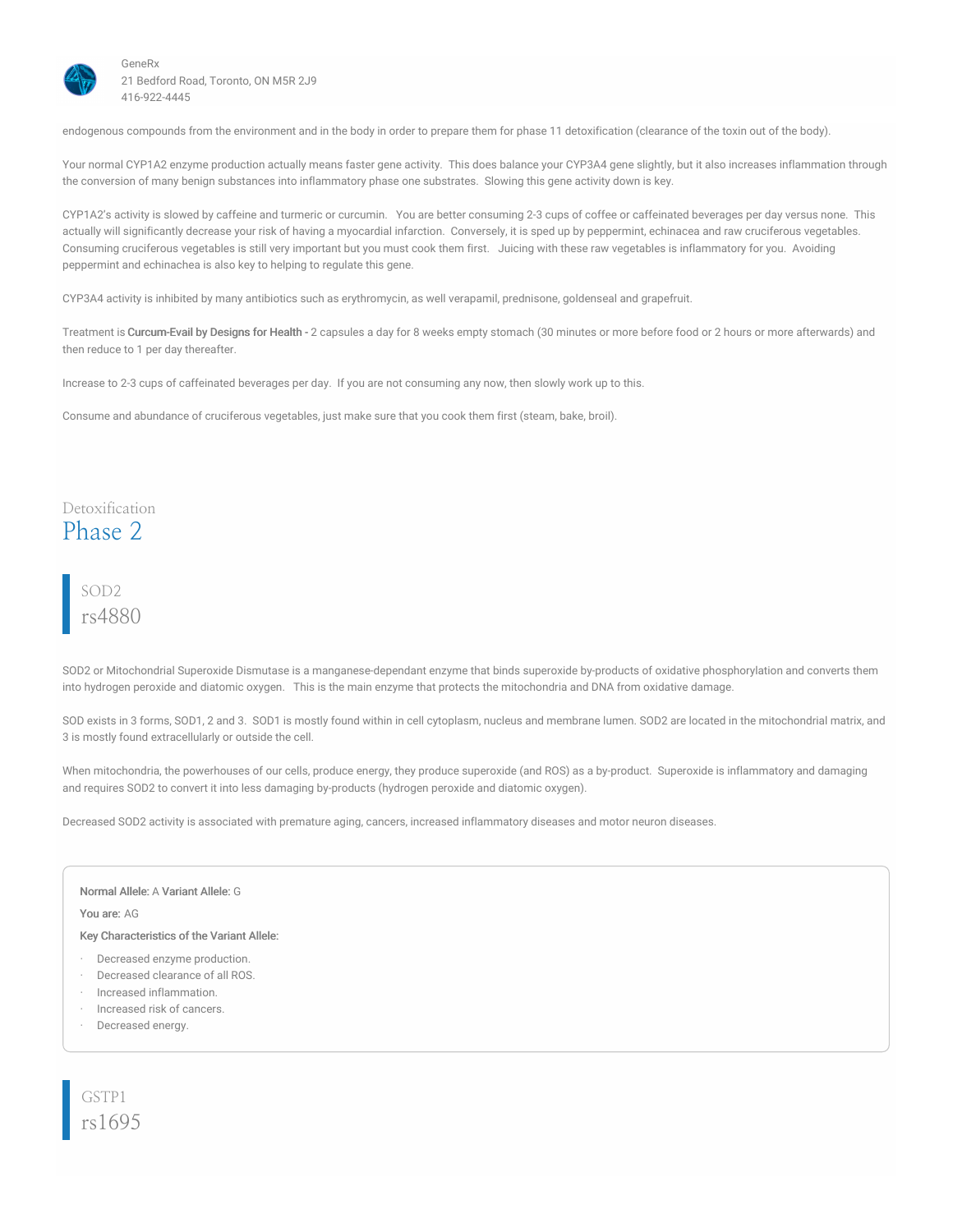

Glutathione-S-Transferase P is a member of the Glutathione-S-transferase (GST's) family of enzymes that are key players in detoxification (Phase 2) by catalyzing the conjugation of many toxic compounds, carcinogens and cytotoxic medications with reduced glutathione in order to neutralize and clear them from the body. Reduced activity in the GSTP1 gene can easily lead to increased cell damage from oxidative inflammation and an accumulation of toxic pre-carcinogens in the body tissues.

Glutathione is an important antioxidant which neutralizes reactive oxygen species, the major cause of oxidative stress and damage. While glutathione itself does a fairly good job at neutralizing many ROS, it often requires the action of GSTP1 to neutralize the more damaging xenobiotic ROS's. Xenobiotics are damaging substrates that are not normally produced in the body (not a metabolic bi-product) but rather are absorbed or ingested external substances such as herbicides, pesticides, polyaromatic hydrocarbons, estrogens and several medications.

Normal Allele: A Variant Allele: G

You are: GG

Key Characteristics of the Variant Allele:

- Reduced enzyme activity.
- Reduced clearance of xenobiotics.
- · Increased intracellular damage and inflammation.
- Increased risk of breast cancers and other estrogen receptored cancers.
- · Greater anti-oxidant activity with high cruciferous vegetable consumption over A Alleles.

# NQO1 rs1800566

NQO1 is the gene that produces the enzyme known as NAD(P)H quinone dehydrogenase 1 in the NRF2 pathways of the body. This enzyme prevents redox reactions or transferring of electrons from quinones to inhibit the production of radical inflammatory substrates. Quinones are biologically active compounds that play a significant role in the production of ATP, the body's energy unit.

However, if quinones are not oxidized completely they can form reactive oxygen species (ROS) actually damaging the tissues themselves. NQO1 enzymes ensure that partially oxidized quinone molecules are fully oxidized and cleared from the body in order to protect the body's tissues against damaging inflammation.

NQO1 is involved in the binding and breakdown of exogenous toxins such as benzene, a carcinogen found in laundry detergents, pesticides, smoke, and household and industrial clearers.

NQO1 also clears out estrogens. AA variants are associated with increased risk of breast cancers and other estrogen sensitive tumours.

NQO1 is highly concentrated in blood vessels, protecting them from inflammation. It also plays a key role in activating vitamin K to ensure proper blood clotting and bone health.

#### Normal Allele: G Variant Allele: A

You are: AG

Key Characteristics of the Variant Allele:

- Decreased enzyme production.
- · Low levels of NQO1.
- · Increased inflammation.
- Increased risk of breast, lung and colon cancers.
- · Not as responsive to epirubicin, a chemotherapeutic drug.

Recommendation for Phase 2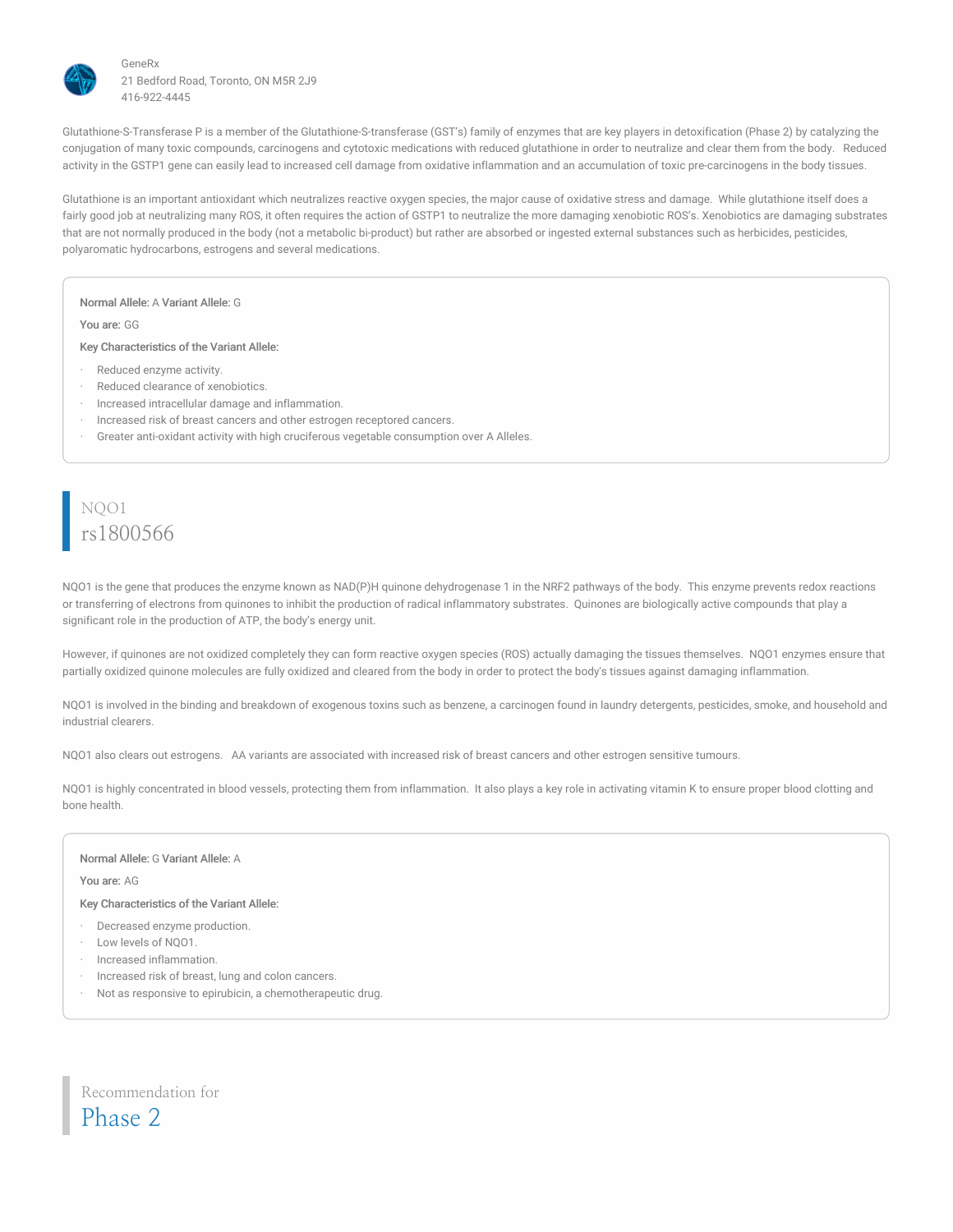

You have very slow phase 11 detoxification pathways. Phase 11 enzymes are responsible for catalyzing the conjugation of many toxic compounds, carcinogens and medications. Slower activity with less enzyme production through these genes increases inflammation, cellular damage and can allow toxic substrates to act as precarcinogens.

Reduced activity in the GSTP1 gene can easily lead to increased cell damage from oxidative inflammation and an accumulation of toxic pre-carcinogens in the body tissues. Slower SOD2 or Mitochondrial Superoxide Dismutase decreases the natural protection of the mitochondria and DNA from oxidative damage. And reduced NQO1 enzymes slows the removal of partially oxidized quinone molecules as well as of exogenous toxins such as benzene, a carcinogen found in laundry detergents, pesticides, smoke, and household and industrial cleaners increasing the risk of inflammation, tissue damage and cancers.

Treatment is Liposomal Glutathione (Pure Encapsulations) -1 capsule twice a day empty stomach (30 minutes or more before food or 2 hours or more afterwards) for 10 weeks and then reduce to 1 per day. Increase back up to 2 per day if exposed to heavy toxins.

NAC – (Pure Encapsulations) – 1 capsule twice a day empty stomach (30 minutes or more before food or 2 hours or more afterwards) for 10 weeks and then reduce to 1 per day. Increase back up to 2 per day if exposed to heavy toxins.

Consume an abundance of cruciferous vegetables. Check your phase 1 detoxification genes to see if you require them cooked or raw.

Avoid charred BBQ's foods as much as possible.

Keep well hydrated.

## NBPF3 rs4654748

The NBBPF3 or Neuroblastoma Breakpoint Member 3 is the gene that codes for the production of the hormone NBPF3, which in part regulates the clearance of vitamin B6.

Vitamin B6 acts as a coenzyme in many important reactions in blood, central nervous system (CNS), and skin metabolism. It is important in heme and nucleic acid biosynthesis and in lipid, carbohydrate, and amino acid metabolism. It also is a key player in the production of several neurotransmitters.

Low levels can cause peripheral neuropathy, anemia, depression or anxiety, muscle cramping, seborrheic dermatitis, glossitis, confusion, and EEG abnormalities.

#### Normal Allele: T Variant Allele: C

You are: TT

Key Characteristics of the Variant Allele:

- Altered NBPF3 production.
- · Increased clearance of vitamin B6 in the body.
- · Increased risk of mood disorders.
- · Increased risk of depression and anxiety.
- Increased risk of obesity and high blood sugars.
- · Increased muscle cramping and spasticity.

DHCR7 rs12785878

DHCR7 is the gene that produces the enzyme 7-dehydrocholesterol reductase (DHCR7) that is involved in the final step of cholesterol synthesis and is the precursor or pre- vitamin D3. Variance within this gene have significantly lower enzyme production and thus lower "starting" material with which to make Vitamin D3, and subsequently much lower vitamin D3 levels and D3 activity.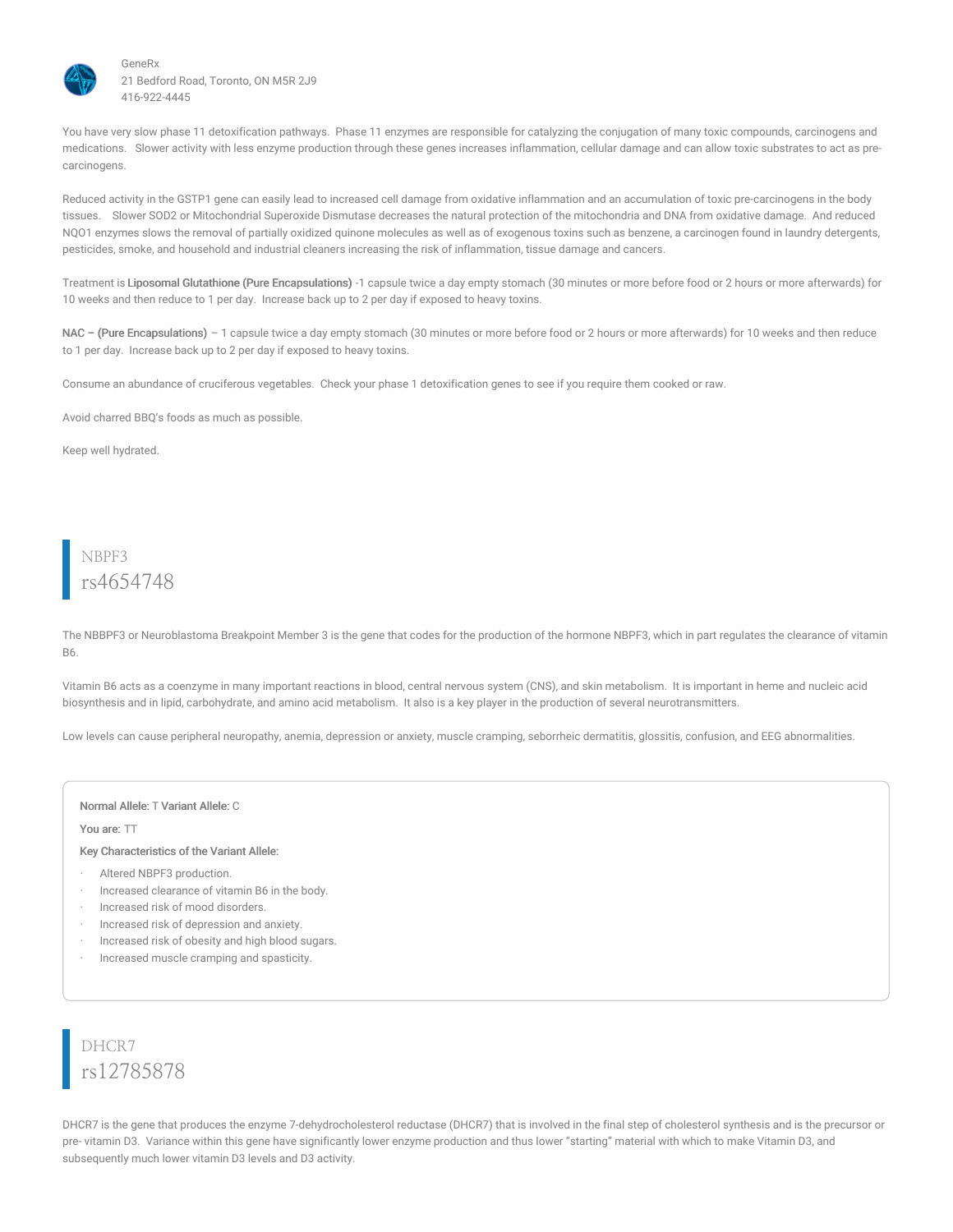

Due the important role that Vitamin D3 plays in several disease, the T allele, with lower Vitamin D3 levels has been associated with increased type 2 diabetes, cardiovascular disease, colon cancer, decreased immunity as well as decreased muscle repair and health.

#### Normal Allele: G Variant Allele: T

#### SNP not found in gene file

Key Characteristics of the Variant Allele:

- · Lower DHCR7 production.
- · Lower serum vitamin D3 levels.
- · Decreased immunity.
- Increased risk of colon cancer.
- Decreased muscle/bone health.
- Increased risk of type 2 diabetes.

## SLC23A1 rs6053005

This second vitamin C gene is also a vitamin C transporter gene responsible for aiding in the absorption of vitamin C from our diet, through the bowel and into the blood. The absorption of vitamin C from the blood to its target tissue requires these two sodium-dependent vitamin C transporters. RS33972313 is the more significant of the two, but they both play a significant role in the body's ability to obtain and use vitamin C.

Vitamin C is one of the most powerful anti-oxidative anti-inflammatories for all water-soluble tissues. It possesses antiviral properties to help support the immune system (especially within the intestines where 70% of our immunity resides), and is a crucial co-factor in the production of collagen in joints, helping to prevent joint wear and tear, as well as in the skin, reducing wrinkles.

It is also involved in protecting the integrity of mucous membranes and in the prevention of gastric and intestinal inflammatory conditions such as Crohn's and gastric ulcers.

#### Normal Allele: T Variant Allele: C

SNP not found in gene file

Key Characteristics of the Variant Allele:

- · Increased risk of common cold
- · Decreased overall immunity and prolonged infections
- · Increased risk of heart disease
- · Increased risk of stomach cancer
- · Increased risk of Crohn's and other inflammatory bowel disease
- · Decreased collagen production

# **MTHFR** rs1801133

MTHFR genes produce an enzyme known as methylenetetrahydrofolate reductase that is key for metabolizing inactive dietary folate or folic acid into its active form methyl-folate. It is probably best known for its role in converting homocysteine, an important cardiac disease marker, into methionine. However, is also is a key player in a process known as methylation, an important reaction for several biological processes including production and breakdown of hormones, synthesis of DNA and detoxification.

Alterations in methylation can change how the body breaks down and recycles vitamins and minerals, impairs the production of neurotransmitters greatly affecting mood and behaviour, and impacts the recycling of cholesterol and pathways contributing to cardiovascular disease.

Homozygote variants AA's only have approximately 30% methylation activity, while heterozygotes have up to 65%.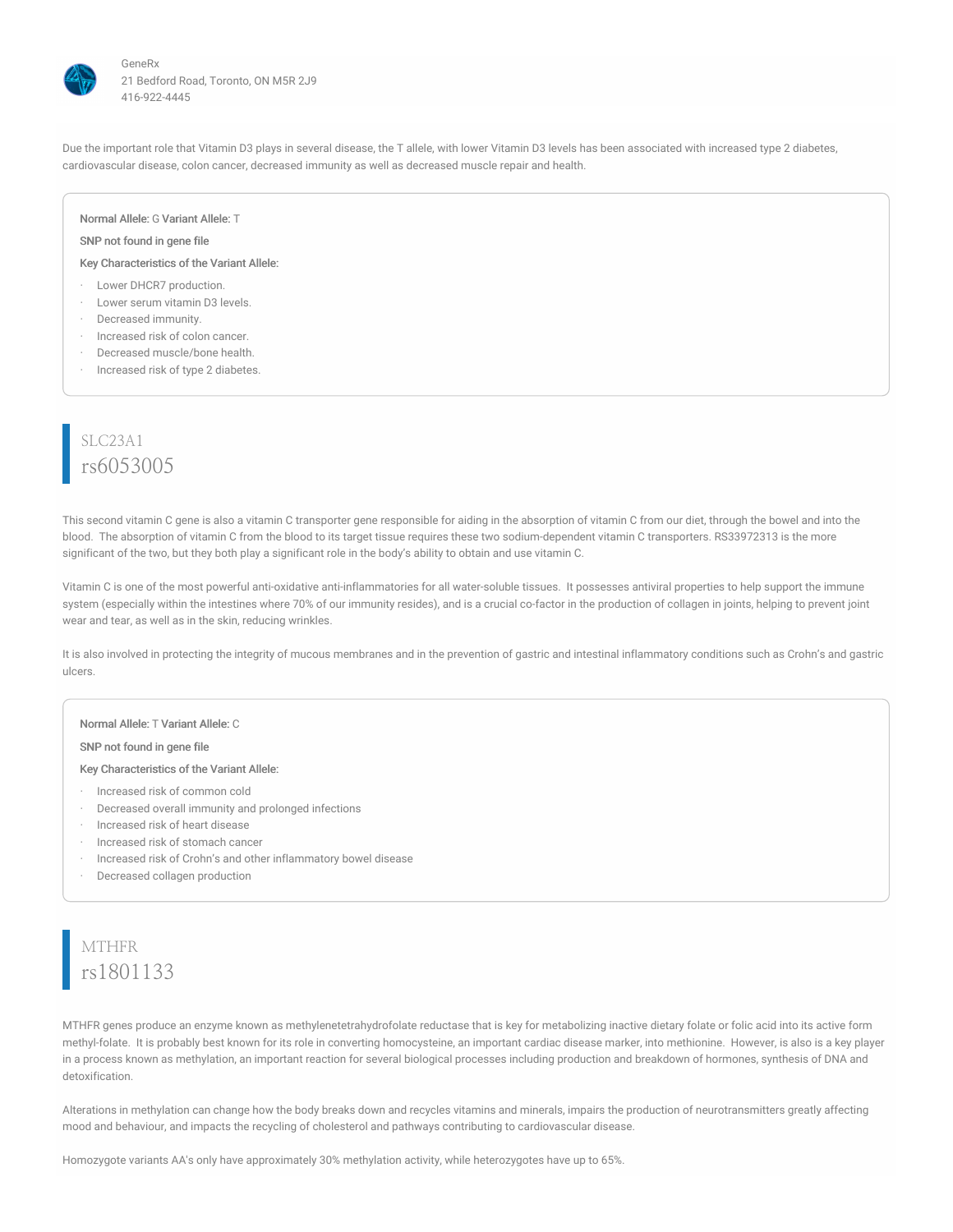

It should still be noted that research associating health-related issues with MTHFR polymorphisms is still under investigation, and that people with very high homocysteine levels are rarely the result of MTHFR polymorphisms itself.

#### Normal Allele: G Variant Allele: A

#### You are: GG

#### Key Characteristics of the Variant Allele:

- · low methylenetetrahydrofolate reductase.
- · Increased risk of cardiovascular disease.
- · Increased venous thrombosis.
- **Depression**
- **Anxiety**
- **Migraines**
- · Altered drug metabolism through the liver.

# MTHFR rs1801131

This other MTHFR gene also produces the enzyme methylenetetrahydrofolate reductase,

key for metabolizing inactive dietary folate or folic acid into its active form methyl-folate. Similarly, it is known for its role in converting homocysteine, an important cardiac disease marker, into methionine. However, is also is a key player in a process known as methylation, an important reaction for several biological processes including production and breakdown of hormones, synthesis of DNA and detoxification.

These two genes work in tandem together.

Alterations in methylation can change how the body breaks down and recycles vitamins and minerals, produces neurotransmitters greatly affecting mood and behaviour, and in the recycling of cholesterol and regulation of cardiovascular pathways.

Homozygote variants GG's only have 30% methylation activity, and heterozygotes have up to 65%.

It should still be noted that research associating health-related issues with MTHFR polymorphisms is still under investigation, and that people with very high homocysteine levels are rarely the result of MTHFR polymorphisms itself.

#### Normal Allele: T Variant Allele: G

#### You are: GG

#### Key Characteristics of the Variant Allele:

- · low methylenetetrahydrofolate reductase production.
- · low methylation rates
- · Increased risk of cardiovascular disease
- · Increased venous thrombosis
- · Depression
- **Anxiety**
- **Migraines**
- Altered drug metabolism through the liver.

# MTR rs1805087

MTR is the gene that codes for the production of the enzyme 5-methyl-tetrahydrofolate-homocysteine S-methyltransferase, or methionine synthase for short.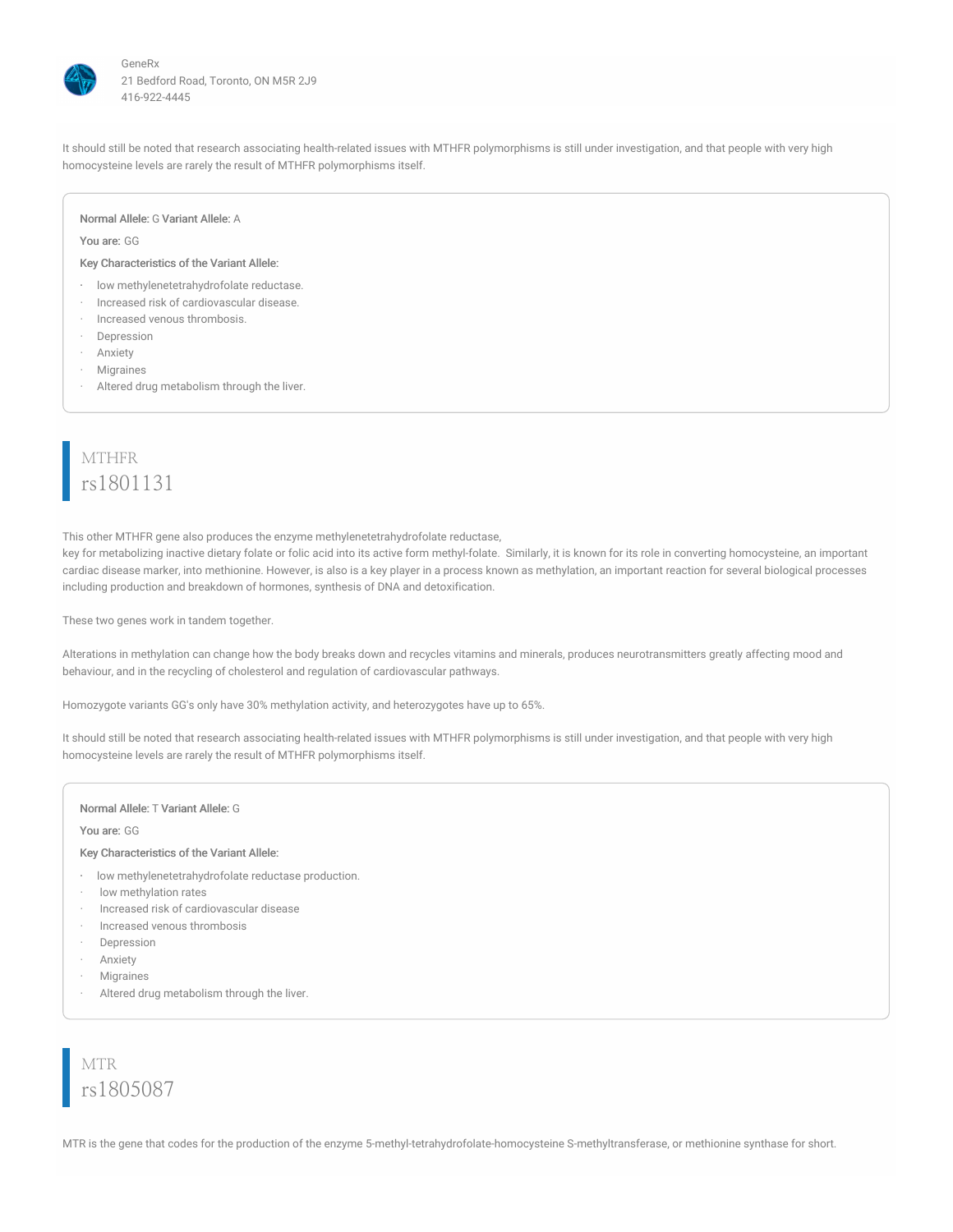

This enzyme converts homocysteine into methionine with the aid of methyl B12 or methylcobalamine as a methyl donor to initiate this conversion. This ultimately affects the levels of B12 in the body via regulation and degradation.

The main purpose of the gene is to produce the methionine that then increases the production of SAMe or S-adenosylmethionine, one of the most important methyl donors for a myriad of enzymatic reactions in the body.

MTR works in conjunction with MTRR for its control and use of B12 in the body, and more importantly the production of SAM-e and the clearance of homocysteine.

Normal Allele: A Variant Allele: G

You are: AA

Key Characteristics of the Variant Allele:

- May have lower methylmalonate levels (intracellular B12)
- Increased risk of high homocysteine.
- Altered methylation cycles.
- Altered choline production.
- Altered folate metabolism.

### SLC30A8 rs11558471

SLC30A8 is one of 10 zinc membrane transporter genes. They control the movement of zinc inside and outside of a cell and regulate its intracellular and cytoplasmic concentrations. These zinc transporters are also referred to as solute carrier 30's which control the efflux of zinc from the cytoplasm out of the cell and from the cytoplasm into the vesicles.

Zinc transporters typically act as zinc sensors, responding to zinc availability in order to maintain a homeostatic balance of intracellular zinc levels. Cellular homeostasis requires mechanisms that tightly control the uptake, storage, and distribution of zinc. This is managed through the coordinated actions of zinc transporters and metallothionein's.

Zinc is an essential trace element that plays a vital role in several biological processes and cellular homeostasis. Abnormal zinc signalling is associated with several chronic diseases such as type 2 diabetes, cancer, cardiovascular disease and Alzheimer's.

Zinc also has an important role in the processing, storage, secretion and action of insulin in response to changes in elevated glucoses concentrations. Oral administration of zinc significantly improves glucose clearance by modifying zinc levels in the beta cells of the pancreas, as well as in the kidneys and other body tissues.

#### Normal Allele: A Variant Allele: G

You are: AG

Key Characteristics of the Variant Allele:

- · Decreased regulation of intracellular zinc
- · Increased glucose levels
- · Decreased insulin sensitivity
- · Increased risk of obesity
- · Increased risk of type 2 diabetes
- · Increased inflammation

FUT<sub>2</sub> rs602662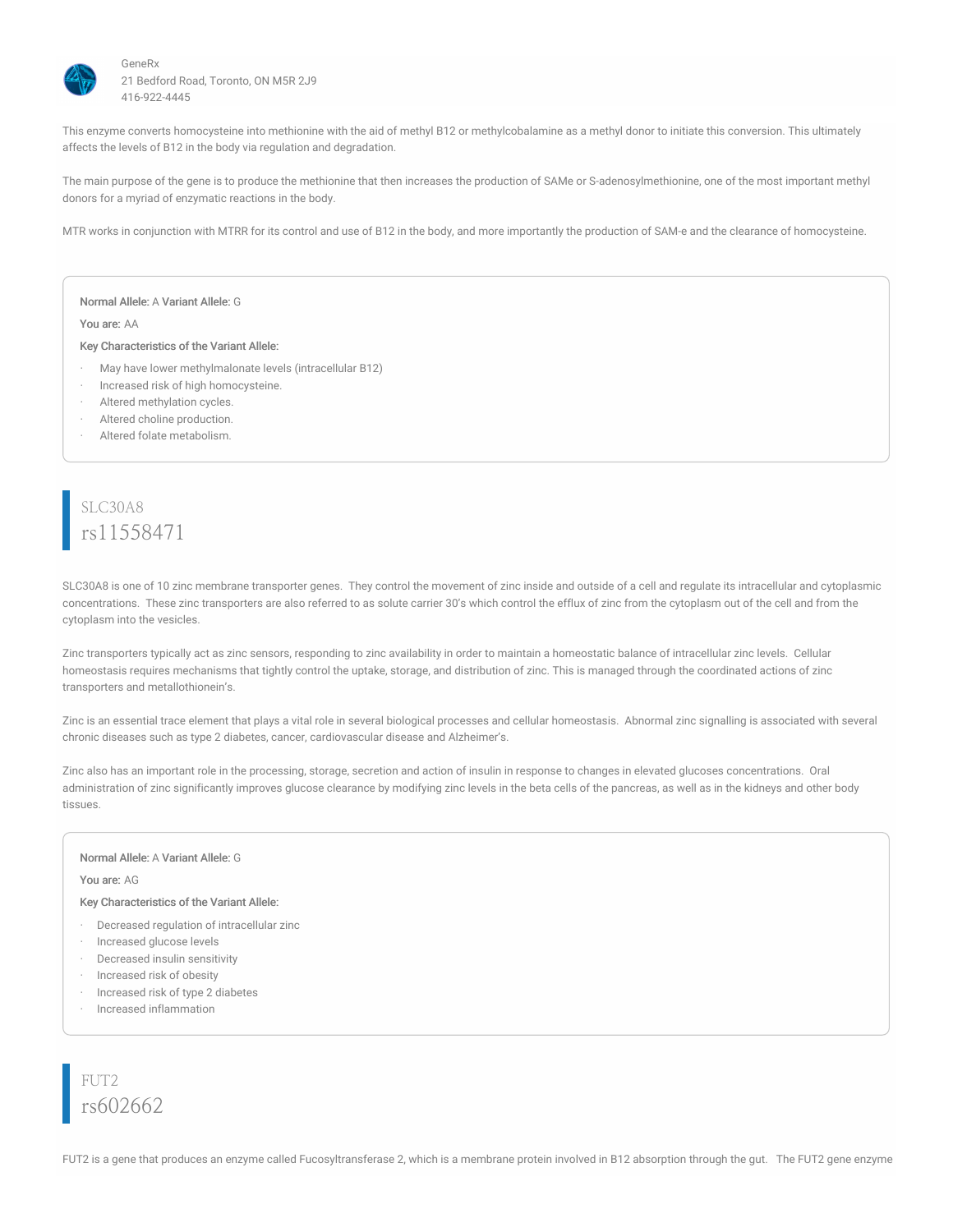

is found in epithelial tissues, the gastrointestinal mucosa and the salivary glands.

Variant A allele individuals have increased enzyme activity, and thus increased or maximal vitamin B12 absorption. This may seem counter intuitive that the variant allele has the better B12 absorption, but it does come at a cost. For A alleles have poor microbial diversity and growth leading to increased intestinal upset, colitis and Crohn's. The low FUT2 expression impairs the proliferation and growth of Bifidobacterium in the bowel, a key probiotic for modulating digestion, immunity and hormonal production.

The normal G allele individuals have lower FUT2 production and thus lower plasma B12 levels.

Normal Allele: G Variant Allele: A

You are: AG

Key Characteristics of the Variant Allele:

- High FUT2 production.
- · Maximal B12 absorption through the gut.
- Lower risk of pernicious anemia.
- · Increased risk of Crohn's, colitis and bowel irregularity.
- · Decreased growth and vitality of probiotics, especially Bifidobacterium.

### BCOM1 rs12934922

This second vitamin A SNP codes for the production of an enzymes that converts beta carotene into the active form of Vitamin A, the carotenoids. Low vitamin A increases the risk of photoreceptor rhodopsin (regulators of light), and thus a more rapid decrease in night vision as you age.

Vitamin A is also used in the activation and suppression of several genes and their DNA transcription. Abnormal expression of this gene during pregnancy greatly increases the risk of birth defects.

Vitamin A is also required for normal functioning of the immune system (T-cells, lymphocytes), as well as maintenance of skin, hair, and mucosal membranes. Vitamin A is also needed to mobilize iron stores and help transport them to red blood cells, forming hemoglobin and helping to oxygenate the body.

Excess expression of the gene appears to have a carcinogenic effect through its activation of the P450 enzyme in the liver which then turns on retinoic signaling leading to increased cell proliferation.

People who carry the T allele for either the rs7501331 or rs12934922 have enzymes that are 60% less active those who have either the C or A alleles.

#### Normal Allele: A Variant Allele: T

#### You are: AT

Key Characteristics of the Variant Allele:

- Decreased conversion of beta carotene to vitamin A
- · Reduced humoral and cellular immune response.
- · Reduced mucous membrane integrity.
- · Increased risk of macular degeneration
- · Increased progression of vision loss

BCOM1 rs7501331

This SNP codes for the production of an enzymes that converts beta carotene into the active form of Vitamin A, the caratenoids). Altered expression through this gene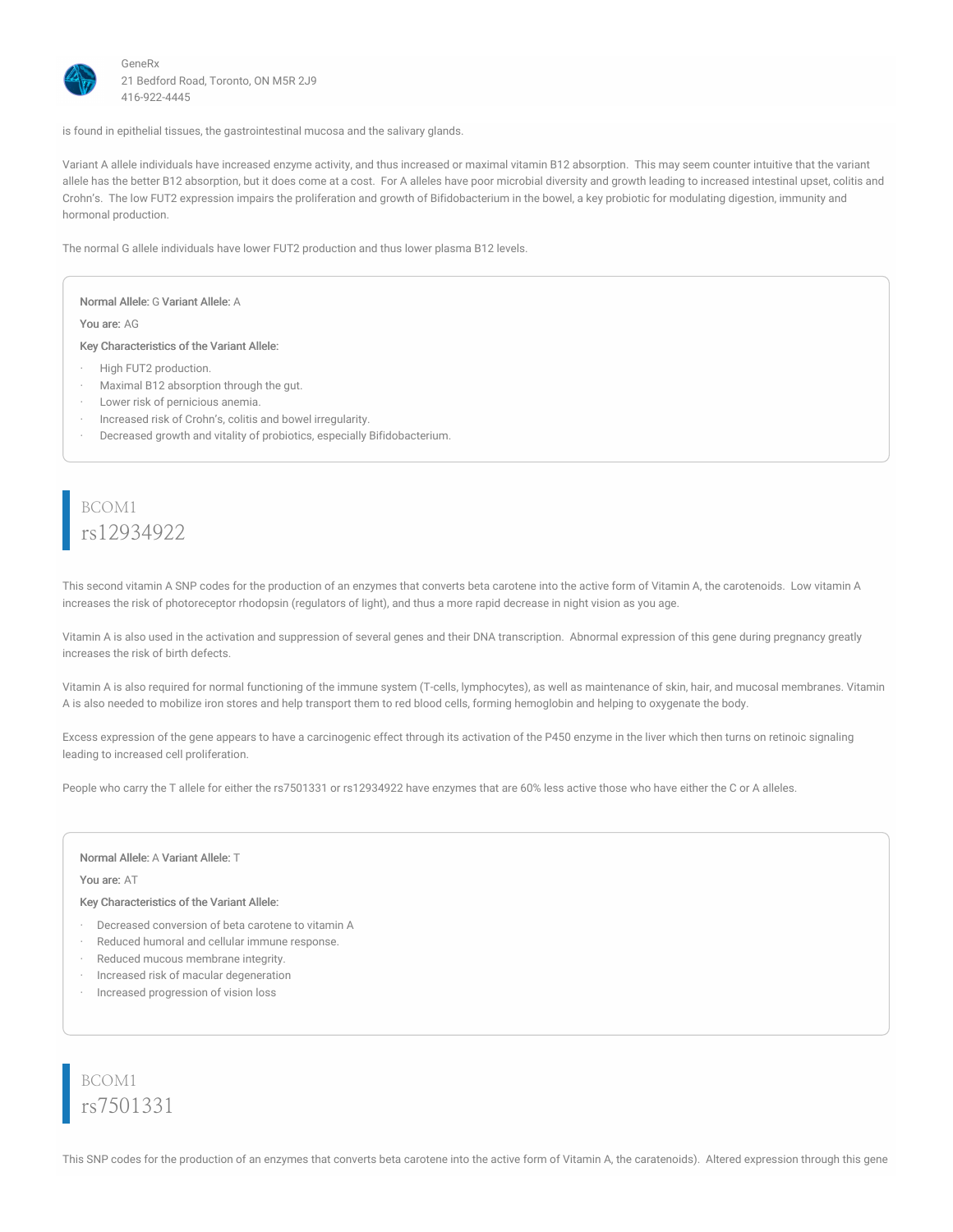

increases the risk photoreceptor rhodopsin (regulators of light), and thus a more rapid decrease in night vision as you age.

Vitamin A is also used in the activation and suppression of several genes and their DNA transcription. Expression of this gene during pregnancy greatly increases the risk of birth defects.

Vitamin A is also required for normal functioning of the immune system (T-cells, lymphocytes), as well as maintenance of skin, hair, and mucosal membranes. Vitamin A is needed to mobilize iron stores and help transport them to red blood cells, forming hemoglobin and helping to oxygenate the body.

Excess expression of the gene appears to have a carcinogenic effect through its activation of the P450 enzyme in the liver which then turns on retinoic signaling leading to increased cell proliferation.

People who carry the T allele for either the rs7501331 or rs12934922 have enzymes that are 60% less active those who have either the C or A alleles.

#### Normal Allele: C Variant Allele: T

#### You are: CT

#### Key Characteristics of the Variant Allele:

- Decreased conversion of beta carotene to vitamin A
- Reduced humoral and cellular immune response.
- Reduced mucous membrane integrity.
- · Increased risk of macular degeneration.
- · Increased progression of vision loss

# MTRR rs1801394

MTRR is the gene that codes for the enzyme methionine synthase reductase, which catalyzes the conversion of the inactive form methionine synthase (MTR) into its active form. It uses riboflavin (vitamin B2) as its main cofactor.

MTR is one of the methylation genes as it is involved in the re-methylation of homocysteine to methionine with cobalamin (vitamin B12) participating as its main cofactor. This reaction is of utmost importance as MTR plays a pivotal role in folate metabolism, methionine cycling and the regeneration of B12.

Altered enzymatic activity within the MTRR gene may be associated with hyperhomocysteinemia and altered choline metabolism. This occurs due to the reduced affinity for MTR thus less reactivation of MTR, possibly resulting in elevated homocysteine levels.

Individuals with this polymorphism may be at increased risk for neural tube defects. There is also an association between MTRR SNPSs and brain and colon cancer. This is further impacted by the altered choline synthesis and breakdown seen in homozygote variants GG's.

#### Normal Allele: A Variant Allele: G

#### You are: AG

- · 4-fold less enzymatic activity.
- · Increased risk of hyperhomocysteinemia.
- · Increased risk of hypomethioninemia.
- Altered methylation rates.
- Increased risk of neural tube defects.
- Slower regeneration of B12
- Increased risk of B12 deficiency and/or use of B12 in the body.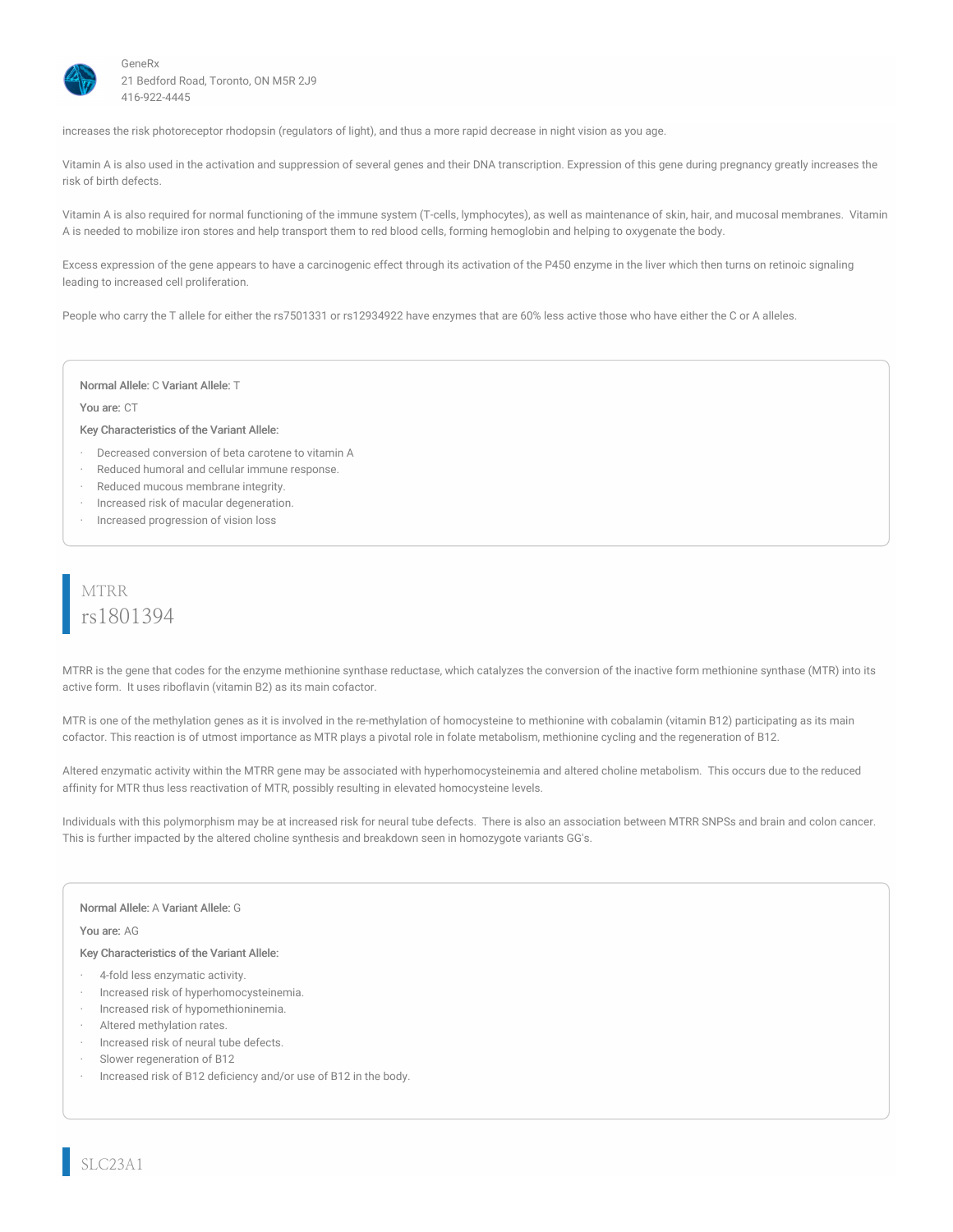

# rs33972313

This gene is a vitamin C transporter gene responsible for aiding in the absorption of vitamin C from our diet, through the bowel and into the blood. The absorption of vitamin C from the blood to its target tissue requires these two sodium-dependent vitamin C transporters. RS33972313 is the more significant of the two, but they both play a significant role in the body's ability to obtain and use vitamin C.

Vitamin C is one of the most powerful anti-oxidative anti-inflammatories for all water-soluble tissues. It possesses antiviral properties to help support the immune system (especially within the intestines where 70% of our immunity resides), and is a crucial co-factor in the production of collagen in joints, helping to prevent joint wear and tear, as well as in the skin, reducing wrinkles.

It is also involved in protecting the integrity of mucous membranes and in the prevention of gastric and intestinal inflammatory conditions such as Crohn's and gastric ulcers.

#### Normal Allele: C Variant Allele: T

#### SNP not found in gene file

#### Key Characteristics of the Variant Allele:

- · Increased risk of common cold
- · Decreased overall immunity and prolonged infections
- · Increased risk of heart disease
- · Increased risk of stomach cancer
- · Increased risk of Crohn's and other inflammatory bowel disease
- Decreased collagen production



The GC gene encodes for the production of a vitamin D binding protein which affects both the delivery of vitamin D to its target tissues as well as the clearance of vitamin D metabolites.

Vitamin D or cholecalciferol does not have any significant biological activity and must be metabolized in the body to its active form calcitriol or 1-25 dihyroxycholecaciferol. This is a two-step process whereby cholecalciferol is hydroxylated into 25-hydroxycholecalciferol in the liver, and then converted into 1, 25dihydroxycholecalciferol in the kidneys. This active version of vitamin D is now ready to bind into one of more than 300 000 vitamin D receptors in the body. All of this transportation and activation is dependent upon this gene and your other vitamin D gene.

Vitamin D is involved in several important processes in the body, the most well-known being mineral metabolism and bone growth as it facilitates intestinal absorption of calcium, phosphate and magnesium ions used in bone metabolism. It also regulates a transcriptional regulator of bone matrix proteins used in both collagen synthesis and bone remodelling.

Vitamin D supplementation, along with dietary fiber, has been shown to reduce the development of colon polyps by 40%. It is also involved in the prevention of many types of cancers in including prostate and colon, as plays a prominent role in cell-to-cell communication. Supplementing infants with vitamin D has been shown to prevent the development of type 2 diabetes in adulthood by by 88%.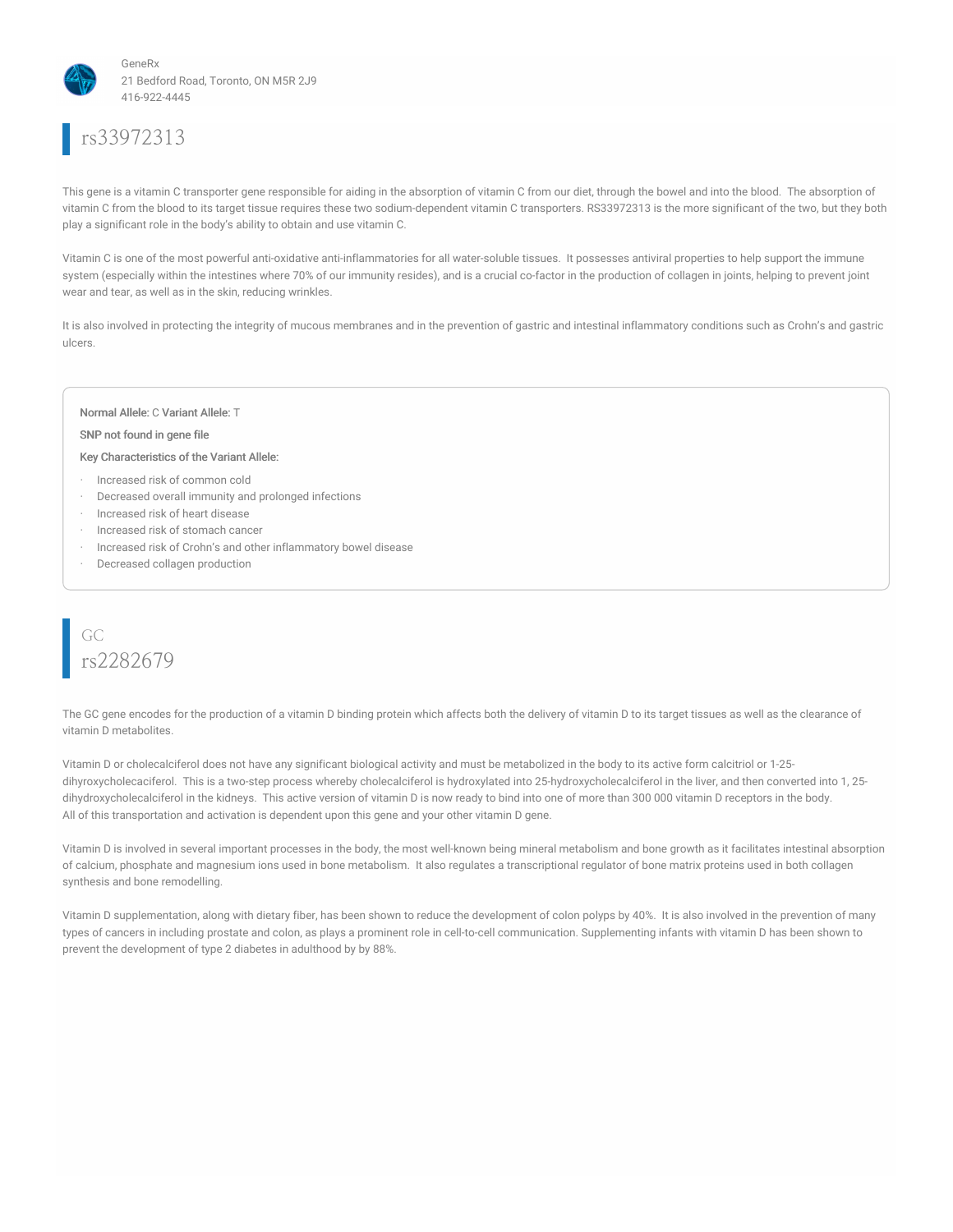

#### Normal Allele: T Variant Allele: G

You are: GT

#### Key Characteristics of the Variant Allele:

- · Lower vitamin D binding protein.
- Decreased delivery of Vitamin D to target tissues.
- · Increased clearance of Vitamin D metabolites.
- · Increased risk of osteoporosis.
- Decreased bone remodelling following fractures.
- · Increased risk of colon cancer and polyps.
- Increased risk of type 2 diabetes.

### Recommendations for Vitamins, Minerals and Methylation

You have the normal clearance rate of Vitamin B6 in the body as you produce normal levels of the hormone NBPF3 - neuroblastoma breakpoint member 3. This decreases the risk of anxiety, depression, muscle cramps or spasms, skin conditions, and the metabolism of carbohydrates and lipids in the body.

#### Treatment is to maintain foods rich in vitamin B6 such as fish, poultry, pork, brown rice, eggs, dark green vegetables.

You produce less of the enzyme methylenetetrahydrofolate reductase that is key for metabolizing inactive dietary folate or folic acid into its active form methyl-folate. This can potentially reduce your methylation rates by up to 50 to 70%, greatly increasing the risk of cardiac disease by preventing the metabolism of homocysteine. It also can reduce the production of key mood modulating hormones such as dopamine and serotonin, as well altering the body's ability to recycle many vitamins. Lower methylation rates through these genes can impair detoxification and alter the biosynthesis of DNA.

Treatment: 1 capsule of Methyl Folate (Pure Encapsulations) per day with food or 1 capsule of Pure Genomics Multivitamin (Pure Encapsulations) per day with food.

You have a slightly lower transportation of zinc inside and outside of the cells. Low levels of zinc are associated with many chronic conditions such as cardiovascular disease, allergies, chronic infections and cancers. Zinc plays an important role in the processing, storage and secretion of insulin greatly increasing the risk of obesity and type 2 diabetes.

Treatment is 25mg of Zinc Sap (NFH) every other day with food or 1 capsule of Pure Genomics Multivitamin (Pure Encapsulations) every other day with food. During times of infection or if exposed to a virus or bacteria, increase to 50 mg per day. Increasing foods high in zinc such as legumes, nuts, seeds and diary (if genetically you can handle dairy).

Your production of the enzyme fucosyltransferase 2 which is involved in the absorption of vitamin B12 through the gut is low. You also produce less methionine synthase reductase altering the degradation of B12 but you produce a normal amount of methyl-tetrahydrofolate-homocystein S-methyltransferase or methionine synthase maintaining normal recycling of B12. All of this leads to slightly lower B12 levels in the body with an increased risk for higher homocysteine levels, increased migraines, and potential for several neurological diseases.

You have average growth of Bifidobacterium in the gut, helping to regulate the commensal flora.

Treatment is Adenosyl/Hydroxy B12 (Pure Encapsulations) 1 capsule per day with food or 1 capsule of Pure Genomics Multivitamin (Pure Encapsulations) per day with food.

#### HMF Intensive Probiotic (Genestra/Seroyal) - 1 per day with food.

You have very low conversion of beta carotene into its active vitamin A carotenoid form. The conversion rate my be lowered by as much as 60%. Vitamin A is needed for a strong immune response, particularly with T-cell and lymphocyte regulation. It is also a key vitamin involved in pregnancy, the prevention of visual deterioration and aging of the eyes. Vitamin A is required for red blood cell formation, the transportation of hemoglobin and subsequently oxygen around the body. Finally Vitamin A is also a key component in the normal growth of skin, hair and nails.

Boosting levels is important to help support all of the above body functions.

Treatment – Vitamin A (Pure Encapsulations) 10 000 IU = 3000mcg – 1 capsule per day with food or 1 capsule of Pure Genomics Multivitamin (Pure Encapsulations) per day with food. Increasing foods rich in Vitamin A is also useful. Those foods include spinach, broccoli, sweet potato, beef, red peppers and cod.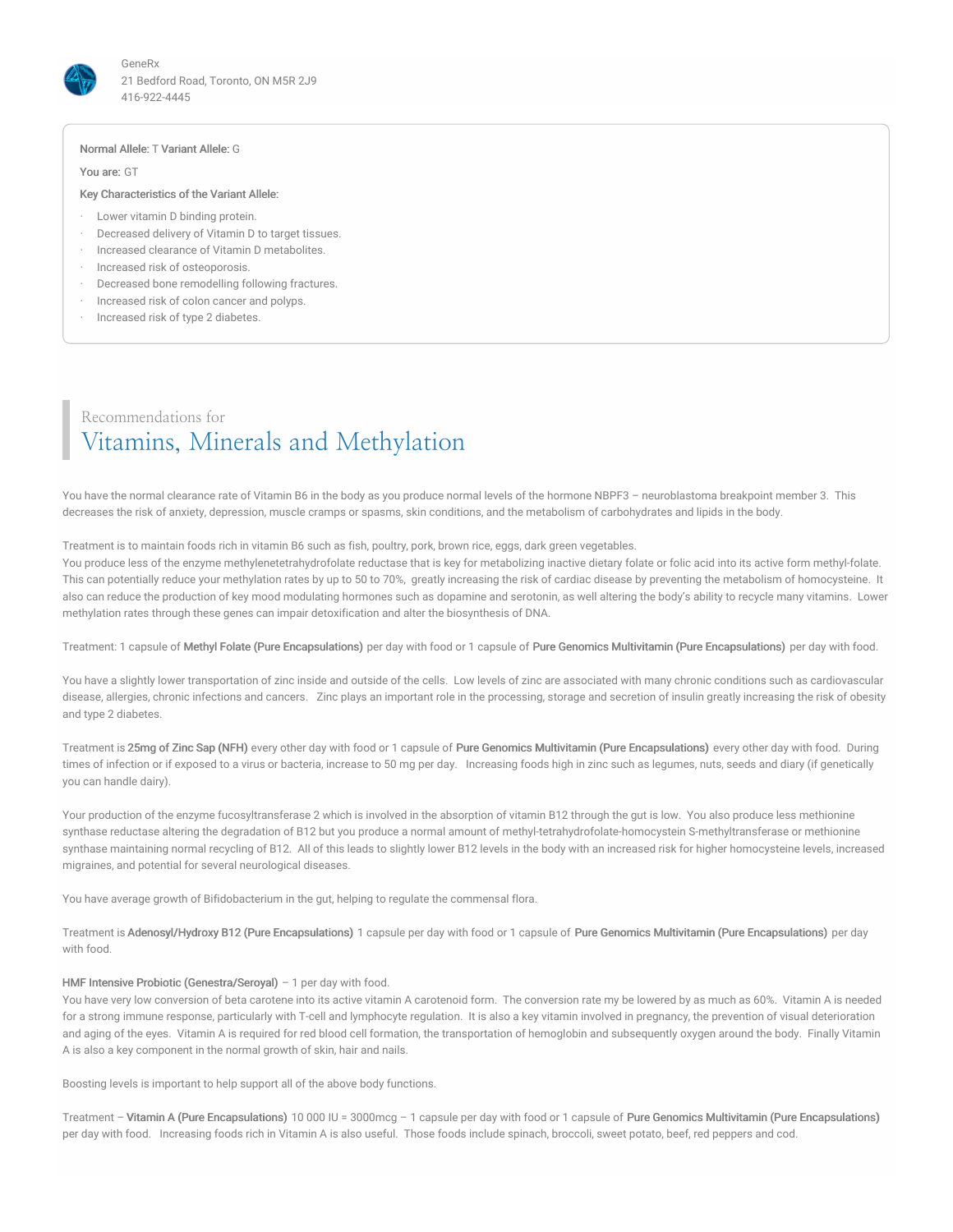

### Reproductive Hormones Estrogen

# CYP17A1 rs6162

Cytochrome 17A1 is a member of the cytochrome P450 family of enzymes that catalyzes or breaks down 17 alpha hydroxylase and 17, 20-lyase, to convert pregnenolone and progesterone into DHEA and androstenedione.

CYP17A1 enzymes are abundant in the endoplasmic reticulum of the adrenal glands and gonads regulating the production of mineralocorticoids, glucocorticoids, androgens and estrogens.

The activity of this enzyme is far greater for the conversion of pregnenolone into DHEA affecting estrogen levels than any other pathway. Polymorphisms of this gene result in disordered estrogen metabolism increasing the risk of endometriosis, polycystic ovarian syndrome (PCOS), cysts, fibroids and estrogenic cancers.

#### Normal Allele: A Variant Allele: G

You are: GG

Key Characteristics of the Variant Allele:

- · Increased enzymatic activity
- · Increased estrogen levels
- Increased risk of infertility
- · Increased risk of PCOS, cysts and fibroids
- · Increased risk of estrogen receptored cancers especially in those treated with HRT.

# CYP1A1 rs2606345

Cytochrome 1A1 is phase 1 detoxification enzyme that increases oxidative metabolism of zenobiotics (BP-7,8-dihydrodiol-9,10-epoxide – a potent carcinogen and aromatic hydrocarbon found in cigarettes and charred meats) and many pharmaceuticals. These drugs and chemicals synthesize hemoprotein, of which CYP1A1 gene then catalyzes to provide electrons to stimulate many reactions in the body.

The variant allele has increased activity, and thus increased toxicity from these potent carcinogens.

CYP1A1 is also the major enzyme that converts estrogens into the 2 hydroxy (2-OHE) estrogen form, the form that is protective against estrogen receptored cancers by inhibiting their proliferation.

#### Normal Allele: A Variant Allele: C

#### You are: AC

- · Note this is the normal allele.
- · Decreased enzymatic activity.
- · Less conversion to 2-OH estrogen.
- · Increased estrogen cellular proliferation.
- · Increased risk of PCOS, fibroids, and estrogen receptored cancers.
- · Decreased risk of breast, prostate and colon cancer through toxicity levels.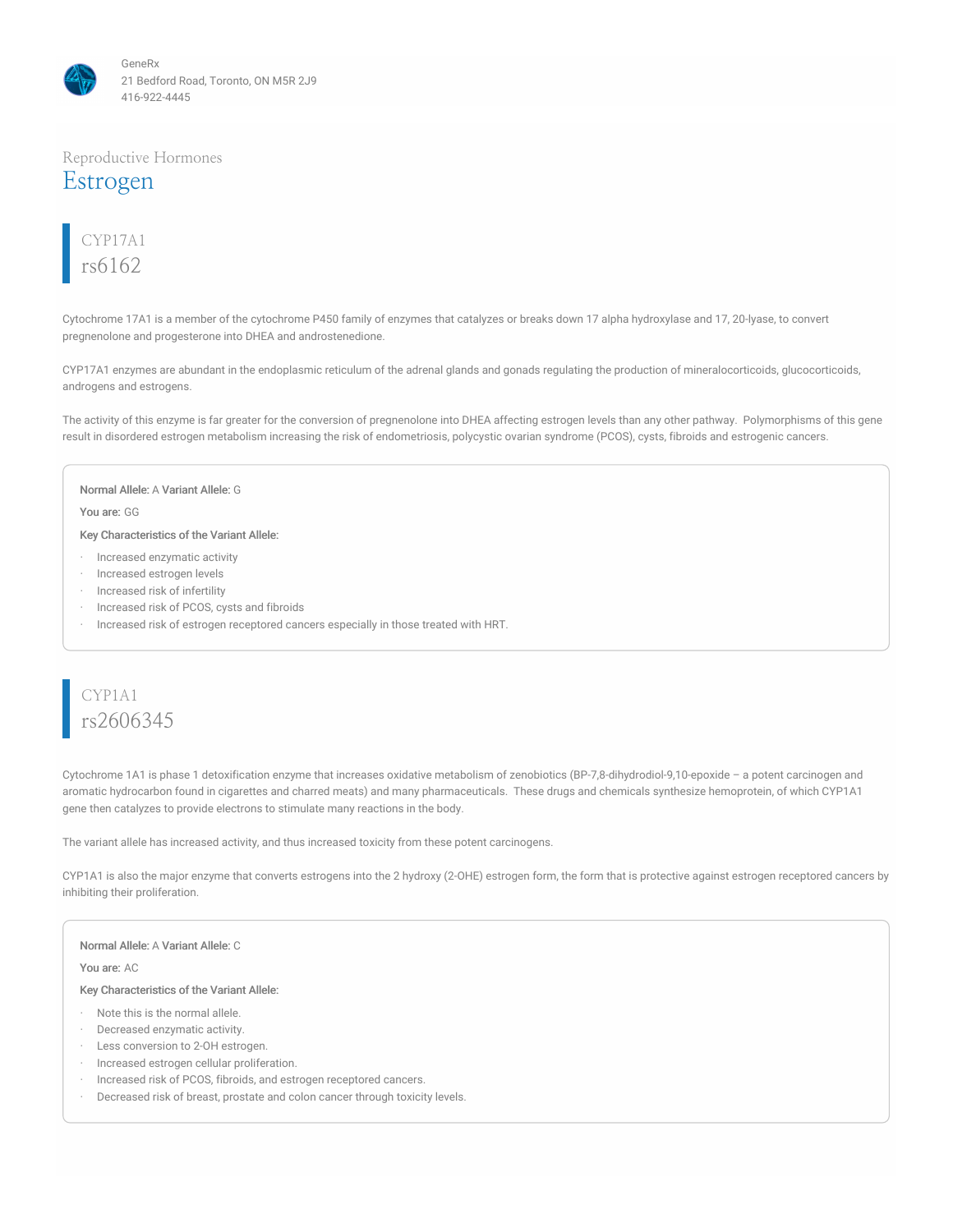

# CYP1B1 rs1056836

CYP1B1 belongs to the cytochrome P450 family of phase 11 enzymes that catalyzes several drugs, procarcinogens, cholesterol, fats and steroids.

It is also the central enzyme that converts estrogen into the 4 hydroxy (4-OHE) form, the most proliferative and carcinogenic version of estrogen. Increased activity in this gene from toxic exposure to environmental pollutants, smoking, alcohol and pesticides further pushes estrogen to its 4-OH form greatly increasing the risk of breast, prostate, ovarian, colon, and several other cancers.

The gene activity is further augmented with increased adipose tissue as estrogen is stored inside the fat cells.

CYP1B1's activity and potency is deactivated by cruciferous vegetables, hydration, regular bowel movements, regular exercise and weight loss.

#### Normal Allele: C Variant Allele: G

#### You are: CG

Key Characteristics of the Variant Allele:

- · Increased enzymatic activity.
- Increased production of 4-OH estrogens by three fold.
- · Increased estrogen cellular proliferation.
- · Increased risk of PCOS, fibroids, prostatic growth and cancers through estrogen binding.
- Decreased risk of breast, prostate and colon cancer through toxicity levels.

### Recommendation for Estrogen

You have a significantly higher production of cytochrome 17A1 enzyme with a faster conversion of pregnenolone into DHEA, ultimately increasing your production of estrogen. You also have a poor conversion of this estrogen into the 2-OH protective form, the form that is protective against receptor stimulation, cellular proliferation and cancer. In addition, you convert a great deal of estrogen to the 4-OH form, the most carcinogenic form of estrogen.

This combination can greatly increase your risk of fibroids, cysts, breast, prostate and colon cancer. These are very important genes to consider if you are on or thinking about hormone replacement therapy, whether that be natural, bio-identical or pharmaceutical.

Treatment is DIM & Detox by Pure Encapsulations – 2 capsules twice a day empty stomach (30 minutes or more before food or 2 hours or more after) for 8 weeks, then reduce to 2 capsules per day empty stomach (30 minutes or more before food or 2 hours or more after) or Broccoli Protect by Designs by Health 1 capsule twice a day empty stomach (30 minutes or more before food or 2 hours or more after) for 8 weeks and then reduce to 1 capsule every other day.

Increase cruciferous vegetables such as broccoli, brussel sprouts and kale, all of which contain DIM, diindolymethane to reduce 4-OH estrogen. Check your CYP1A2 gene to see if you can consume them raw or cooked.

Avoid charred barbequed foods which increase the activity through these genes.

Maintain a normal body weight as these genes are stimulated by obesity. Check your metabolic and dietary genes for guidance.

Reproductive Hormones

# Testosterone

UGT2B17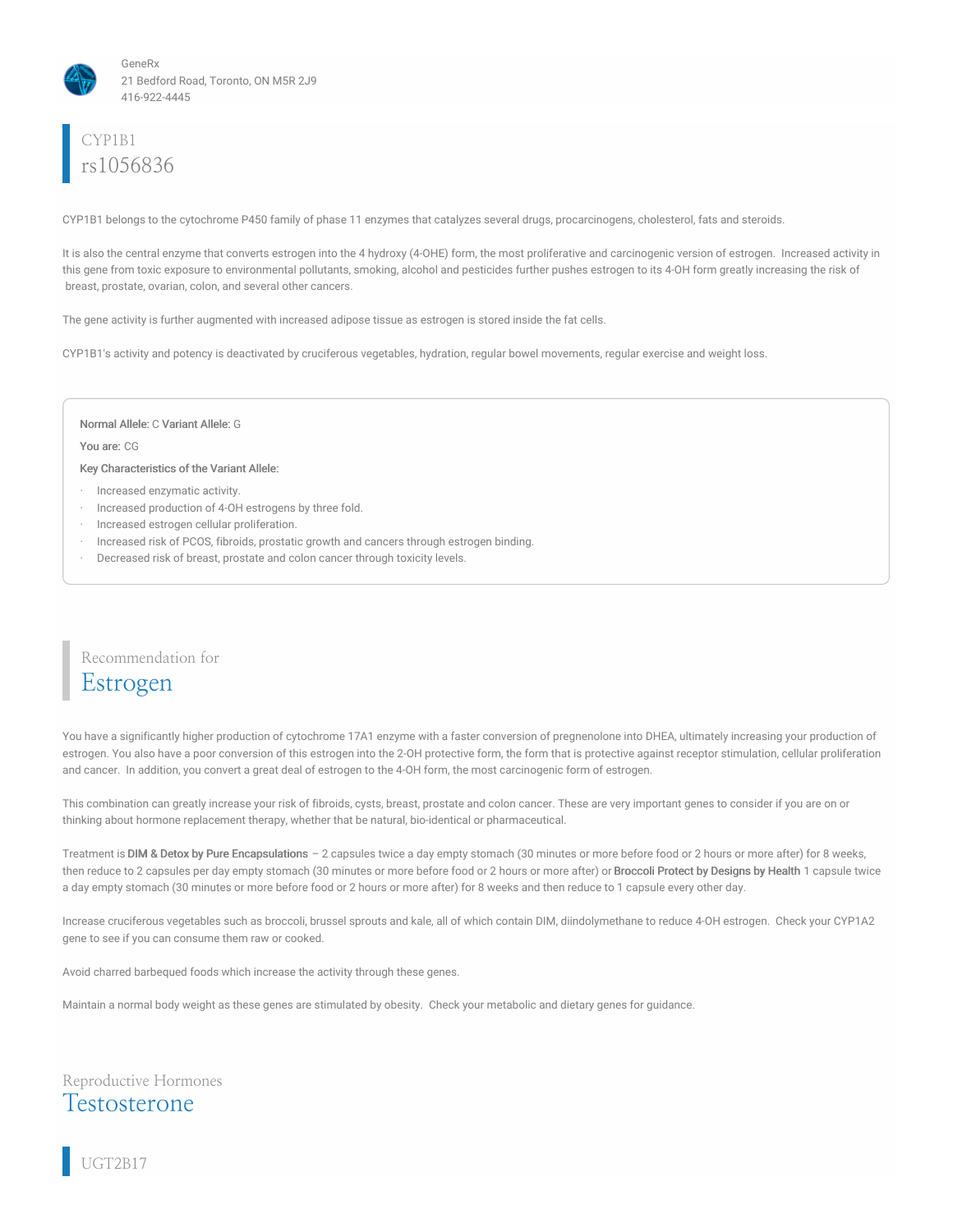

# rs11723145

UDP-glucuronosyltransferase 2B15 (UGT2B15) is an enzyme that is involved in the phase 2 detoxification or metabolism of sex hormones. This enzyme regulates glucuronidation which then increases the excretion of the sex hormones through the kidney and the gut via the bile.

It is primarily involved in the conjugation, inactivation and clearance of dihydrotestosterone, as well as catechol estrogens.

This gene is expressed in the liver, esophagus, intestines, breast, prostate, testes, placenta, adipose and uterus and is stimulated by estrogens, genistein and dihydrotestosterone.

In addition, the UGT2B enzymes are also involved in the metabolism of drugs and xenobiotics, including benzodiazepines, acetaminophen and tamoxifen, as well as flavonoids, anthraquinones and 7-hydroxylated coumarins.

#### Normal Allele: G Variant Allele: T

#### You are: TT

#### Key Characteristics of the Variant Allele:

- · Decreased enzymatic activity.
- · Slower glucuronidation and excretion of testosterone.
- · Significant increase in intra-prostatic dihydrotestosterone.
- · Increased risk of prostatic hypertrophy.
- · Increased risk of prostate cancer.
- · Increased risk of hirsutism and cystic acne in women.

### SRD5A2 rs523349

SRD5A2 or steroid 5 alpha-reductase is an enzyme that converts the less active testosterone into its active and potent form dihydrotestosterone (DHT). This enzyme is extremely active in the ovaries, testes, prostate, skin and liver.

SRD5A2's activity is stimulated by stress as the adrenals produce testosterone precursors for the fight or flight response. It is also stimulated by obesity.

Up to 10% of testosterone is normally converted into DHT. The G allele has 30% more conversion, greatly increasing the risk of prostatic issues in men and fertility problems and polycystic ovarian syndrome (PCOS) and hirsutism in women.

Higher levels of DHT in both sexes can increase the risk of cystic acne and aggressive behaviour.

Normal Allele: G Variant Allele: C

You are: CC

- · Note this is the normal allele.
- · Increased 5 alpha-reductase activity.
- · Increased conversion of testosterone into dihydrotestosterone.
- Increased cystic acne.
- · Increased prostate growth and cancer in men.
- · Increased PCOS in women.
- · Increased hair loss in both sexes.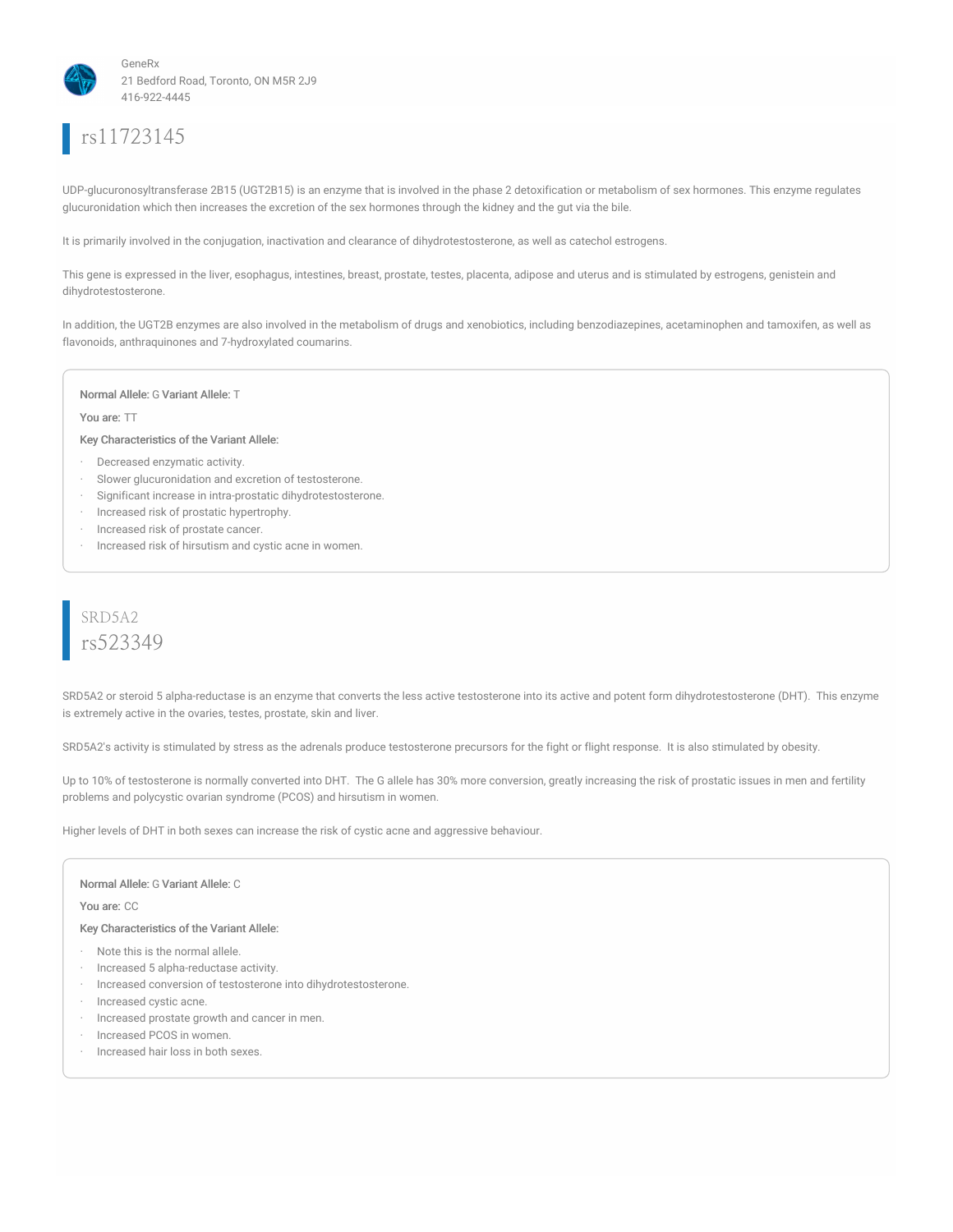

### Recommendation for Testosterone

You produce the normal amount of the enzyme 5 alpha-reductase leading to a more balanced conversion rate of the less active form of testosterone into the more potent form dihydrotestosterone. However, you have decreased glucuronidation and thus a slower excretion of dihydrotestosterone.

This can slightly increase the risk of prostatic hypertrophy and cancer in men and PCOS, hirsutism and menstrual irregularities in women. This combination would be more important with age, when most phase 2 pathways slow down.

Treatment is to test dihydrotestosterone levels first, and most importantly, match the above symptoms with family and personal health history before starting supplemental treatment. These are two genes that may not have been turned on yet in the body and unlike reducing 4-OH estrogen, lowering testosterone when it is not needed can result in fatigue, decreased libido and other such symptoms.

If supplemental treatment is needed Prostate Supreme by Designs for Health -1 capsule a day empty stomach (30 minutes or more before food or 2 hours or more after), or Testoquench for Women by Douglas Labs - 1 capsule a day empty stomach (30 minutes or more before food or 2 hours or more after).

Keep stress hormone levels balanced and maintain an ideal weight, for stress and obesity stimulate these genes. Look at your stress hormone, metabolic and dietary genes for guidance.

### Clock rs1801260

Clock genes are components of the circadian clock that regulate circadian rhythms in the body and often referred to as the circadian pacemaker. Clock genes make a transcription factor or protein that moves from the cytoplasm to the nucleus of a cell, stimulating and regulating its internal patterns and rhythms. This is a known as a positive feedback loop in the sleep rhythm.

Mutations (G allele on 23and me or C allele in many studies) in this gene result in a premature stop codon that inhibits the production of the CLOCK protein, significantly altering the circadian rhythms to where it is either arrhythmic or lengthens the circadian cycle. Homozygote mutations can entirely lose their circadian rhythm.

The clock genes control several biological rhythms and play an important role in the pathophysiology of aging. One of its most crucial jobs is in the regulation of sleep. Insomnia is a major characteristic of the G Allele. Due to the disruption in circadian patterns, alterations in falling asleep as well as waking in the early and middle stages of sleep are frequently seen. This is often combined with increased night-time energy levels, leading to difficulty falling asleep with subsequent reduced hours of sleep during the night.

The variant allele is also associated with increased weight gain and cholesterol. Within 4 days of sleeping 1 hour less per night, alterations in the production of leptin, ghrelin and cortisol ensue giving rise to 6% increase in obesity and a 30% alteration in insulin entirely independent of diet and exercise.

Not surprisingly, this SNP is also associated with behavioural problems ranging from depression to ADHD. Interestingly, The G allele is associated with insomnia and depression that varies greatly with seasonal changes in women, whereas in men, the depression is more year long and made worse with early morning waking.

Note: On 23andme the alleles are A and G, on many studies they are T (normal) and C (variant)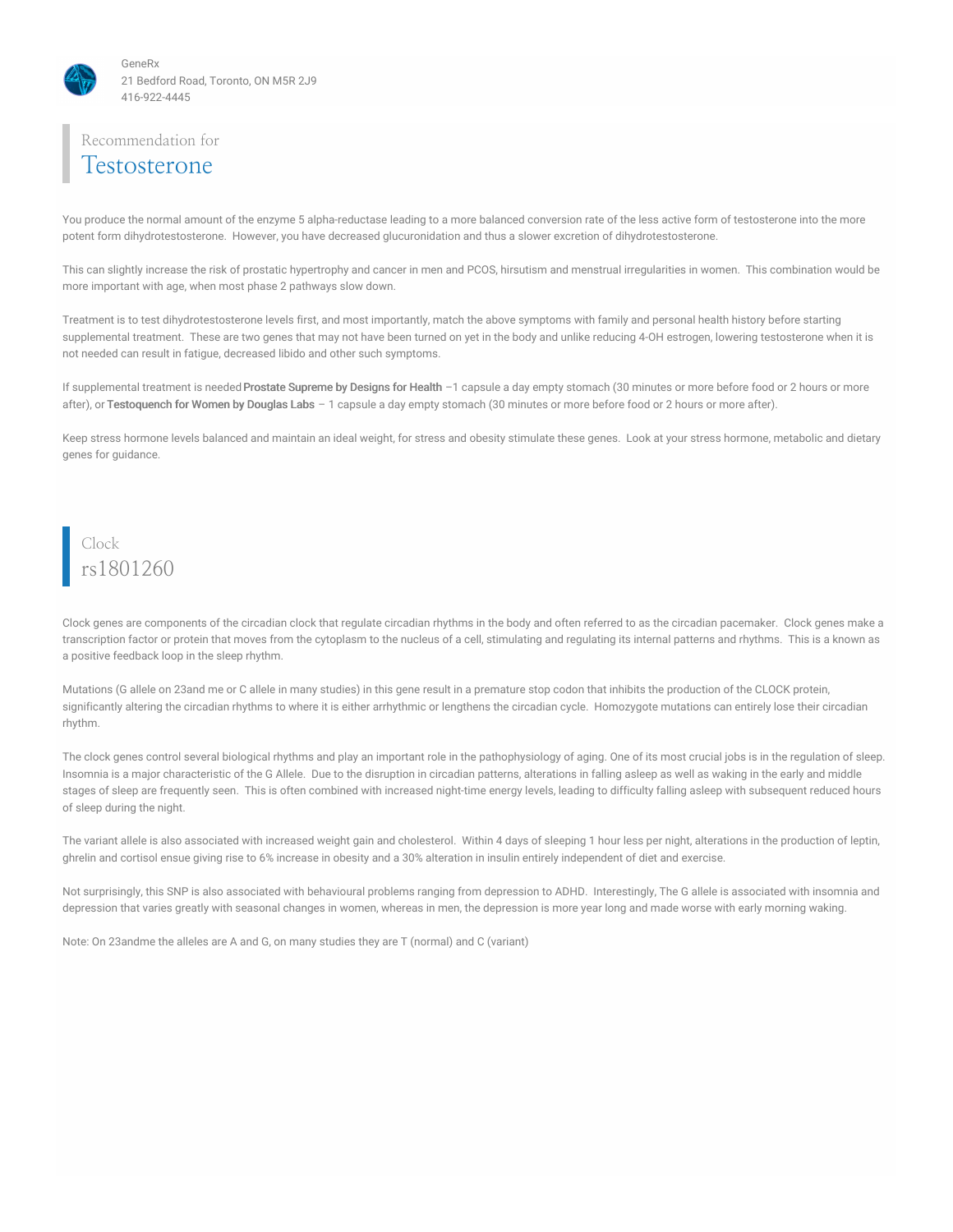

#### Normal Allele: A Variant Allele: G

#### You are: AG

#### Key Characteristics of the Variant Allele:

- · Increased loss of positive feedback in the sleep loop.
- · Increased stimulation/energy in the evening.
- · Deregulation of circadian rhythms.
- · Difficulties falling and staying asleep.
- Depression.
- Weight gain.
- · Increased cholesterol.

# CRY1 rs8192440

CRY1 is the gene that produces the protein cryptochrome 1, which blocks the activity of the clock genes deregulating the natural circadian rhythms. This is known as a negative feedback loop in the sleep rhythm. The CRY1 gene protein is a transcriptional inhibitor with a strong affinity for the activator proteins produced by the Clock and BMAL1 genes.

Circadian genes are involved in the regulation of all basic physiological processes in the human body. They control the expression of many genes localized in the heart, blood vessels, eyes and other organs and tissues. Their role is to ensure coherent and rhythmic protein synthesis which is critical for normal functioning in most body systems. Circadian disruption and loss of synchronization is associated with a decrease in the ability to adapt and maintain normal rhythms of processes. This is particularly true when it comes to sleep.

The variant G allele is associated with delayed sleep phase disorder (DSPD) whereby it lengthens the period of sleep phases and circadian molecular rhythms. Rather than cycling through stages 1 through 4 and REM in the normal 90-minute cycle, it may take 2.5 hours to transition from REM into stage 1, or from stage 1 into 2. This then leaves very few nighttime hours left to spend in stage 4 sleep, the most important healing stage of sleep.

G allele carriers have a very difficult time adapting to new time zones or shift work due to the altered timing of circadian patterns and delayed sleep cycles. This can quickly lead to chronic insomnia.

The G allele is highly correlated with manic depression, with a higher frequency of manic episodes rather than depressive ones.

Note in 23andme the alleles are G and A, in several studies they are C (normal) and T (variant)

#### Normal Allele: A Variant Allele: G

#### You are: AG

- · Increased cryptochrome 1 protein production.
- · Increased negative feedback within the sleep loop.
- · Delayed onset of sleep.
- · Long transitions between stages of sleep.
- · Difficulty adapting to time changes and shift work.
- · Increased chronic insomnia.
- · Increased weight gain.
- · Increased cholesterol.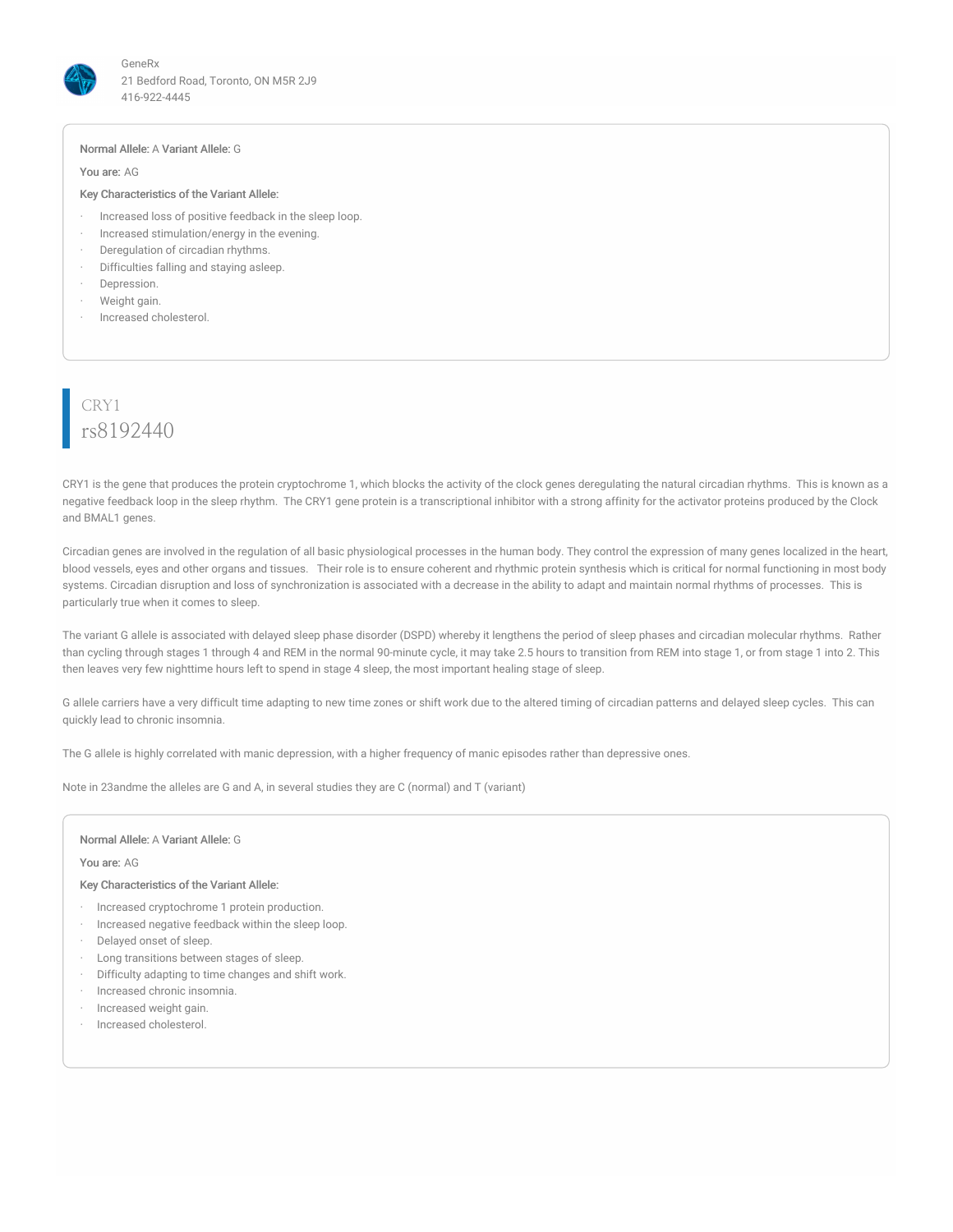

### Recommendation for Sleep

You produce slightly more cryptochrome 1 protein blocking the functioning of the clock gene, deregulating many circadian patterns. This has an impact on sleep, delaying the ability to fall asleep by several hours. It also increases the amount of time it takes to transition from one stage of sleep, frequently leaving insufficient hours during the night to spend in a healthy stage of healing sleep. This can quickly lead to insomnia and increased stress hormone production, further impairing sleep. There are several associated health issues with this gene coding, in particular weight gain and cardiovascular disease.

You also produce more of the faulty version of the clock protein inhibiting normal circadian rhythms. This can lead to evening stimulation with difficulties falling asleep. Frequent waking throughout the night is also seen impacting both the quality and quantity of sleep and subsequently overall health and stress levels.

Treatment is Rest Reset (by Douglas Labs) - 2 capsules before bed to lower cortisol production, increase melatonin levels to regulate circadian rhythms, and increase Gaba to bind into GABA A1 and PBR sedating and calming receptors.

Sereniten Plus (by Douglas Labs) – 1 capsule in the morning (30 minutes or more before food or 2 hours or more after) to regulate HPA function through the day and maximize circadian control. You can also take 1 capsule each time you wake to help reset normal sleep patterns, decreasing as needed.

Avoid caffeinated beverages in the later half of the day.

Increase exercise in the morning.

# DIO2 rs12885300

The deiodinase 2 gene is the central gene controlling the production of our main active thyroid hormone T3 or triiodothyronine. The DIO2 gene encodes for an enzyme deiodinase that converts T4 (thyroxine) into its active version T3 (triiodothyronine) by removing an iodine atom from T4. This enzyme, deiodinase 2 (D2), is thought to be responsible for the majority of T3 production. It produces approximately 20 µg per day, that being 2/3rdof a healthy normal T3 production.

D2 is expressed in most tissues throughout the body especially with thyroid, brown fat, central nervous system, pituitary and skeletal muscle.

Carriers of the variant allele generally do not respond well to traditional T4 medications and require a combination therapy of T3 and T4.

The DIO2 enzyme is a referred to as a selenoenzyme as it requires selenium and cysteine for optimal function.

#### Normal Allele: C Variant Allele: T

#### You are: CT

#### Key Characteristics of the Variant Allele:

- Note this is the normal allele, but the one that carries the risk.
- Lower deiodinase production and function.
- Lower levels of FT3 and FT4.
- Reduced FT3 and FT4 ratios.
- · Increased thyroid disorders.
- Poor response to thyroid medications.
- Decreased energy levels.
- Unstable blood sugar levels.

PDE8B rs4704397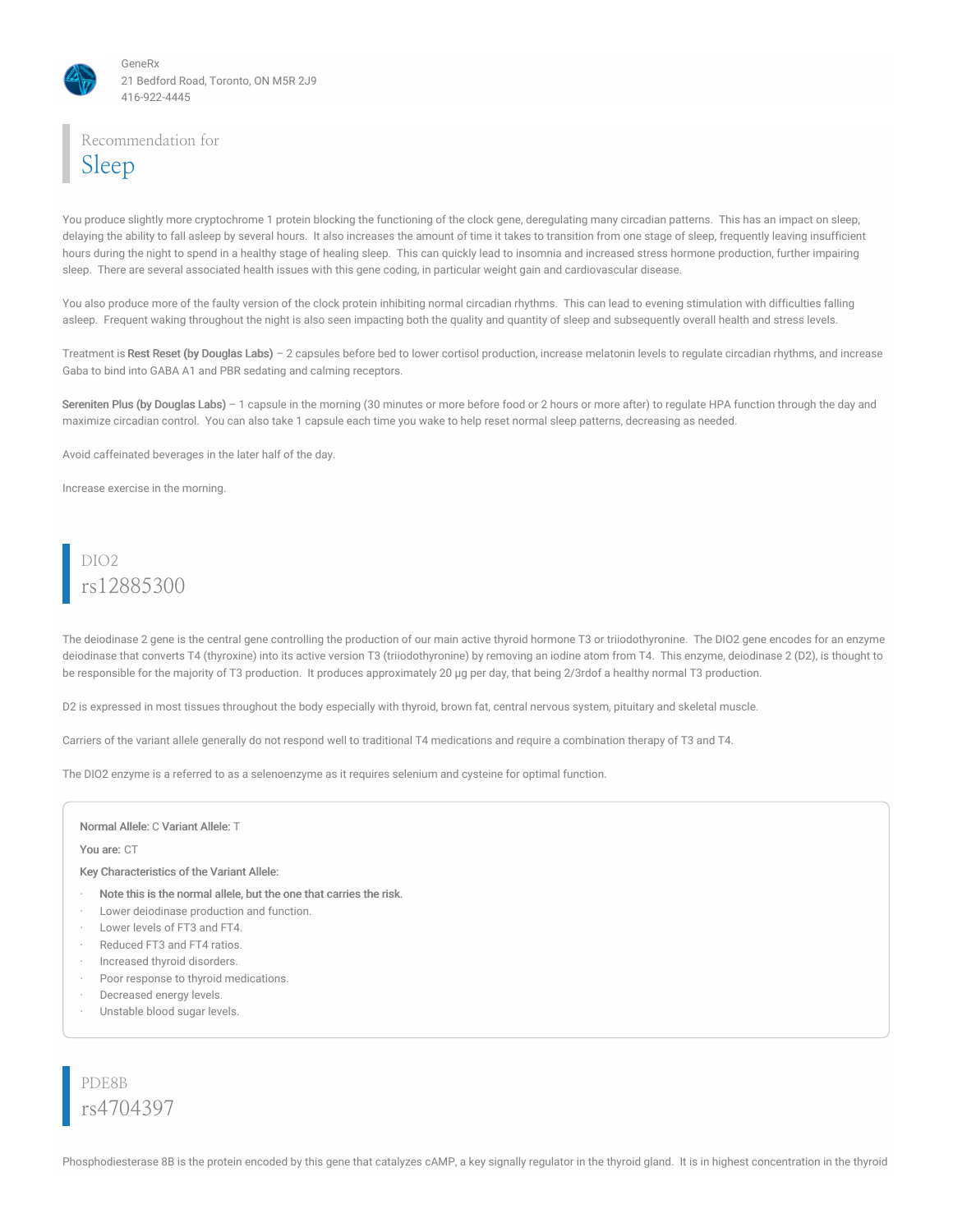

(by 3-fold over any other location) but is also present in the adrenals, spinal cord, placenta and other regions of the brain.

PDE8B plays a significant role in the production of TSH. Increased PDE8B chemically destroys cAMP decreasing T3 and T4 production which in turn increases TSH production. It also alters adrenal function and insulin secretion.

#### Normal Allele: G Variant Allele: A

You are: AG

#### Key Characteristics of the Variant Allele:

- · Increased PDE8B production and activity.
- · Increased chemical destruction of cAMP.
- · Increased TSH levels.
- · Increased hypothyroidism.
- · Increased thyroid adenomas.
- Increased adrenocortical tumors and Cushing's Syndrome.

# DIO1 rs2235544

Deiodinase 1 gene is a gene that plays a significant role in the activation of thyroid hormones and is the second most active gene responsible for the production of T3 in peripheral tissues. This protein is expressed predominantly in the liver and kidneys, but is also in the thyroid, adrenals and pituitary. Like the DIO2 gene, the DIO1 gene produces and enzyme deiodinase that removes the iodine atom from T4 (thyroxine) to make the more active hormone T3 (triiodothyronine). DIO1 is also involved in the degradation of both T3 and T4.

Healthy adults produce approximately 30 µg T3/day of which about 5 µg is secreted directly from the thyroid. The majority is produced outside of the thyroid by means of deiodination of T4 into T3. This gene produces another 5 µg per day.

The DIO1 enzyme is a referred to as a selenoenzyme as it requires selenium and cysteine for optimal function.

#### Normal Allele: C Variant Allele: A

You are: CC

Key Characteristics of the Variant Allele:

- Lower deiodinase production and function.
- · Lower levels of FT3 and FT4.
- · Reduced FT3 and FT4 ratios.
- · Increased thyroid disorders.
- Decreased energy levels.

Recommendation for Thyroid

You produce significantly less of your main thyroid enzyme deiodinase-2 (DIO2) decreasing the conversion of your thyroid hormone FT4 (thyroxine) into its active form FT3 (triiodothyronine) in your peripheral tissues. You also produce more of the protein Phosphodiesterase 8B that breaks down cAMP, one of the main signalling regulators in the thyroid, significantly increasing TSH production.

However, you produce the normal amount of your secondary thyroid converting enzyme deiodinase-1 (DIO1), helping to support the conversion of T4 into T3.

Treatment: Thyroid PX (Restorative Formulations) 2 capsules twice a day empty stomach (30 minutes or more before food or 2 hours or more after) for 5-6 weeks to provide the required ingredients to maximize the conversion of T4 into T3, stabilize thyroid peroxidases. Test blood levels and reduce to 1 capsule twice a day if blood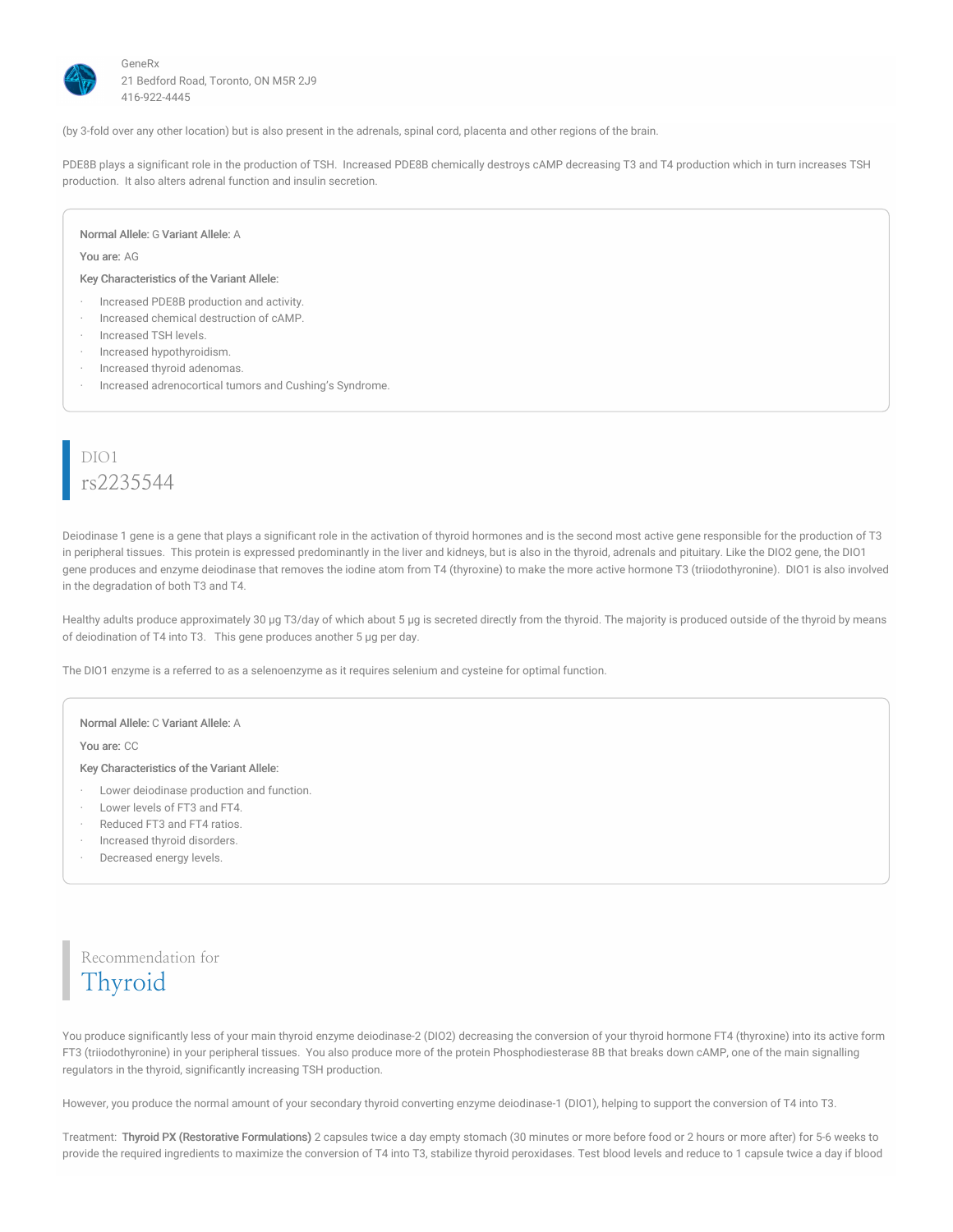

levels and symptoms are stable.

Consider talking with your health care practitioner about using desiccated T3 for further treatment if needed.